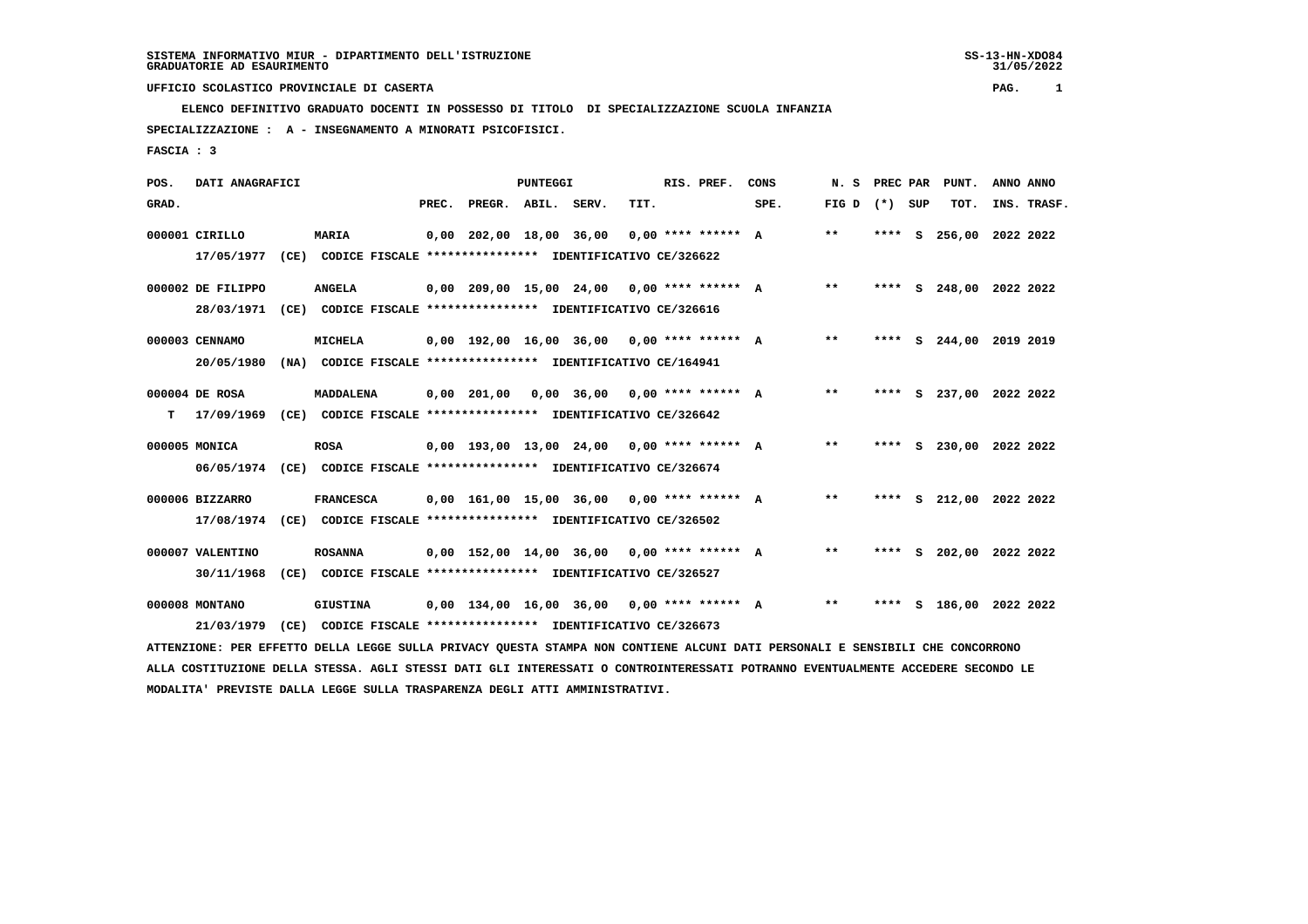**ELENCO DEFINITIVO GRADUATO DOCENTI IN POSSESSO DI TITOLO DI SPECIALIZZAZIONE SCUOLA INFANZIA**

 **SPECIALIZZAZIONE : A - INSEGNAMENTO A MINORATI PSICOFISICI.**

 **FASCIA : 3**

| POS.         | DATI ANAGRAFICI   |                                                                                                                                 |                                                     | <b>PUNTEGGI</b> |                                 |      | RIS. PREF.           | CONS | N. S              |      | PREC PAR PUNT.               | ANNO ANNO |             |
|--------------|-------------------|---------------------------------------------------------------------------------------------------------------------------------|-----------------------------------------------------|-----------------|---------------------------------|------|----------------------|------|-------------------|------|------------------------------|-----------|-------------|
| GRAD.        |                   |                                                                                                                                 | PREC. PREGR. ABIL. SERV.                            |                 |                                 | TIT. |                      | SPE. | FIG $D$ $(*)$ SUP |      | TOT.                         |           | INS. TRASF. |
|              | 000009 DE GENNARO | ANNA LISA                                                                                                                       | $0,00$ 143,00                                       |                 | $0,00$ 36,00                    |      | $0.00$ **** ****** A |      | $***$             | **** | s 179,00 2014                |           |             |
| т            | 27/10/1974        | (CE) CODICE FISCALE **************** IDENTIFICATIVO CE/148238                                                                   |                                                     |                 |                                 |      |                      |      |                   |      |                              |           |             |
|              | 000010 MIRAGLIA   | <b>GIUSEPPINA</b>                                                                                                               | $0.00$ 132.00                                       |                 | $0,00$ 30,00 3,00 **** ****** A |      |                      |      | $* *$             |      | **** S 165,00 2019 2019      |           |             |
| т            | 24/09/1970        | (CE) CODICE FISCALE **************** IDENTIFICATIVO CE/164799                                                                   |                                                     |                 |                                 |      |                      |      |                   |      |                              |           |             |
| 000011 NASTO |                   | <b>GIUSEPPA</b>                                                                                                                 | $0,00$ 144,00                                       |                 | $0,00$ 16,00 0,00 **** ****** A |      |                      |      | $***$             |      | **** S 160,00 2014           |           |             |
| т            | 31/08/1982        | (CE) CODICE FISCALE **************** IDENTIFICATIVO CE/149486                                                                   |                                                     |                 |                                 |      |                      |      |                   |      |                              |           |             |
|              | 000012 PARENTE    | <b>MARIATERESA</b>                                                                                                              | 0,00 109,00                                         |                 | $0,00$ 48,00 0,00 **** ****** A |      |                      |      |                   |      | ** X **** S 157,00 2022 2022 |           |             |
| т            | 09/07/1975        | (CE) CODICE FISCALE **************** IDENTIFICATIVO CE/326628                                                                   |                                                     |                 |                                 |      |                      |      |                   |      |                              |           |             |
|              | 000013 D'AGOSTINO | <b>MARIA ANNA</b>                                                                                                               | $0,00$ 114,00 16,00 24,00 0,00 **** ****** A        |                 |                                 |      |                      |      | $***$             |      | **** S 154,00 2022 2022      |           |             |
|              | 11/12/1962        | (CE) CODICE FISCALE **************** IDENTIFICATIVO CE/326497                                                                   |                                                     |                 |                                 |      |                      |      |                   |      |                              |           |             |
|              | 000014 D'ANNA     | <b>DOMENICA</b>                                                                                                                 | $0.00$ 102.00 12.00 36.00 3.00 **** ****** A        |                 |                                 |      |                      |      | $***$             |      | **** S 153,00 2022 2022      |           |             |
| т            | 13/05/1977        | (CE) CODICE FISCALE **************** IDENTIFICATIVO CE/326523                                                                   |                                                     |                 |                                 |      |                      |      |                   |      |                              |           |             |
|              | 000015 PALUMBO    | <b>MARIA GRAZIA</b>                                                                                                             | 0,00 106,00                                         |                 | $0,00$ 36,00 0,00 **** ****** A |      |                      |      | $***$             |      | **** S 142,00 2019 2019      |           |             |
| т            | 21/01/1973        | (CE) CODICE FISCALE **************** IDENTIFICATIVO CE/164793                                                                   |                                                     |                 |                                 |      |                      |      |                   |      |                              |           |             |
|              | 000016 DE ROSA    | <b>MARISA</b>                                                                                                                   | $0,00$ $94,00$ $15,00$ $24,00$ $0,00$ **** ****** A |                 |                                 |      |                      |      | $**$              |      | **** S 133,00 2022 2022      |           |             |
|              | 14/10/1976        | (CE) CODICE FISCALE **************** IDENTIFICATIVO CE/326644                                                                   |                                                     |                 |                                 |      |                      |      |                   |      |                              |           |             |
|              |                   | ATTENZIONE: PER EFFETTO DELLA LEGGE SULLA PRIVACY QUESTA STAMPA NON CONTIENE ALCUNI DATI PERSONALI E SENSIBILI CHE CONCORRONO   |                                                     |                 |                                 |      |                      |      |                   |      |                              |           |             |
|              |                   | ALLA COSTITUZIONE DELLA STESSA. AGLI STESSI DATI GLI INTERESSATI O CONTROINTERESSATI POTRANNO EVENTUALMENTE ACCEDERE SECONDO LE |                                                     |                 |                                 |      |                      |      |                   |      |                              |           |             |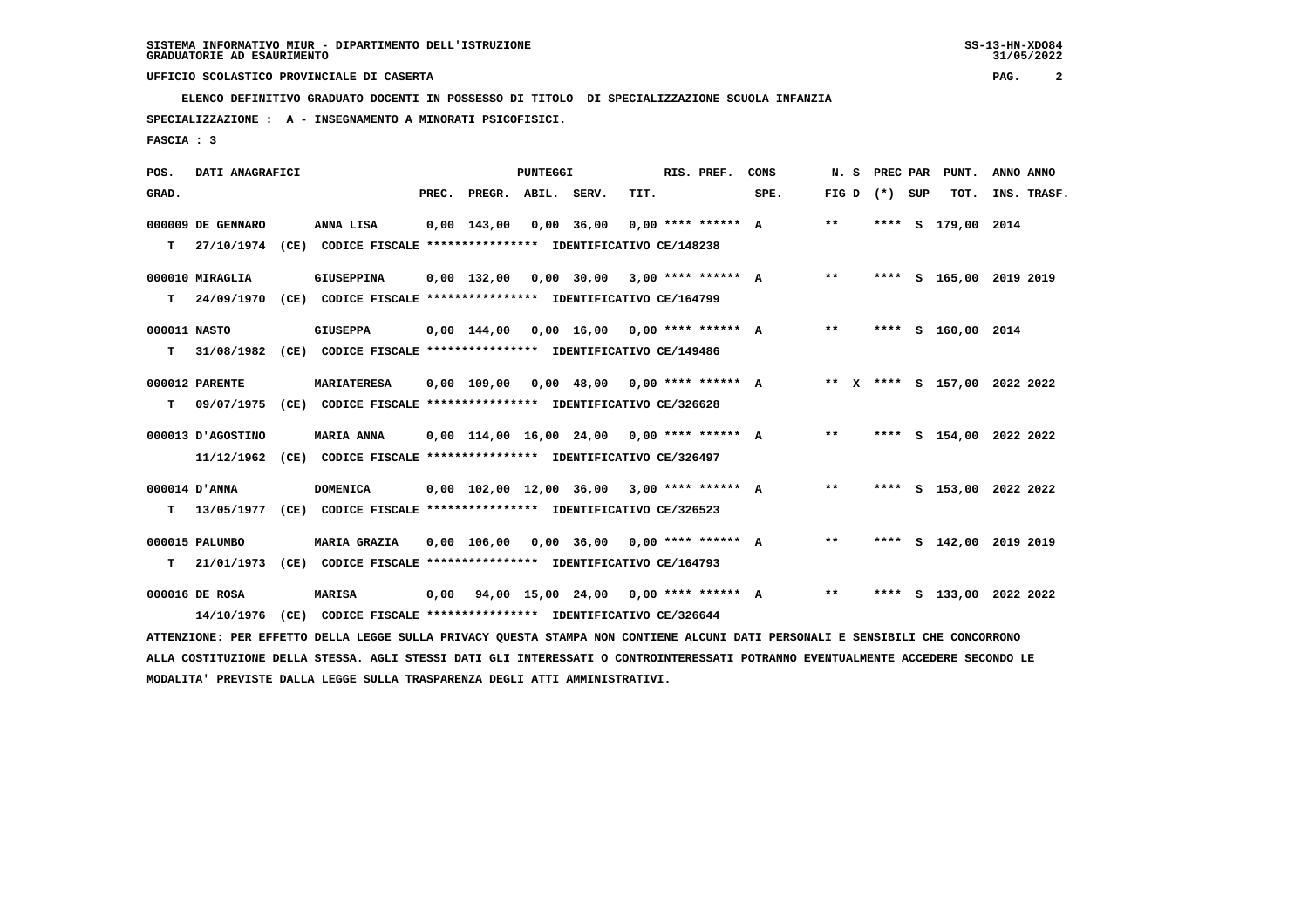**ELENCO DEFINITIVO GRADUATO DOCENTI IN POSSESSO DI TITOLO DI SPECIALIZZAZIONE SCUOLA INFANZIA**

 **SPECIALIZZAZIONE : A - INSEGNAMENTO A MINORATI PSICOFISICI.**

 **FASCIA : 3**

| POS.         | DATI ANAGRAFICI    |                                                                                                                                 |       |                                      | PUNTEGGI          |                                      |      | RIS. PREF.           | CONS | N.S   |         | PREC PAR PUNT.          | ANNO ANNO |             |
|--------------|--------------------|---------------------------------------------------------------------------------------------------------------------------------|-------|--------------------------------------|-------------------|--------------------------------------|------|----------------------|------|-------|---------|-------------------------|-----------|-------------|
| GRAD.        |                    |                                                                                                                                 | PREC. | PREGR. ABIL. SERV.                   |                   |                                      | TIT. |                      | SPE. | FIG D | (*) SUP | TOT.                    |           | INS. TRASF. |
|              | 000017 VINCIGUERRA | <b>GIUSEPPINA</b>                                                                                                               | 0,00  |                                      | 75,00 15,00 38,00 |                                      |      | $0.00$ **** ****** A |      | $* *$ |         | **** S 128,00 2014 2014 |           |             |
|              | 09/12/1969         | (CE) CODICE FISCALE **************** IDENTIFICATIVO CE/145323                                                                   |       |                                      |                   |                                      |      |                      |      |       |         |                         |           |             |
|              | 000018 LA TORRE    | <b>ASSUNTA</b>                                                                                                                  | 0,00  |                                      |                   | 86,00 12,00 26,00 0,00 **** ****** A |      |                      |      | $***$ |         | **** S 124,00 2022 2022 |           |             |
| т            | 15/09/1966         | (CE) CODICE FISCALE **************** IDENTIFICATIVO CE/326510                                                                   |       |                                      |                   |                                      |      |                      |      |       |         |                         |           |             |
|              | 000019 SORRENTINO  | LOREDANA                                                                                                                        | 0.00  | 73,00 13,00 36,00 0,00 **** ****** A |                   |                                      |      |                      |      | $***$ |         | **** S 122,00 2022 2022 |           |             |
|              | 21/09/1972         | (CE) CODICE FISCALE **************** IDENTIFICATIVO CE/326592                                                                   |       |                                      |                   |                                      |      |                      |      |       |         |                         |           |             |
|              | 000020 NOVELLI     | <b>GIUSEPPINA</b>                                                                                                               | 0.00  |                                      |                   | 61,00 15,00 36,00                    |      | $3,00$ **** ****** A |      | $***$ |         | **** S 115,00           | 2003      |             |
|              | 07/03/1965         | (CE) CODICE FISCALE **************** IDENTIFICATIVO CE/048199                                                                   |       |                                      |                   |                                      |      |                      |      |       |         |                         |           |             |
|              | 000021 GOLINO      | MARIANNA                                                                                                                        | 0,00  | 72,00                                |                   | 0,00 36,00                           |      | $3.00$ **** ****** A |      | **    |         | **** S 111,00 2022 2022 |           |             |
| т            | 12/07/1983         | (CE) CODICE FISCALE **************** IDENTIFICATIVO CE/326640                                                                   |       |                                      |                   |                                      |      |                      |      |       |         |                         |           |             |
| 000022 NUZZI |                    | <b>ROSA</b>                                                                                                                     | 0,00  |                                      |                   | 59,00 13,00 26,00 0,00 **** ****** A |      |                      |      | $***$ | **** S  | 98,00 2022 2022         |           |             |
| т            | 21/01/1976         | (CE) CODICE FISCALE **************** IDENTIFICATIVO CE/326589                                                                   |       |                                      |                   |                                      |      |                      |      |       |         |                         |           |             |
|              |                    |                                                                                                                                 |       |                                      |                   |                                      |      |                      |      |       |         |                         |           |             |
| 000023 ZOLFO |                    | <b>MARIA</b>                                                                                                                    | 0,00  |                                      |                   | 47,00 13,00 36,00 0,00 **** ****** A |      |                      |      | $* *$ | **** S  | 96,00 2022 2022         |           |             |
| т            | 23/08/1967         | (CE) CODICE FISCALE **************** IDENTIFICATIVO CE/326618                                                                   |       |                                      |                   |                                      |      |                      |      |       |         |                         |           |             |
|              | 000024 PAOLELLA    | <b>ANTONELLA</b>                                                                                                                | 0,00  | 45,00 12,00 36,00 0,00 **** ****** A |                   |                                      |      |                      |      | $***$ | **** S  | 93,00 2022 2022         |           |             |
| т            | 26/04/1973         | (CE) CODICE FISCALE **************** IDENTIFICATIVO CE/326623                                                                   |       |                                      |                   |                                      |      |                      |      |       |         |                         |           |             |
|              |                    | ATTENZIONE: PER EFFETTO DELLA LEGGE SULLA PRIVACY QUESTA STAMPA NON CONTIENE ALCUNI DATI PERSONALI E SENSIBILI CHE CONCORRONO   |       |                                      |                   |                                      |      |                      |      |       |         |                         |           |             |
|              |                    | ALLA COSTITUZIONE DELLA STESSA. AGLI STESSI DATI GLI INTERESSATI O CONTROINTERESSATI POTRANNO EVENTUALMENTE ACCEDERE SECONDO LE |       |                                      |                   |                                      |      |                      |      |       |         |                         |           |             |
|              |                    | MODALITA' PREVISTE DALLA LEGGE SULLA TRASPARENZA DEGLI ATTI AMMINISTRATIVI.                                                     |       |                                      |                   |                                      |      |                      |      |       |         |                         |           |             |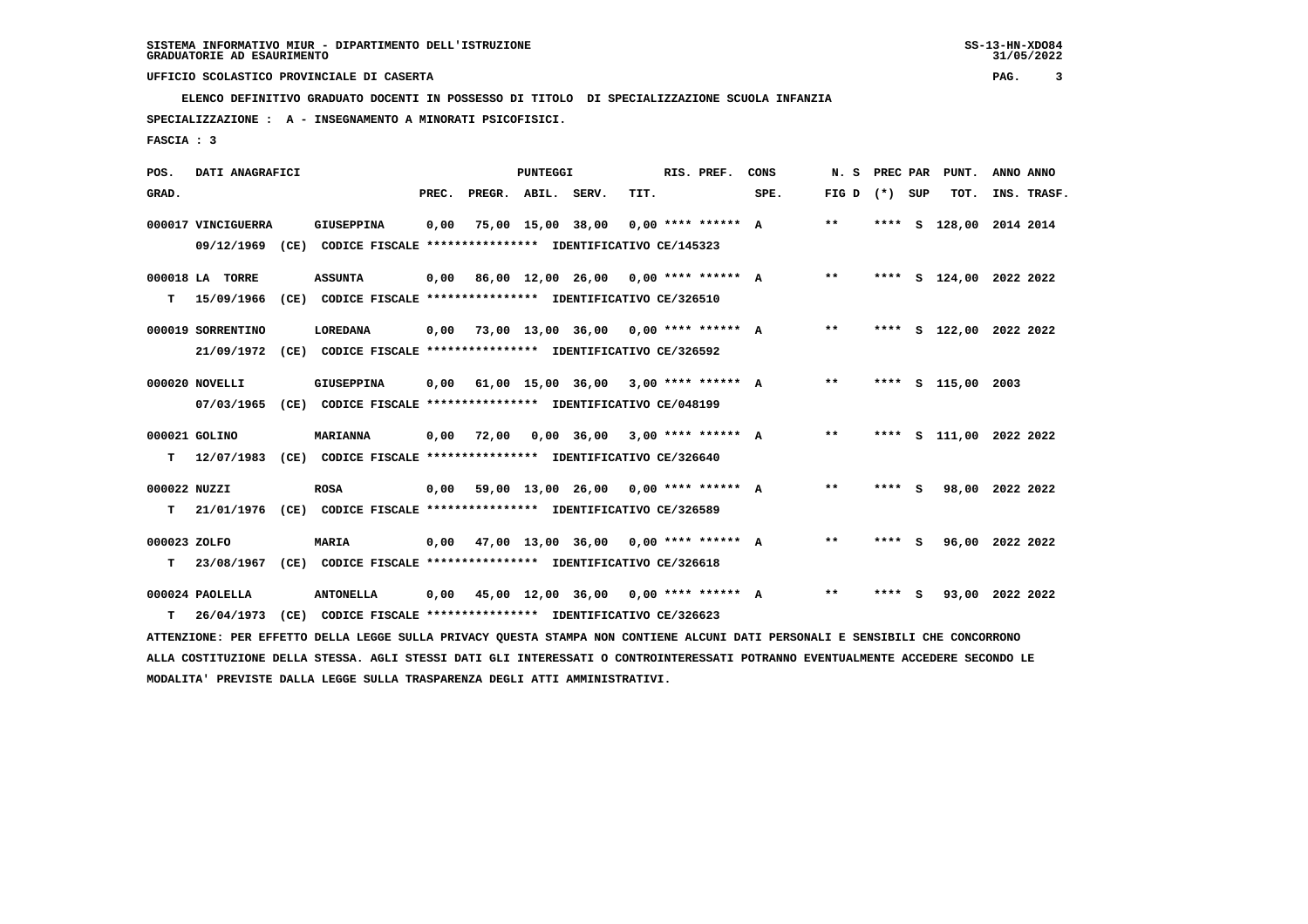**ELENCO DEFINITIVO GRADUATO DOCENTI IN POSSESSO DI TITOLO DI SPECIALIZZAZIONE SCUOLA INFANZIA**

 **SPECIALIZZAZIONE : A - INSEGNAMENTO A MINORATI PSICOFISICI.**

 **FASCIA : 3**

| POS.         | DATI ANAGRAFICI                                                                                                                 |                                                                         |       |                    | <b>PUNTEGGI</b>   |                   |                                        | RIS. PREF. | CONS | N. S            | PREC PAR |     | PUNT.           | ANNO ANNO |             |
|--------------|---------------------------------------------------------------------------------------------------------------------------------|-------------------------------------------------------------------------|-------|--------------------|-------------------|-------------------|----------------------------------------|------------|------|-----------------|----------|-----|-----------------|-----------|-------------|
| GRAD.        |                                                                                                                                 |                                                                         | PREC. | PREGR. ABIL. SERV. |                   |                   | TIT.                                   |            | SPE. | FIG D $(*)$ SUP |          |     | TOT.            |           | INS. TRASF. |
|              | 000025 TARTAGLIONE                                                                                                              | <b>RAFFAELLA</b>                                                        | 0,00  |                    | 32,00 16,00 36,00 |                   | $0.00$ **** ****** A                   |            |      | $**$            | ****     | - S | 84,00           | 2022 2022 |             |
| т            | 08/08/1982                                                                                                                      | (CE) CODICE FISCALE **************** IDENTIFICATIVO CE/326576           |       |                    |                   |                   |                                        |            |      |                 |          |     |                 |           |             |
|              | 000026 SICILIA                                                                                                                  | <b>ILARIA</b>                                                           | 0,00  | 47,00              |                   | $0.00$ 36.00      | $0.00$ **** ****** A                   |            |      | $* *$           | **** S   |     | 83,00 2022 2022 |           |             |
| т            | 26/11/1979                                                                                                                      | (CE) CODICE FISCALE **************** IDENTIFICATIVO CE/326583           |       |                    |                   |                   |                                        |            |      |                 |          |     |                 |           |             |
|              | 000027 ALFIERO                                                                                                                  | <b>ROSAPATRIZIA</b>                                                     | 0,00  |                    |                   |                   | $30,00$ 13,00 36,00 0,00 **** ****** A |            |      | **              | **** S   |     | 79,00 2022 2022 |           |             |
| т            | 10/07/1973                                                                                                                      | (EE) CODICE FISCALE **************** IDENTIFICATIVO CE/326689           |       |                    |                   |                   |                                        |            |      |                 |          |     |                 |           |             |
| 000028 SORBO |                                                                                                                                 | <b>TERESA</b>                                                           | 0,00  |                    |                   | 36,00 15,00 24,00 | $0.00$ **** ****** A                   |            |      | $* *$           | **** S   |     | 75,00 2019 2007 |           |             |
|              | 16/02/1978                                                                                                                      | (CE) CODICE FISCALE **************** IDENTIFICATIVO CE/057277           |       |                    |                   |                   |                                        |            |      |                 |          |     |                 |           |             |
|              | 000029 SCIROCCO                                                                                                                 | <b>ANTONIAROSA</b>                                                      | 0,00  | 13,00              |                   | 0,00 60,00        | $0.00$ **** ****** A                   |            |      | $* *$           | **** S   |     | 73,00 2019 2019 |           |             |
| т            | 10/09/1982                                                                                                                      | (CE) CODICE FISCALE **************** IDENTIFICATIVO CE/164760           |       |                    |                   |                   |                                        |            |      |                 |          |     |                 |           |             |
|              | 000030 SIGNORELLI                                                                                                               | <b>ANTONIETTA</b>                                                       | 0.00  |                    |                   | 19,00 11,00 36,00 | $6.00$ **** ****** A                   |            |      | **              | **** S   |     | 72,00 2019 2019 |           |             |
| т            | 09/04/1975                                                                                                                      | (LT) CODICE FISCALE **************** IDENTIFICATIVO CE/164771           |       |                    |                   |                   |                                        |            |      |                 |          |     |                 |           |             |
|              | 000031 COLELLA                                                                                                                  | <b>ANGELA</b>                                                           | 0,00  | 11,00              |                   | $0.00$ 58.00      | $3.00$ **** ****** A                   |            |      | **              | **** S   |     | 72,00 2022 2022 |           |             |
| т            |                                                                                                                                 | 08/01/1975 (CE) CODICE FISCALE *************** IDENTIFICATIVO CE/326695 |       |                    |                   |                   |                                        |            |      |                 |          |     |                 |           |             |
|              | 000032 DECRISTOFARO                                                                                                             | NICOLINA                                                                | 0,00  | 18,00 11,00 36,00  |                   |                   | $6.00$ **** ****** A                   |            |      | **              | **** S   |     | 71,00 2014      |           |             |
| т            | 24/07/1972                                                                                                                      | (NA) CODICE FISCALE **************** IDENTIFICATIVO CE/154611           |       |                    |                   |                   |                                        |            |      |                 |          |     |                 |           |             |
|              | ATTENZIONE: PER EFFETTO DELLA LEGGE SULLA PRIVACY QUESTA STAMPA NON CONTIENE ALCUNI DATI PERSONALI E SENSIBILI CHE CONCORRONO   |                                                                         |       |                    |                   |                   |                                        |            |      |                 |          |     |                 |           |             |
|              | ALLA COSTITUZIONE DELLA STESSA. AGLI STESSI DATI GLI INTERESSATI O CONTROINTERESSATI POTRANNO EVENTUALMENTE ACCEDERE SECONDO LE |                                                                         |       |                    |                   |                   |                                        |            |      |                 |          |     |                 |           |             |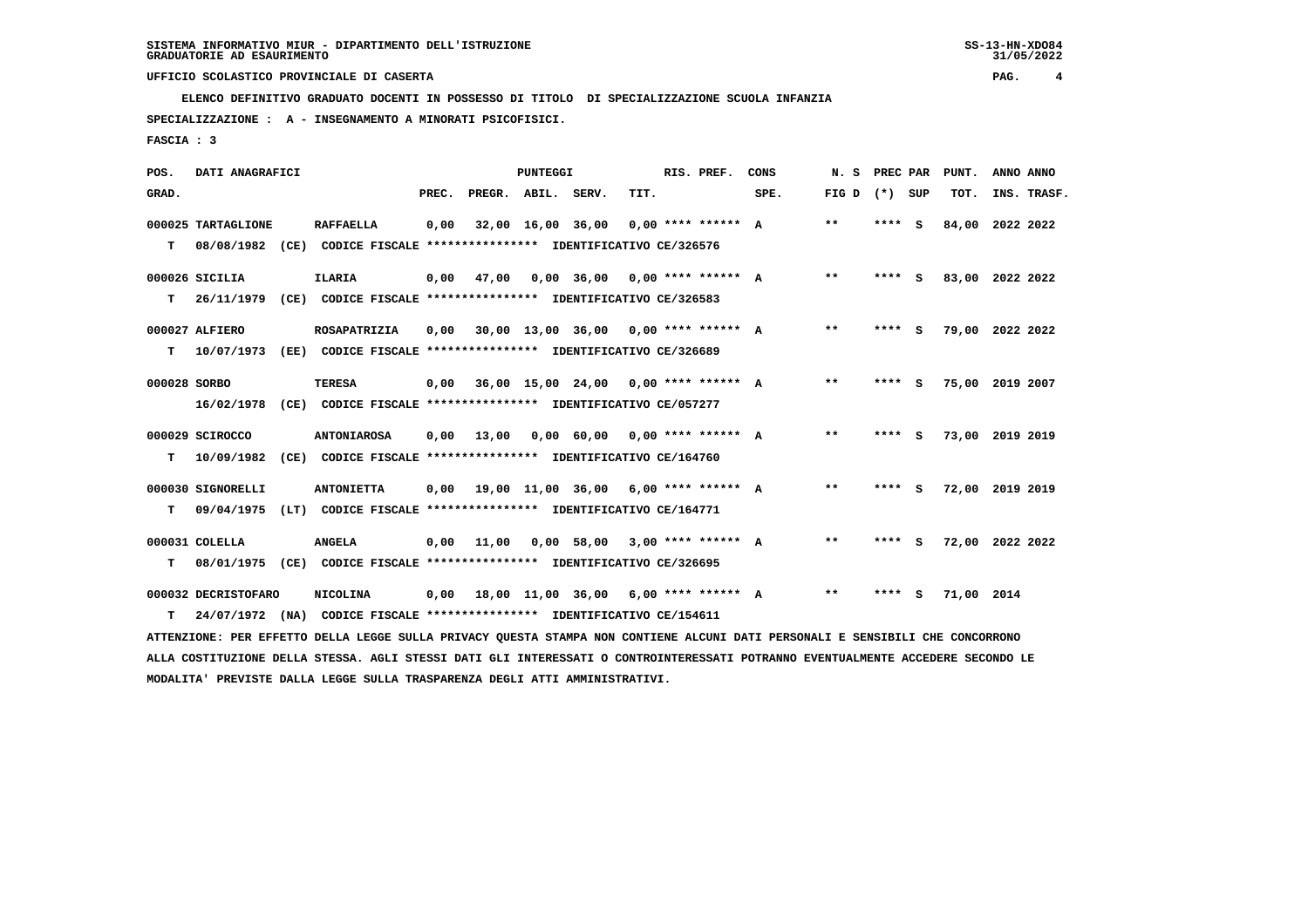**ELENCO DEFINITIVO GRADUATO DOCENTI IN POSSESSO DI TITOLO DI SPECIALIZZAZIONE SCUOLA INFANZIA**

 **SPECIALIZZAZIONE : A - INSEGNAMENTO A MINORATI PSICOFISICI.**

 **FASCIA : 3**

| POS.         | DATI ANAGRAFICI    |      |                                                                                                                               |       |                    | <b>PUNTEGGI</b>   |                                             |      | RIS. PREF.           | CONS | N. S            | PREC PAR | PUNT.           | ANNO ANNO |             |
|--------------|--------------------|------|-------------------------------------------------------------------------------------------------------------------------------|-------|--------------------|-------------------|---------------------------------------------|------|----------------------|------|-----------------|----------|-----------------|-----------|-------------|
| GRAD.        |                    |      |                                                                                                                               | PREC. | PREGR. ABIL. SERV. |                   |                                             | TIT. |                      | SPE. | FIG D $(*)$ SUP |          | TOT.            |           | INS. TRASF. |
|              | 000033 BATTISEGOLA |      | <b>ORNELLA</b>                                                                                                                | 0,00  |                    | 37,00 15,00 14,00 |                                             |      | $0.00$ **** ****** A |      | $* *$           | **** S   | 66,00 2019      |           |             |
|              | 15/07/1966         | (CE) | CODICE FISCALE **************** IDENTIFICATIVO CE/045133                                                                      |       |                    |                   |                                             |      |                      |      |                 |          |                 |           |             |
|              | 000034 TARTAGLIONE |      | MARIAGIOVANNA                                                                                                                 | 0.00  |                    |                   | 17,00 13,00 36,00 0,00 **** ****** A        |      |                      |      | $***$           | $***$ S  | 66,00 2022 2022 |           |             |
| т            |                    |      | 28/04/1981 (CE) CODICE FISCALE **************** IDENTIFICATIVO CE/326577                                                      |       |                    |                   |                                             |      |                      |      |                 |          |                 |           |             |
|              | 000035 CAPORASO    |      | <b>MARIANNA</b>                                                                                                               | 0,00  | 33,00              |                   | $0,00$ 30,00 0,00 **** ****** A             |      |                      |      | $***$           | **** S   | 63,00 2022 2022 |           |             |
| т            | 15/05/1976         |      | (CE) CODICE FISCALE **************** IDENTIFICATIVO CE/326693                                                                 |       |                    |                   |                                             |      |                      |      |                 |          |                 |           |             |
|              | 000036 AGLIONE     |      | <b>ANTONELLA</b>                                                                                                              | 0,00  |                    |                   | 9,00 15,00 38,00 0,00 **** ****** A         |      |                      |      | $* *$           | **** S   | 62,00 2014      |           |             |
|              | 04/05/1973         |      | (CE) CODICE FISCALE **************** IDENTIFICATIVO CE/044465                                                                 |       |                    |                   |                                             |      |                      |      |                 |          |                 |           |             |
| 000037 GUIDA |                    |      | <b>PAOLA</b>                                                                                                                  | 0,00  | 36,00              |                   | $0,00$ 24,00 0,00 **** ****** A             |      |                      |      | $***$           | $***5$   | 60,00 2022 2022 |           |             |
| т            | 19/02/1970         |      | (CE) CODICE FISCALE *************** IDENTIFICATIVO CE/326637                                                                  |       |                    |                   |                                             |      |                      |      |                 |          |                 |           |             |
|              | 000038 VORRARO     |      | <b>ANNARITA</b>                                                                                                               | 0,00  |                    |                   | 18,00 14,00 24,00 3,00 **** ****** A        |      |                      |      | $***$           | **** S   | 59,00 2022 2022 |           |             |
|              | 08/03/1981         |      | (NA) CODICE FISCALE **************** IDENTIFICATIVO CE/326542                                                                 |       |                    |                   |                                             |      |                      |      |                 |          |                 |           |             |
|              | 000039 PETRICCIONE |      | <b>CARMEN</b>                                                                                                                 |       |                    |                   | $0,00$ 12,00 15,00 24,00 3,00 **** ****** A |      |                      |      | **              | **** S   | 54,00 2014      |           |             |
|              |                    |      | 23/02/1977 (CE) CODICE FISCALE *************** IDENTIFICATIVO CE/046041                                                       |       |                    |                   |                                             |      |                      |      |                 |          |                 |           |             |
|              | 000040 SANZONE     |      | MONIA                                                                                                                         | 0,00  |                    |                   | $6,00$ 16,00 24,00 6,00 **** ****** A       |      |                      |      | $***$           | **** S   | 52,00 2019      |           |             |
|              | 23/08/1974         | (NA) | CODICE FISCALE **************** IDENTIFICATIVO CE/044218                                                                      |       |                    |                   |                                             |      |                      |      |                 |          |                 |           |             |
|              |                    |      | ATTENZIONE: PER EFFETTO DELLA LEGGE SULLA PRIVACY QUESTA STAMPA NON CONTIENE ALCUNI DATI PERSONALI E SENSIBILI CHE CONCORRONO |       |                    |                   |                                             |      |                      |      |                 |          |                 |           |             |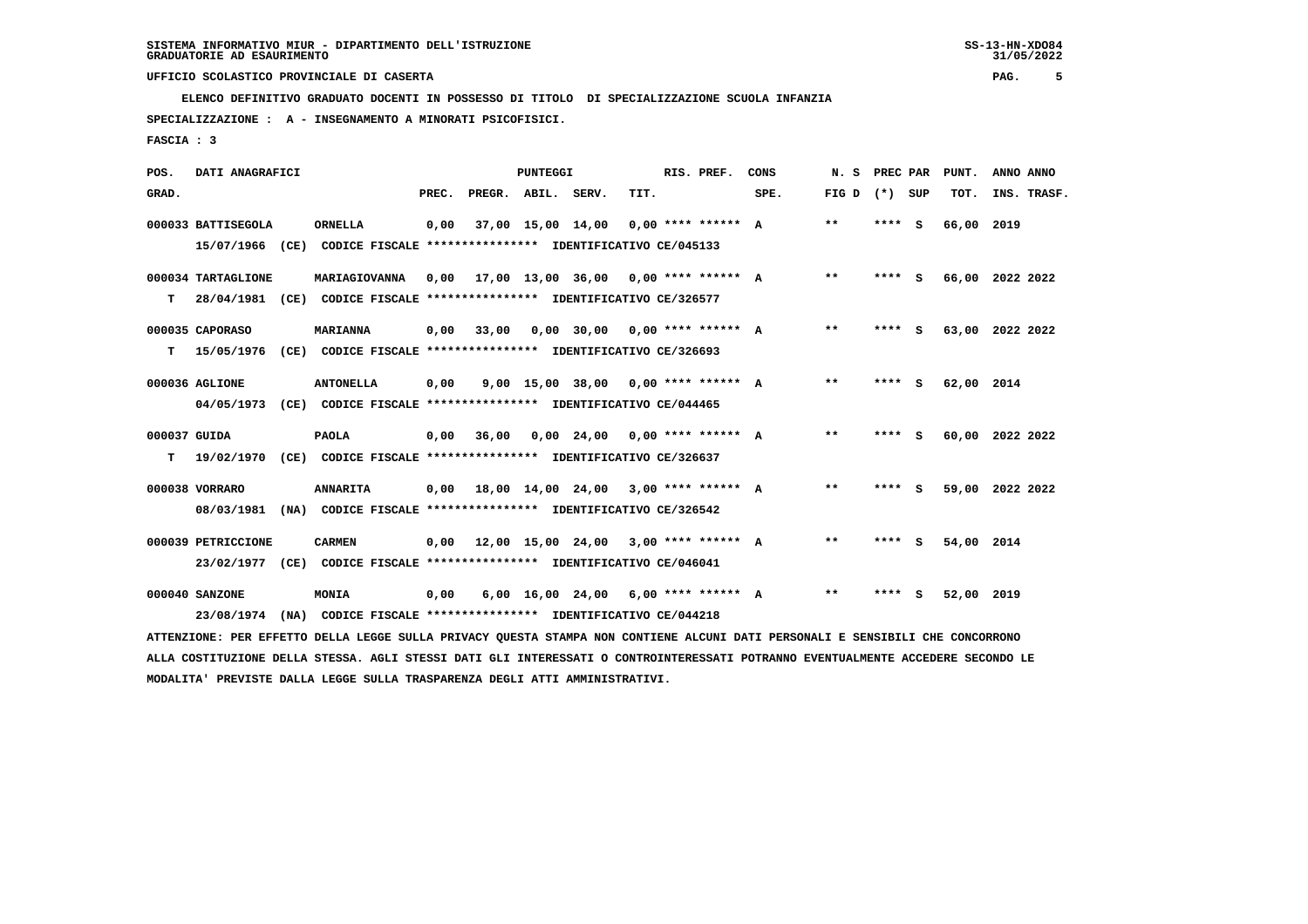**ELENCO DEFINITIVO GRADUATO DOCENTI IN POSSESSO DI TITOLO DI SPECIALIZZAZIONE SCUOLA INFANZIA**

 **SPECIALIZZAZIONE : A - INSEGNAMENTO A MINORATI PSICOFISICI.**

 **FASCIA : 3**

| POS.  | DATI ANAGRAFICI   |      |                                                                                                                               |       |                    | <b>PUNTEGGI</b> |                                       |      | RIS. PREF.           | CONS | N. S  | PREC PAR          | PUNT.           | ANNO ANNO |             |
|-------|-------------------|------|-------------------------------------------------------------------------------------------------------------------------------|-------|--------------------|-----------------|---------------------------------------|------|----------------------|------|-------|-------------------|-----------------|-----------|-------------|
| GRAD. |                   |      |                                                                                                                               | PREC. | PREGR. ABIL. SERV. |                 |                                       | TIT. |                      | SPE. |       | FIG $D$ $(*)$ SUP | TOT.            |           | INS. TRASF. |
|       | 000041 VERRENGIA  |      | <b>ANNARITA</b>                                                                                                               | 0,00  | 51,00              | 0,00            | 0,00                                  |      | $0.00$ **** ****** A |      | $***$ | **** S            | 51,00           | 2019 2019 |             |
| т     | 08/11/1982        | (LT) | CODICE FISCALE **************** IDENTIFICATIVO CE/164683                                                                      |       |                    |                 |                                       |      |                      |      |       |                   |                 |           |             |
|       | 000042 RAUCCI     |      | <b>CATERINA</b>                                                                                                               | 0,00  |                    |                 | $0,00$ 12,00 36,00 3,00 **** ****** A |      |                      |      | $***$ | **** S            | 51,00 2022 2022 |           |             |
| т     | 09/07/1977        |      | (CE) CODICE FISCALE **************** IDENTIFICATIVO CE/326606                                                                 |       |                    |                 |                                       |      |                      |      |       |                   |                 |           |             |
|       | 000043 PONTORIERO |      | <b>DOMENICA</b>                                                                                                               | 0,00  |                    |                 | $3,00$ 11,00 29,00 6,00 **** ****** A |      |                      |      |       | ** x **** s       | 49,00 2019 2019 |           |             |
| т     | 12/08/1977        |      | (VV) CODICE FISCALE **************** IDENTIFICATIVO CE/164982                                                                 |       |                    |                 |                                       |      |                      |      |       |                   |                 |           |             |
|       | 000044 GUIDOTTI   |      | <b>ROBERTA</b>                                                                                                                | 0,00  |                    |                 | $6,00$ 15,00 24,00 0,00 **** ****** A |      |                      |      | $***$ | **** S            | 45,00           | 2019      |             |
|       | 07/05/1970        |      | (NA) CODICE FISCALE **************** IDENTIFICATIVO CE/043578                                                                 |       |                    |                 |                                       |      |                      |      |       |                   |                 |           |             |
|       | 000045 TARTARO    |      | <b>ANGELINA</b>                                                                                                               | 0,00  |                    |                 | $6.00$ 13.00 22.00 3.00 **** ****** A |      |                      |      | $***$ | **** S            | 44,00 2022 2022 |           |             |
| т     | 25/09/1971        |      | (CE) CODICE FISCALE **************** IDENTIFICATIVO CE/326607                                                                 |       |                    |                 |                                       |      |                      |      |       |                   |                 |           |             |
|       | 000046 BUONANNO   |      | <b>MARIA</b>                                                                                                                  | 0,00  |                    |                 | $3,00$ 11,00 24,00 3,00 **** ****** A |      |                      |      |       | ** x **** S       | 41,00 2014      |           |             |
| т     | 12/11/1977        |      | (CE) CODICE FISCALE **************** IDENTIFICATIVO CE/154608                                                                 |       |                    |                 |                                       |      |                      |      |       |                   |                 |           |             |
|       | 000047 DIPALMA    |      | <b>CONCETTA</b>                                                                                                               | 0,00  |                    |                 | 12,00 14,00 12,00 0,00 **** ****** A  |      |                      |      | $***$ | **** S            | 38,00           | 2022 2022 |             |
| т     | 10/12/1976        |      | (CE) CODICE FISCALE **************** IDENTIFICATIVO CE/326569                                                                 |       |                    |                 |                                       |      |                      |      |       |                   |                 |           |             |
|       | 000048 COPPOLA    |      | <b>ALESSANDRA</b>                                                                                                             | 0,00  |                    |                 | $0,00$ 15,00 12,00 3,00 **** ****** A |      |                      |      | $***$ | **** S            | 30,00 2002      |           |             |
|       | 29/10/1977        | (CE) | CODICE FISCALE **************** IDENTIFICATIVO CE/044337                                                                      |       |                    |                 |                                       |      |                      |      |       |                   |                 |           |             |
|       |                   |      | ATTENZIONE: PER EFFETTO DELLA LEGGE SULLA PRIVACY QUESTA STAMPA NON CONTIENE ALCUNI DATI PERSONALI E SENSIBILI CHE CONCORRONO |       |                    |                 |                                       |      |                      |      |       |                   |                 |           |             |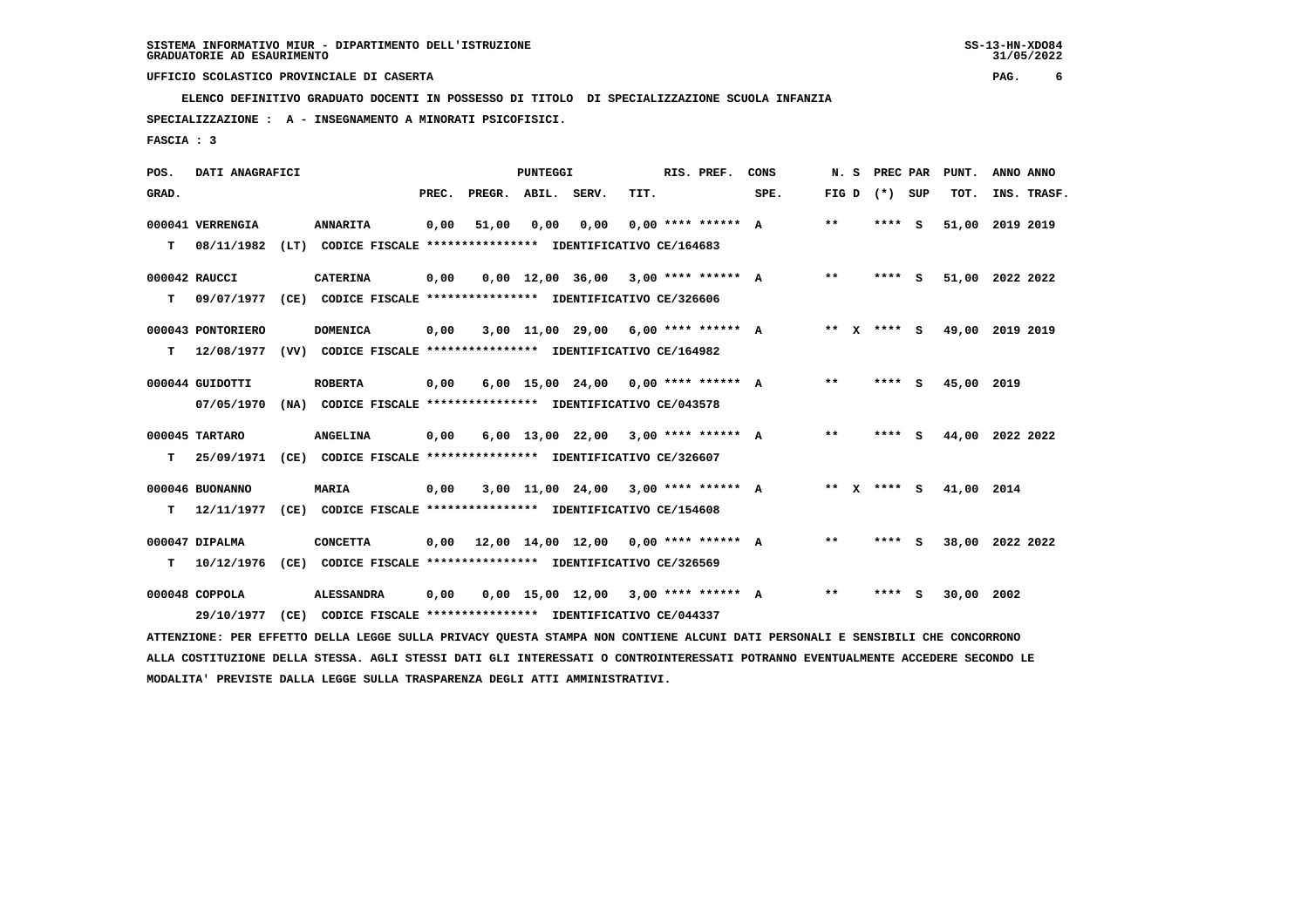**ELENCO DEFINITIVO GRADUATO DOCENTI IN POSSESSO DI TITOLO DI SPECIALIZZAZIONE SCUOLA INFANZIA**

 **SPECIALIZZAZIONE : A - INSEGNAMENTO A MINORATI PSICOFISICI.**

 **FASCIA : 3**

| POS.  | DATI ANAGRAFICI    |      |                                  |       |        | <b>PUNTEGGI</b> |                          |      | RIS. PREF.           | CONS | N. S    |        | PREC PAR | PUNT. | ANNO ANNO   |
|-------|--------------------|------|----------------------------------|-------|--------|-----------------|--------------------------|------|----------------------|------|---------|--------|----------|-------|-------------|
| GRAD. |                    |      |                                  | PREC. | PREGR. | ABIL.           | SERV.                    | TIT. |                      | SPE. | FIG D   | $(* )$ | SUP      | TOT.  | INS. TRASF. |
|       | 000049 FERRARO     |      | <b>MARIA FLORA</b>               | 0,00  | 30,00  | 0,00            | 0,00                     |      | $0.00$ **** ****** A |      | $***$ X |        | **** S   | 30,00 | 2019 2019   |
| т     | 31/10/1980         | (NA) | CODICE FISCALE ***************** |       |        |                 | IDENTIFICATIVO CE/164705 |      |                      |      |         |        |          |       |             |
|       | 000050 COGNETTA    |      | <b>FRANCESCA</b>                 | 0,00  |        | 9,00 16,00 0,00 |                          |      | $0,00$ **** ****** A |      | $**$    | ****   | S.       | 25,00 | 2000        |
|       | 09/08/1966         | (CE) | CODICE FISCALE ***************** |       |        |                 | IDENTIFICATIVO CE/025558 |      |                      |      |         |        |          |       |             |
|       | 000051 COLELLA     |      | <b>GIUSEPPINA</b>                | 0,00  |        | 6,00 15,00      | 1,00                     |      | $0.00$ **** ****** A |      | $* *$   | ****   | S.       | 22,00 | 2019 2019   |
| т     | 07/05/1983         | (CE) | CODICE FISCALE ***************** |       |        |                 | IDENTIFICATIVO CE/164845 |      |                      |      |         |        |          |       |             |
|       | 000052 DEL GIUDICE |      | ANNA                             | 0,00  |        | 3,00 16,00      | 0,00                     |      | $3,00$ **** ****** A |      | $* *$   | ****   | S.       | 22,00 | 2022 2022   |
|       | 06/07/1974         | (CE) | CODICE FISCALE ***************** |       |        |                 | IDENTIFICATIVO CE/326641 |      |                      |      |         |        |          |       |             |

 **ATTENZIONE: PER EFFETTO DELLA LEGGE SULLA PRIVACY QUESTA STAMPA NON CONTIENE ALCUNI DATI PERSONALI E SENSIBILI CHE CONCORRONO ALLA COSTITUZIONE DELLA STESSA. AGLI STESSI DATI GLI INTERESSATI O CONTROINTERESSATI POTRANNO EVENTUALMENTE ACCEDERE SECONDO LE MODALITA' PREVISTE DALLA LEGGE SULLA TRASPARENZA DEGLI ATTI AMMINISTRATIVI.**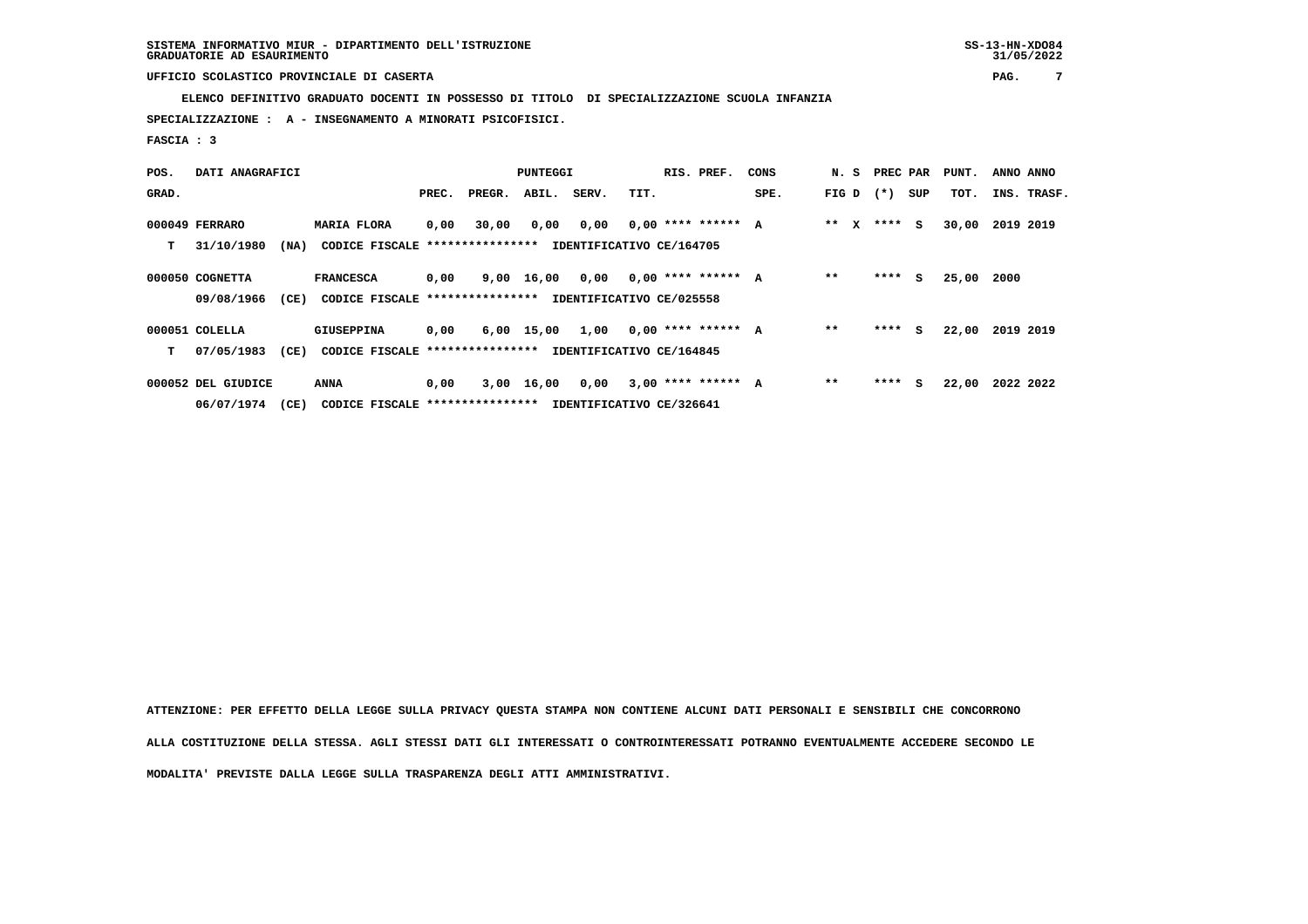**ELENCO DEFINITIVO GRADUATO DOCENTI IN POSSESSO DI TITOLO DI SPECIALIZZAZIONE SCUOLA INFANZIA**

 **SPECIALIZZAZIONE : A - INSEGNAMENTO A MINORATI PSICOFISICI.**

 **FASCIA : 3**

| POS.  | DATI ANAGRAFICI  |      |                                                                                                                               |                          | PUNTEGGI |                                              |      | RIS. PREF.           | CONS | N.S   | PREC PAR |     | PUNT.              | ANNO ANNO               |
|-------|------------------|------|-------------------------------------------------------------------------------------------------------------------------------|--------------------------|----------|----------------------------------------------|------|----------------------|------|-------|----------|-----|--------------------|-------------------------|
| GRAD. |                  |      |                                                                                                                               | PREC. PREGR. ABIL. SERV. |          |                                              | TIT. |                      | SPE. | FIG D | $(*)$    | SUP | TOT.               | INS. TRASF.             |
|       | 000053 VERRENGIA |      | <b>FILOMENA</b>                                                                                                               | 0,00 187,00 16,00 36,00  |          |                                              |      | $0.00$ **** ****** R |      | $* *$ | **** S   |     | 239,00             | 2002                    |
|       | 22/06/1970       |      | (CE) CODICE FISCALE **************** IDENTIFICATIVO CE/026738                                                                 |                          |          |                                              |      |                      |      |       |          |     |                    |                         |
|       | 000054 MARTUCCI  |      | <b>GIOVANNA</b>                                                                                                               |                          |          | $0,00$ 173,00 18,00 34,00 0,00 **** ****** R |      |                      |      | $***$ |          |     | **** S 225,00 2007 |                         |
|       | 17/12/1982       | (CE) | CODICE FISCALE **************** IDENTIFICATIVO CE/057440                                                                      |                          |          |                                              |      |                      |      |       |          |     |                    |                         |
|       | 000055 MARINO    |      | <b>PIAFRANCESCA</b>                                                                                                           |                          |          | $0,00$ 176,00 15,00 28,00 0,00 **** ****** R |      |                      |      | $* *$ |          |     |                    | **** S 219,00 2007 2007 |
|       | 30/03/1979       |      | (NA) CODICE FISCALE **************** IDENTIFICATIVO CE/057425                                                                 |                          |          |                                              |      |                      |      |       |          |     |                    |                         |
|       | 000056 STELLATO  |      | <b>TERESA</b>                                                                                                                 |                          |          | $0,00$ 145,00 18,00 36,00 0,00 **** ****** R |      |                      |      | $* *$ |          |     |                    | **** S 199,00 2022 2022 |
|       | 23/09/1980       |      | (CE) CODICE FISCALE **************** IDENTIFICATIVO CE/326598                                                                 |                          |          |                                              |      |                      |      |       |          |     |                    |                         |
|       | 000057 GRANATA   |      | <b>ELEONORA</b>                                                                                                               |                          |          | $0,00$ 148,00 15,00 26,00 0,00 **** ****** R |      |                      |      | $***$ |          |     |                    | **** S 189,00 2019 2019 |
|       | 07/04/1969       |      | (NA) CODICE FISCALE **************** IDENTIFICATIVO CE/164825                                                                 |                          |          |                                              |      |                      |      |       |          |     |                    |                         |
|       | 000058 GUARINO   |      | GERARDINA                                                                                                                     |                          |          | $0,00$ 105,00 15,00 36,00 0,00 **** ****** R |      |                      |      | $**$  |          |     |                    | **** S 156,00 2022 2022 |
|       | 23/07/1965       |      | (CE) CODICE FISCALE **************** IDENTIFICATIVO CE/326685                                                                 |                          |          |                                              |      |                      |      |       |          |     |                    |                         |
|       |                  |      |                                                                                                                               |                          |          |                                              |      |                      |      |       |          |     |                    |                         |
|       | 000059 SIMEONE   |      | <b>MARIA</b>                                                                                                                  |                          |          | $0,00$ 105,00 15,00 20,00 0,00 **** ****** R |      |                      |      | $***$ |          |     |                    | **** S 140,00 2019 2019 |
|       | 30/08/1976       |      | (CE) CODICE FISCALE **************** IDENTIFICATIVO CE/164773                                                                 |                          |          |                                              |      |                      |      |       |          |     |                    |                         |
|       | 000060 MATTIELLO |      | <b>MARIA</b>                                                                                                                  | 0,00 120,00              |          | $0,00$ 10,00 0,00 **** ****** R              |      |                      |      | $* *$ |          |     | **** S 130,00 2014 |                         |
| т     | 16/09/1975       | (CE) | CODICE FISCALE **************** IDENTIFICATIVO CE/154364                                                                      |                          |          |                                              |      |                      |      |       |          |     |                    |                         |
|       |                  |      | ATTENZIONE: PER EFFETTO DELLA LEGGE SULLA PRIVACY QUESTA STAMPA NON CONTIENE ALCUNI DATI PERSONALI E SENSIBILI CHE CONCORRONO |                          |          |                                              |      |                      |      |       |          |     |                    |                         |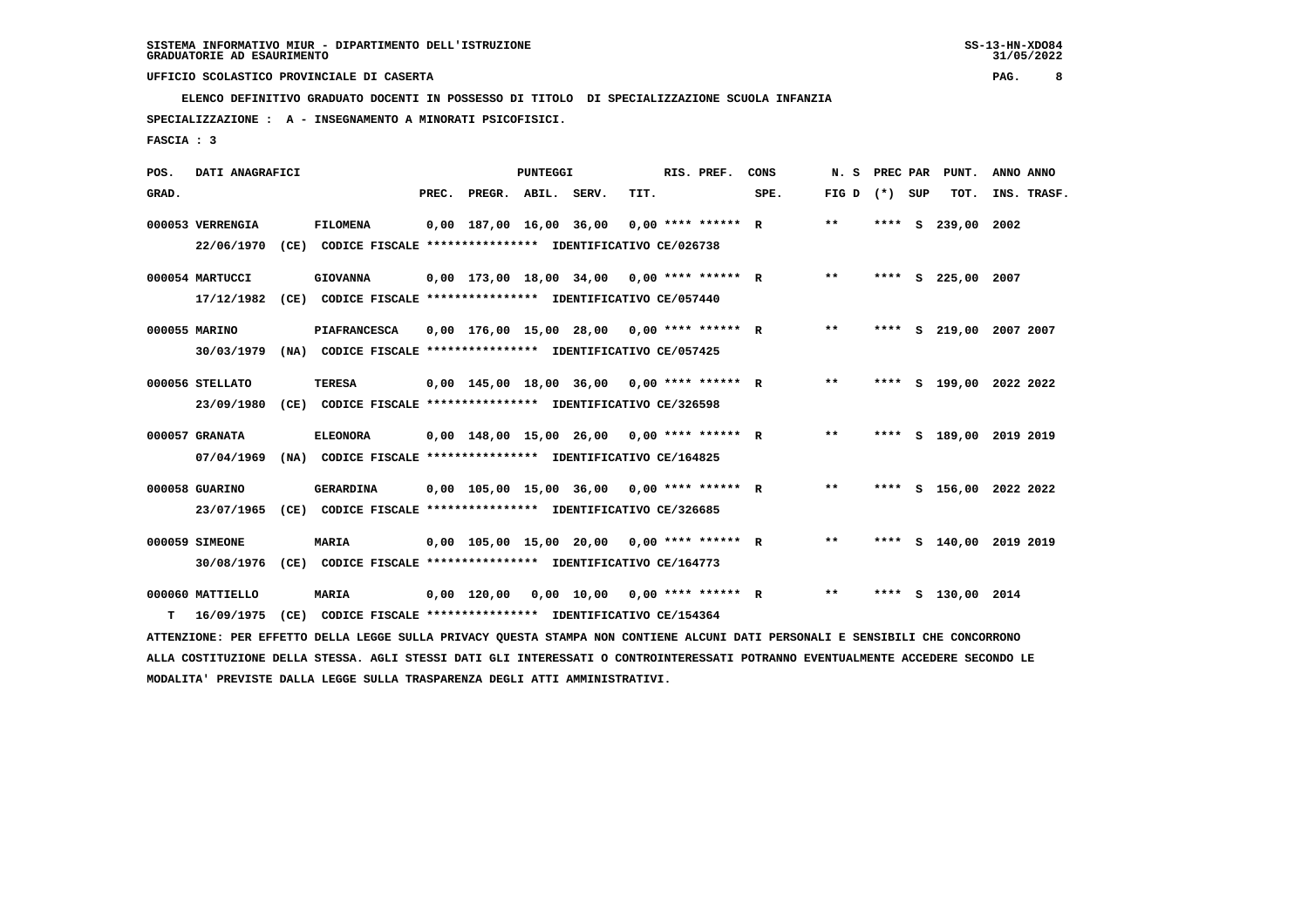**ELENCO DEFINITIVO GRADUATO DOCENTI IN POSSESSO DI TITOLO DI SPECIALIZZAZIONE SCUOLA INFANZIA**

 **SPECIALIZZAZIONE : A - INSEGNAMENTO A MINORATI PSICOFISICI.**

 **FASCIA : 3**

| POS.  | DATI ANAGRAFICI  |                                                                                                                                 |       |                    | <b>PUNTEGGI</b> |                   |                                       | RIS. PREF. | CONS | N. S  | PREC PAR | PUNT.                   | ANNO ANNO       |  |
|-------|------------------|---------------------------------------------------------------------------------------------------------------------------------|-------|--------------------|-----------------|-------------------|---------------------------------------|------------|------|-------|----------|-------------------------|-----------------|--|
| GRAD. |                  |                                                                                                                                 | PREC. | PREGR. ABIL. SERV. |                 |                   | TIT.                                  |            | SPE. | FIG D | (*) SUP  | TOT.                    | INS. TRASF.     |  |
|       | 000061 D'AURIA   | <b>NICOLETTA</b>                                                                                                                | 0,00  |                    |                 | 87,00 14,00 13,00 | $0,00$ **** ****** R                  |            |      | $***$ |          | **** S 114,00 2022 2022 |                 |  |
| т     | 16/09/1983       | (CE) CODICE FISCALE **************** IDENTIFICATIVO CE/326526                                                                   |       |                    |                 |                   |                                       |            |      |       |          |                         |                 |  |
|       | 000062 FERRARO   | <b>ALESSANDRA</b>                                                                                                               | 0,00  | 47,00              |                 |                   | $0,00$ 32,00 12,00 **** ****** R      |            |      | ** X  | $***$ S  |                         | 91,00 2022 2022 |  |
| т     | 31/03/1978       | (CE) CODICE FISCALE **************** IDENTIFICATIVO CE/326534                                                                   |       |                    |                 |                   |                                       |            |      |       |          |                         |                 |  |
|       | 000063 CATERINO  | <b>DELIA</b>                                                                                                                    | 0,00  | 44,00              |                 |                   | $0,00$ 36,00 6,00 **** ****** R       |            |      | $***$ | **** S   |                         | 86,00 2022 2022 |  |
| т     | 09/08/1970       | (CE) CODICE FISCALE **************** IDENTIFICATIVO CE/326696                                                                   |       |                    |                 |                   |                                       |            |      |       |          |                         |                 |  |
|       | 000064 VITOLO    | <b>ANNUNZIATA</b>                                                                                                               | 0,00  |                    |                 |                   | 48,00 18,00 10,00 0,00 **** ****** R  |            |      | $* *$ | **** S   | 76,00 2014              |                 |  |
| т     | 10/09/1976       | (CE) CODICE FISCALE **************** IDENTIFICATIVO CE/148087                                                                   |       |                    |                 |                   |                                       |            |      |       |          |                         |                 |  |
|       | 000065 CALABRESE | <b>SILVANA</b>                                                                                                                  | 0,00  |                    |                 |                   | 15,00 16,00 36,00 0,00 **** ****** R  |            |      | $* *$ | **** S   |                         | 67,00 2022 2022 |  |
|       | 06/04/1972       | (CE) CODICE FISCALE **************** IDENTIFICATIVO CE/326681                                                                   |       |                    |                 |                   |                                       |            |      |       |          |                         |                 |  |
|       | 000066 CARCAISO  | <b>NATALINA</b>                                                                                                                 | 0,00  | 63,00              | 0,00            |                   | $0,00$ $0,00$ **** ****** R           |            |      | $* *$ | **** S   |                         | 63,00 2022 2022 |  |
|       | 29/03/1981       | (CE) CODICE FISCALE **************** IDENTIFICATIVO CE/326663                                                                   |       |                    |                 |                   |                                       |            |      |       |          |                         |                 |  |
|       | 000067 DE MICCO  | <b>MARIA GRAZIA</b>                                                                                                             | 0,00  |                    |                 |                   | 3,00 15,00 40,00 0,00 **** ****** R   |            |      | **    | **** S   | 58,00                   | 2002            |  |
|       | 11/10/1977       | (CE) CODICE FISCALE **************** IDENTIFICATIVO CE/045201                                                                   |       |                    |                 |                   |                                       |            |      |       |          |                         |                 |  |
|       | 000068 OREFICE   | <b>MARIANNA</b>                                                                                                                 | 0,00  |                    |                 |                   | $0,00$ 15,00 32,00 0,00 **** ****** R |            |      | $***$ | **** S   |                         | 47,00 2022 2022 |  |
|       | 17/06/1977       | (NA) CODICE FISCALE **************** IDENTIFICATIVO CE/326504                                                                   |       |                    |                 |                   |                                       |            |      |       |          |                         |                 |  |
|       |                  | ATTENZIONE: PER EFFETTO DELLA LEGGE SULLA PRIVACY QUESTA STAMPA NON CONTIENE ALCUNI DATI PERSONALI E SENSIBILI CHE CONCORRONO   |       |                    |                 |                   |                                       |            |      |       |          |                         |                 |  |
|       |                  | ALLA COSTITUZIONE DELLA STESSA. AGLI STESSI DATI GLI INTERESSATI O CONTROINTERESSATI POTRANNO EVENTUALMENTE ACCEDERE SECONDO LE |       |                    |                 |                   |                                       |            |      |       |          |                         |                 |  |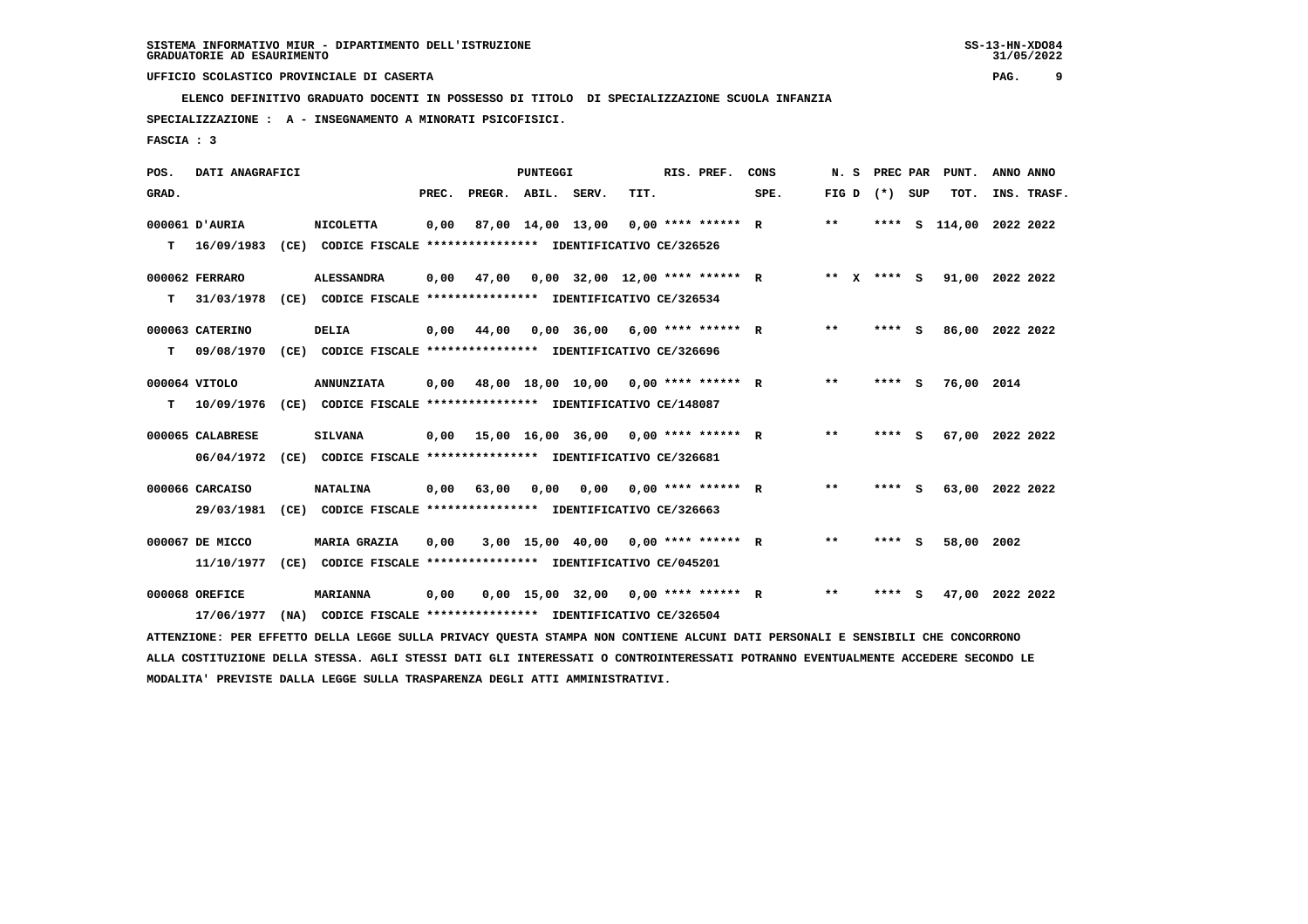**ELENCO DEFINITIVO GRADUATO DOCENTI IN POSSESSO DI TITOLO DI SPECIALIZZAZIONE SCUOLA INFANZIA**

 **SPECIALIZZAZIONE : A - INSEGNAMENTO A MINORATI PSICOFISICI.**

 **FASCIA : 3**

| POS.         | DATI ANAGRAFICI |      |                                                          |       |                                            | PUNTEGGI |                                      |      | RIS. PREF.           | CONS | N. S  |        | PREC PAR | PUNT. | ANNO ANNO   |
|--------------|-----------------|------|----------------------------------------------------------|-------|--------------------------------------------|----------|--------------------------------------|------|----------------------|------|-------|--------|----------|-------|-------------|
| GRAD.        |                 |      |                                                          | PREC. | PREGR.                                     | ABIL.    | SERV.                                | TIT. |                      | SPE. | FIG D | $(* )$ | SUP      | TOT.  | INS. TRASF. |
|              | 000069 NELSON   |      | <b>ELISABETTA</b>                                        | 0,00  |                                            |          | 9,00 15,00 18,00 0,00 **** ****** R  |      |                      |      | $* *$ |        | $***$ S  | 42,00 | 2022 2022   |
|              | 15/06/1968      | (CE) | CODICE FISCALE **************** IDENTIFICATIVO CE/326544 |       |                                            |          |                                      |      |                      |      |       |        |          |       |             |
|              | 000070 PACIFICO |      | <b>MARIA ROSARIA</b>                                     |       | $0,00$ 16,00 16,00 2,00 3,00 **** ****** R |          |                                      |      |                      |      | ** X  |        | $***$ S  | 37,00 | 2002        |
|              | 07/06/1972      | (CE) | CODICE FISCALE **************** IDENTIFICATIVO CE/043245 |       |                                            |          |                                      |      |                      |      |       |        |          |       |             |
| 000071 RUSSO |                 |      | <b>ANNUNZIATA</b>                                        |       | $0,00$ 15,00 14,00 1,00 6,00 **** ****** R |          |                                      |      |                      |      | $* *$ |        | $***$ S  | 36,00 | 2011 2011   |
|              | 01/01/1972      | (CE) | CODICE FISCALE                                           |       | **************** IDENTIFICATIVO CE/140129  |          |                                      |      |                      |      |       |        |          |       |             |
|              | 000072 GOLINO   |      | <b>FRANCA</b>                                            | 0,00  |                                            |          | 3,00 16,00 11,00                     |      | $3,00$ **** ****** R |      | $* *$ | ****   | - S      | 33,00 | 2019 2019   |
|              | 08/08/1974      | (CE) | CODICE FISCALE **************** IDENTIFICATIVO CE/164823 |       |                                            |          |                                      |      |                      |      |       |        |          |       |             |
|              | 000073 TIRELLI  |      | <b>ANTONELLA</b>                                         | 0,00  |                                            |          | $9,00$ 15,00 0,00 0,00 **** ****** R |      |                      |      | $**$  | ****   | s        | 24,00 | 2022 2022   |
|              | 17/07/1974      | (CE) | CODICE FISCALE **************** IDENTIFICATIVO CE/326668 |       |                                            |          |                                      |      |                      |      |       |        |          |       |             |

 **ATTENZIONE: PER EFFETTO DELLA LEGGE SULLA PRIVACY QUESTA STAMPA NON CONTIENE ALCUNI DATI PERSONALI E SENSIBILI CHE CONCORRONO ALLA COSTITUZIONE DELLA STESSA. AGLI STESSI DATI GLI INTERESSATI O CONTROINTERESSATI POTRANNO EVENTUALMENTE ACCEDERE SECONDO LE MODALITA' PREVISTE DALLA LEGGE SULLA TRASPARENZA DEGLI ATTI AMMINISTRATIVI.**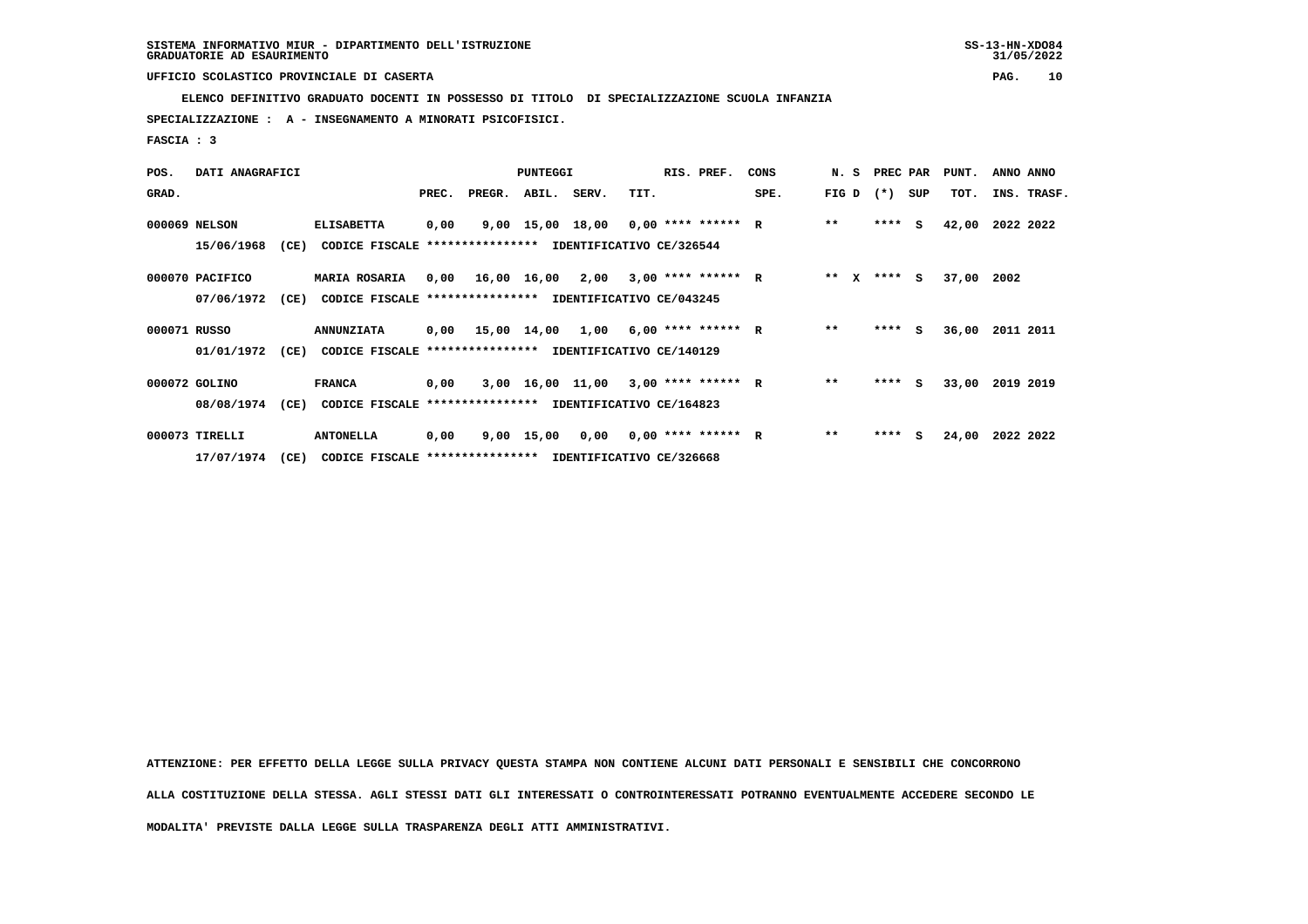**ELENCO DEFINITIVO GRADUATO DOCENTI IN POSSESSO DI TITOLO DI SPECIALIZZAZIONE SCUOLA INFANZIA**

 **SPECIALIZZAZIONE : B - INSEGNAMENTO A MINORATI DELLA VISTA.**

 **FASCIA : 3**

| POS.  | DATI ANAGRAFICI              |      |                                                                                                                               |       |                    | PUNTEGGI |                                              |      | RIS. PREF. | CONS | N. S            |  | PREC PAR PUNT.          | ANNO ANNO |             |
|-------|------------------------------|------|-------------------------------------------------------------------------------------------------------------------------------|-------|--------------------|----------|----------------------------------------------|------|------------|------|-----------------|--|-------------------------|-----------|-------------|
| GRAD. |                              |      |                                                                                                                               | PREC. | PREGR. ABIL. SERV. |          |                                              | TIT. |            | SPE. | FIG D $(*)$ SUP |  | TOT.                    |           | INS. TRASF. |
|       | 000001 CIRILLO               |      | <b>MARIA</b>                                                                                                                  |       |                    |          | $0,00$ 202,00 18,00 36,00 0,00 **** ****** A |      |            |      | $\star\star$    |  | **** S 256,00 2022 2022 |           |             |
|       | 17/05/1977                   |      | (CE) CODICE FISCALE **************** IDENTIFICATIVO CE/326622                                                                 |       |                    |          |                                              |      |            |      |                 |  |                         |           |             |
|       | 000002 DE FILIPPO            |      | <b>ANGELA</b>                                                                                                                 |       |                    |          | $0,00$ 209,00 15,00 24,00 0,00 **** ****** A |      |            |      | $***$           |  | **** S 248,00 2022 2022 |           |             |
|       | 28/03/1971                   |      | (CE) CODICE FISCALE **************** IDENTIFICATIVO CE/326616                                                                 |       |                    |          |                                              |      |            |      |                 |  |                         |           |             |
|       | 000003 CENNAMO               |      | MICHELA                                                                                                                       |       |                    |          | 0,00 192,00 16,00 36,00 0,00 **** ****** A   |      |            |      | $* *$           |  | **** S 244,00 2019 2019 |           |             |
|       | 20/05/1980                   |      | (NA) CODICE FISCALE **************** IDENTIFICATIVO CE/164941                                                                 |       |                    |          |                                              |      |            |      |                 |  |                         |           |             |
|       |                              |      |                                                                                                                               |       |                    |          |                                              |      |            |      | $***$           |  |                         |           |             |
| т     | 000004 DE ROSA<br>17/09/1969 |      | <b>MADDALENA</b><br>(CE) CODICE FISCALE **************** IDENTIFICATIVO CE/326642                                             |       | 0,00 201,00        |          | $0,00$ 36,00 0,00 **** ****** A              |      |            |      |                 |  | **** S 237,00 2022 2022 |           |             |
|       |                              |      |                                                                                                                               |       |                    |          |                                              |      |            |      |                 |  |                         |           |             |
|       | 000005 MONICA                |      | <b>ROSA</b>                                                                                                                   |       |                    |          | $0,00$ 193,00 13,00 24,00 0,00 **** ****** A |      |            |      | $***$           |  | **** S 230,00 2022 2022 |           |             |
|       |                              |      | 06/05/1974 (CE) CODICE FISCALE *************** IDENTIFICATIVO CE/326674                                                       |       |                    |          |                                              |      |            |      |                 |  |                         |           |             |
|       | 000006 BIZZARRO              |      | <b>FRANCESCA</b>                                                                                                              |       |                    |          | $0,00$ 161,00 15,00 36,00 0,00 **** ****** A |      |            |      | $***$           |  | **** S 212,00 2022 2022 |           |             |
|       | 17/08/1974                   |      | (CE) CODICE FISCALE **************** IDENTIFICATIVO CE/326502                                                                 |       |                    |          |                                              |      |            |      |                 |  |                         |           |             |
|       | 000007 VALENTINO             |      | <b>ROSANNA</b>                                                                                                                |       |                    |          | $0,00$ 152,00 14,00 36,00 0,00 **** ****** A |      |            |      | $**$            |  | **** S 202,00 2022 2022 |           |             |
|       | 30/11/1968                   |      | (CE) CODICE FISCALE **************** IDENTIFICATIVO CE/326527                                                                 |       |                    |          |                                              |      |            |      |                 |  |                         |           |             |
|       |                              |      |                                                                                                                               |       |                    |          |                                              |      |            |      |                 |  |                         |           |             |
|       | 000008 MONTANO               |      | <b>GIUSTINA</b>                                                                                                               |       |                    |          | $0.00$ 134.00 16.00 36.00 0.00 **** ****** A |      |            |      | $***$           |  | **** S 186,00 2022 2022 |           |             |
|       | 21/03/1979                   | (CE) | CODICE FISCALE **************** IDENTIFICATIVO CE/326673                                                                      |       |                    |          |                                              |      |            |      |                 |  |                         |           |             |
|       |                              |      | ATTENZIONE: PER EFFETTO DELLA LEGGE SULLA PRIVACY QUESTA STAMPA NON CONTIENE ALCUNI DATI PERSONALI E SENSIBILI CHE CONCORRONO |       |                    |          |                                              |      |            |      |                 |  |                         |           |             |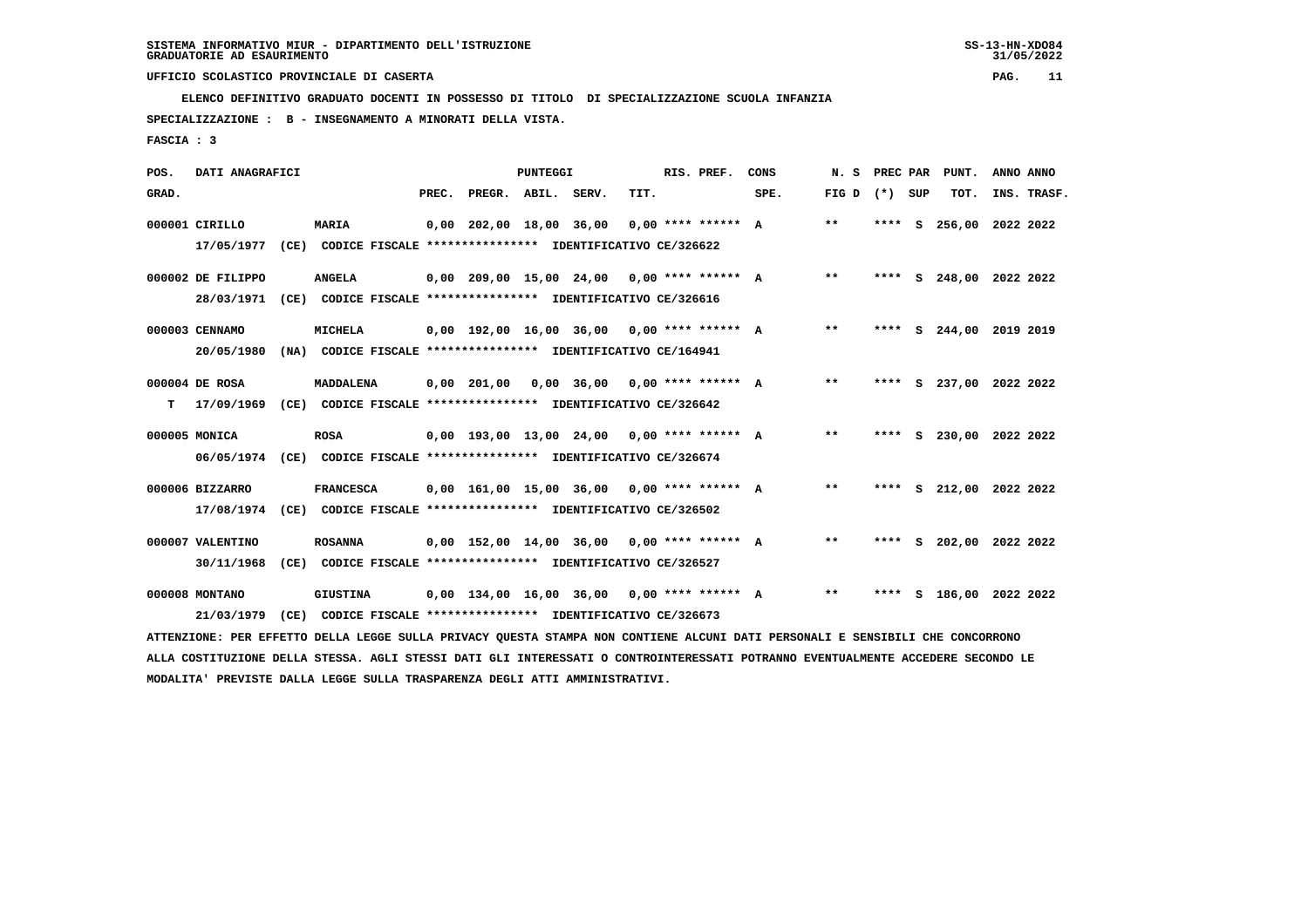**ELENCO DEFINITIVO GRADUATO DOCENTI IN POSSESSO DI TITOLO DI SPECIALIZZAZIONE SCUOLA INFANZIA**

 **SPECIALIZZAZIONE : B - INSEGNAMENTO A MINORATI DELLA VISTA.**

 **FASCIA : 3**

| POS.         | DATI ANAGRAFICI   |                                                                                                                                 |      |                                              | <b>PUNTEGGI</b> |                                 |      | RIS. PREF.           | CONS | N. S            |      | PREC PAR PUNT.               | ANNO ANNO |             |
|--------------|-------------------|---------------------------------------------------------------------------------------------------------------------------------|------|----------------------------------------------|-----------------|---------------------------------|------|----------------------|------|-----------------|------|------------------------------|-----------|-------------|
| GRAD.        |                   |                                                                                                                                 |      | PREC. PREGR. ABIL. SERV.                     |                 |                                 | TIT. |                      | SPE. | FIG D $(*)$ SUP |      | TOT.                         |           | INS. TRASF. |
|              | 000009 DE GENNARO | ANNA LISA                                                                                                                       |      | $0,00$ 143,00                                |                 | $0,00$ 36,00                    |      | $0.00$ **** ****** A |      | $***$           | **** | s 179,00 2014                |           |             |
| т            | 27/10/1974        | (CE) CODICE FISCALE **************** IDENTIFICATIVO CE/148238                                                                   |      |                                              |                 |                                 |      |                      |      |                 |      |                              |           |             |
|              | 000010 MIRAGLIA   | <b>GIUSEPPINA</b>                                                                                                               |      | $0,00$ 132,00                                |                 | $0,00$ 30,00 3,00 **** ****** A |      |                      |      | $**$            |      | **** S 165,00 2019 2019      |           |             |
| т            | 24/09/1970        | (CE) CODICE FISCALE **************** IDENTIFICATIVO CE/164799                                                                   |      |                                              |                 |                                 |      |                      |      |                 |      |                              |           |             |
| 000011 NASTO |                   | <b>GIUSEPPA</b>                                                                                                                 |      | $0.00$ 144.00                                |                 | 0,00 16,00 0,00 **** ****** A   |      |                      |      | $***$           |      | **** S 160,00 2014           |           |             |
| т            | 31/08/1982        | (CE) CODICE FISCALE **************** IDENTIFICATIVO CE/149486                                                                   |      |                                              |                 |                                 |      |                      |      |                 |      |                              |           |             |
|              | 000012 PARENTE    | <b>MARIATERESA</b>                                                                                                              |      | 0,00 109,00                                  |                 | $0,00$ 48,00 0,00 **** ****** A |      |                      |      |                 |      | ** X **** S 157,00 2022 2022 |           |             |
| т            | 09/07/1975        | (CE) CODICE FISCALE **************** IDENTIFICATIVO CE/326628                                                                   |      |                                              |                 |                                 |      |                      |      |                 |      |                              |           |             |
|              | 000013 D'AGOSTINO | <b>MARIA ANNA</b>                                                                                                               |      | $0.00$ 114.00 16.00 24.00 0.00 **** ****** A |                 |                                 |      |                      |      | $***$           |      | **** S 154,00 2022 2022      |           |             |
|              | 11/12/1962        | (CE) CODICE FISCALE **************** IDENTIFICATIVO CE/326497                                                                   |      |                                              |                 |                                 |      |                      |      |                 |      |                              |           |             |
|              | 000014 D'ANNA     | <b>DOMENICA</b>                                                                                                                 |      | $0,00$ 102,00 12,00 36,00 3,00 **** ****** A |                 |                                 |      |                      |      | $***$           |      | **** S 153,00 2022 2022      |           |             |
| т            | 13/05/1977        | (CE) CODICE FISCALE **************** IDENTIFICATIVO CE/326523                                                                   |      |                                              |                 |                                 |      |                      |      |                 |      |                              |           |             |
|              | 000015 PALUMBO    | <b>MARIA GRAZIA</b>                                                                                                             |      | 0,00 106,00                                  |                 | 0,00 36,00 0,00 **** ****** A   |      |                      |      | $* *$           |      | **** S 142,00 2019 2019      |           |             |
| т            | 21/01/1973        | (CE) CODICE FISCALE **************** IDENTIFICATIVO CE/164793                                                                   |      |                                              |                 |                                 |      |                      |      |                 |      |                              |           |             |
|              | 000016 DE ROSA    | MARISA                                                                                                                          | 0.00 | 94,00 15,00 24,00 0,00 **** ****** A         |                 |                                 |      |                      |      | $* *$           |      | **** S 133,00 2022 2022      |           |             |
|              | 14/10/1976        | (CE) CODICE FISCALE **************** IDENTIFICATIVO CE/326644                                                                   |      |                                              |                 |                                 |      |                      |      |                 |      |                              |           |             |
|              |                   | ATTENZIONE: PER EFFETTO DELLA LEGGE SULLA PRIVACY QUESTA STAMPA NON CONTIENE ALCUNI DATI PERSONALI E SENSIBILI CHE CONCORRONO   |      |                                              |                 |                                 |      |                      |      |                 |      |                              |           |             |
|              |                   | ALLA COSTITUZIONE DELLA STESSA. AGLI STESSI DATI GLI INTERESSATI O CONTROINTERESSATI POTRANNO EVENTUALMENTE ACCEDERE SECONDO LE |      |                                              |                 |                                 |      |                      |      |                 |      |                              |           |             |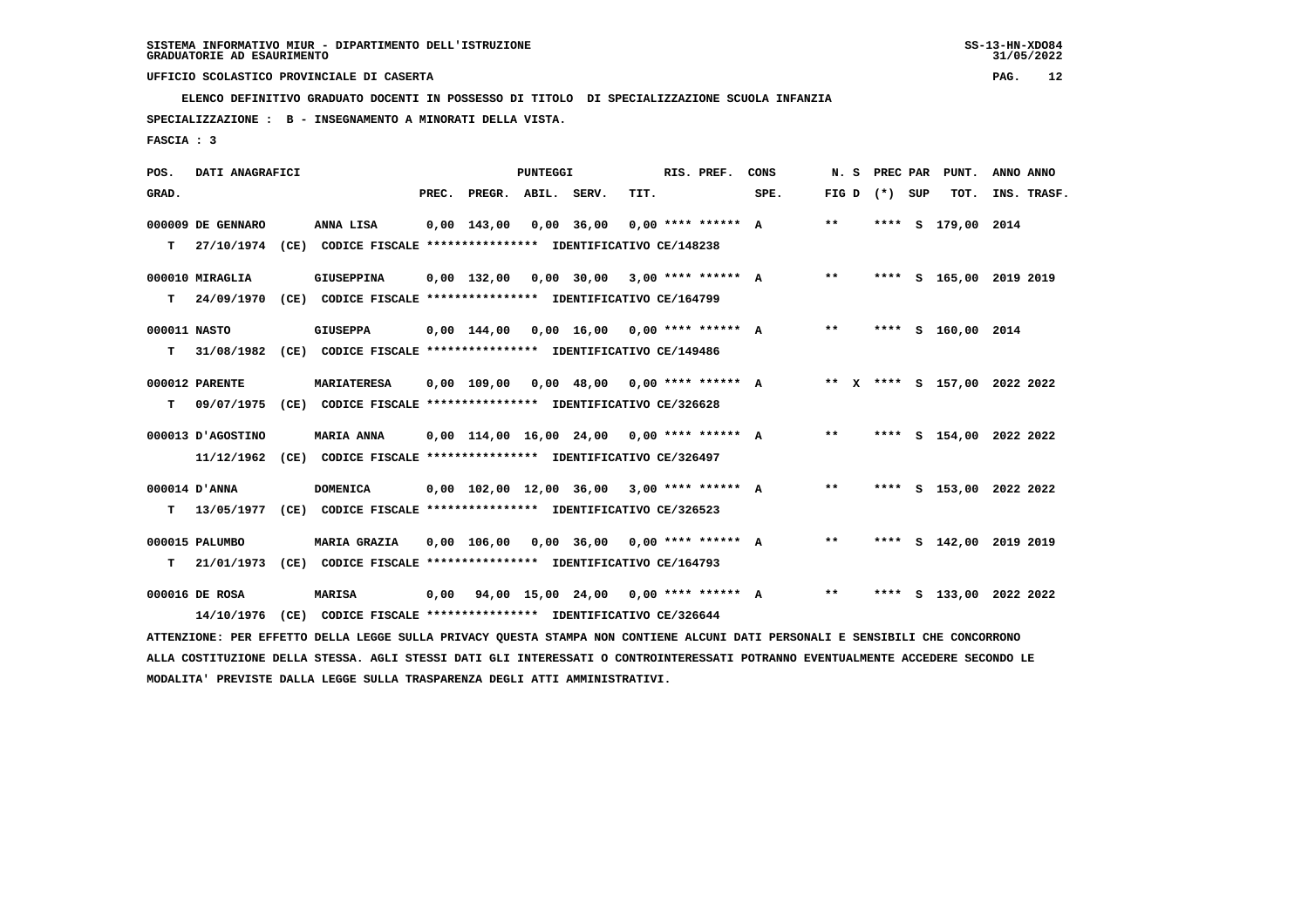**ELENCO DEFINITIVO GRADUATO DOCENTI IN POSSESSO DI TITOLO DI SPECIALIZZAZIONE SCUOLA INFANZIA**

 **SPECIALIZZAZIONE : B - INSEGNAMENTO A MINORATI DELLA VISTA.**

 **FASCIA : 3**

| POS.         | DATI ANAGRAFICI    |                                                                                                                                 |       |                                      | <b>PUNTEGGI</b>   |                                      |      | RIS. PREF.           | CONS | N.S   |         | PREC PAR PUNT.          | ANNO ANNO |             |
|--------------|--------------------|---------------------------------------------------------------------------------------------------------------------------------|-------|--------------------------------------|-------------------|--------------------------------------|------|----------------------|------|-------|---------|-------------------------|-----------|-------------|
| GRAD.        |                    |                                                                                                                                 | PREC. | PREGR. ABIL. SERV.                   |                   |                                      | TIT. |                      | SPE. | FIG D | (*) SUP | TOT.                    |           | INS. TRASF. |
|              | 000017 VINCIGUERRA | <b>GIUSEPPINA</b>                                                                                                               | 0,00  |                                      | 75,00 15,00 38,00 |                                      |      | $0.00$ **** ****** A |      | $***$ |         | **** S 128,00 2014 2014 |           |             |
|              | 09/12/1969         | (CE) CODICE FISCALE **************** IDENTIFICATIVO CE/145323                                                                   |       |                                      |                   |                                      |      |                      |      |       |         |                         |           |             |
|              | 000018 LA TORRE    | <b>ASSUNTA</b>                                                                                                                  | 0,00  |                                      |                   | 86,00 12,00 26,00 0,00 **** ****** A |      |                      |      | $***$ |         | **** S 124,00 2022 2022 |           |             |
| т            | 15/09/1966         | (CE) CODICE FISCALE **************** IDENTIFICATIVO CE/326510                                                                   |       |                                      |                   |                                      |      |                      |      |       |         |                         |           |             |
|              | 000019 SORRENTINO  | LOREDANA                                                                                                                        | 0.00  | 73,00 13,00 36,00 0,00 **** ****** A |                   |                                      |      |                      |      | $* *$ |         | **** S 122,00 2022 2022 |           |             |
|              | 21/09/1972         | (CE) CODICE FISCALE **************** IDENTIFICATIVO CE/326592                                                                   |       |                                      |                   |                                      |      |                      |      |       |         |                         |           |             |
|              | 000020 NOVELLI     | <b>GIUSEPPINA</b>                                                                                                               | 0.00  |                                      |                   | 61,00 15,00 36,00                    |      | $3.00$ **** ****** A |      | $***$ |         | **** S 115,00           | 2003      |             |
|              | 07/03/1965         | (CE) CODICE FISCALE **************** IDENTIFICATIVO CE/048199                                                                   |       |                                      |                   |                                      |      |                      |      |       |         |                         |           |             |
|              | 000021 GOLINO      | MARIANNA                                                                                                                        | 0,00  | 72,00                                |                   | $0,00$ 36,00 3,00 **** ****** A      |      |                      |      | $***$ |         | **** S 111,00 2022 2022 |           |             |
| т            | 12/07/1983         | (CE) CODICE FISCALE **************** IDENTIFICATIVO CE/326640                                                                   |       |                                      |                   |                                      |      |                      |      |       |         |                         |           |             |
| 000022 NUZZI |                    | <b>ROSA</b>                                                                                                                     | 0,00  |                                      |                   | 59,00 13,00 26,00 0,00 **** ****** A |      |                      |      | **    | **** S  | 98,00 2022 2022         |           |             |
| т            | 21/01/1976         | (CE) CODICE FISCALE **************** IDENTIFICATIVO CE/326589                                                                   |       |                                      |                   |                                      |      |                      |      |       |         |                         |           |             |
| 000023 ZOLFO |                    | <b>MARIA</b>                                                                                                                    | 0,00  |                                      |                   | 47,00 13,00 36,00 0,00 **** ****** A |      |                      |      | $***$ | **** S  | 96,00 2022 2022         |           |             |
| т            | 23/08/1967         | (CE) CODICE FISCALE **************** IDENTIFICATIVO CE/326618                                                                   |       |                                      |                   |                                      |      |                      |      |       |         |                         |           |             |
|              | 000024 PAOLELLA    | <b>ANTONELLA</b>                                                                                                                | 0,00  | 45,00 12,00 36,00 0,00 **** ****** A |                   |                                      |      |                      |      | $* *$ | **** S  | 93,00 2022 2022         |           |             |
| т            | 26/04/1973         | (CE) CODICE FISCALE **************** IDENTIFICATIVO CE/326623                                                                   |       |                                      |                   |                                      |      |                      |      |       |         |                         |           |             |
|              |                    | ATTENZIONE: PER EFFETTO DELLA LEGGE SULLA PRIVACY QUESTA STAMPA NON CONTIENE ALCUNI DATI PERSONALI E SENSIBILI CHE CONCORRONO   |       |                                      |                   |                                      |      |                      |      |       |         |                         |           |             |
|              |                    | ALLA COSTITUZIONE DELLA STESSA. AGLI STESSI DATI GLI INTERESSATI O CONTROINTERESSATI POTRANNO EVENTUALMENTE ACCEDERE SECONDO LE |       |                                      |                   |                                      |      |                      |      |       |         |                         |           |             |
|              |                    | MODALITA' PREVISTE DALLA LEGGE SULLA TRASPARENZA DEGLI ATTI AMMINISTRATIVI.                                                     |       |                                      |                   |                                      |      |                      |      |       |         |                         |           |             |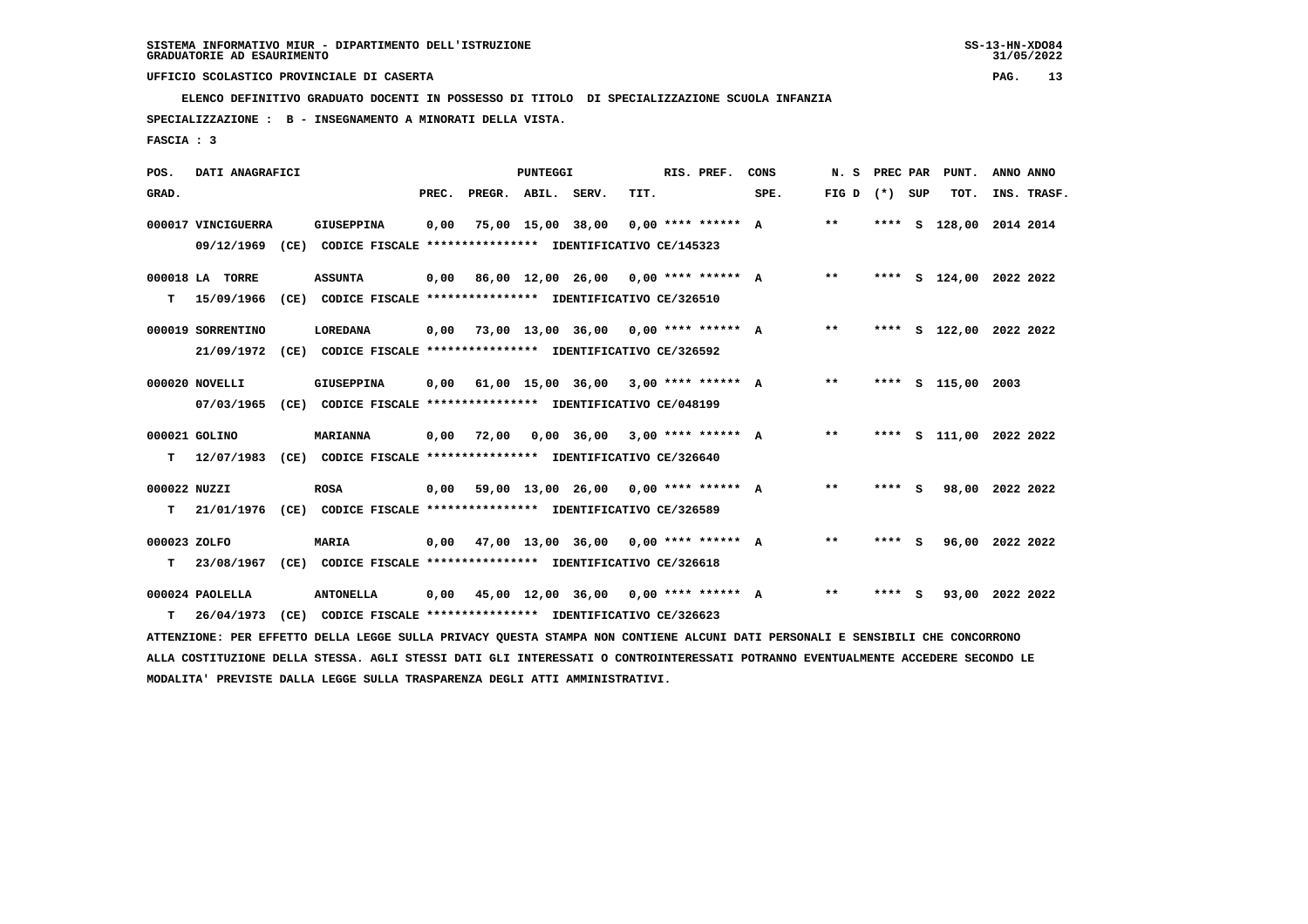**ELENCO DEFINITIVO GRADUATO DOCENTI IN POSSESSO DI TITOLO DI SPECIALIZZAZIONE SCUOLA INFANZIA**

 **SPECIALIZZAZIONE : B - INSEGNAMENTO A MINORATI DELLA VISTA.**

 **FASCIA : 3**

| POS.         | DATI ANAGRAFICI     |                                                                                                                                 |       |                    | <b>PUNTEGGI</b>   |                   |                                        | RIS. PREF.           | CONS | N. S            | PREC PAR |     | PUNT.           | ANNO ANNO   |  |
|--------------|---------------------|---------------------------------------------------------------------------------------------------------------------------------|-------|--------------------|-------------------|-------------------|----------------------------------------|----------------------|------|-----------------|----------|-----|-----------------|-------------|--|
| GRAD.        |                     |                                                                                                                                 | PREC. | PREGR. ABIL. SERV. |                   |                   | TIT.                                   |                      | SPE. | FIG D $(*)$ SUP |          |     | TOT.            | INS. TRASF. |  |
|              | 000025 TARTAGLIONE  | <b>RAFFAELLA</b>                                                                                                                | 0,00  |                    | 32,00 16,00 36,00 |                   |                                        | $0.00$ **** ****** A |      | $* *$           | ****     | - S | 84,00           | 2022 2022   |  |
| т            | 08/08/1982          | (CE) CODICE FISCALE **************** IDENTIFICATIVO CE/326576                                                                   |       |                    |                   |                   |                                        |                      |      |                 |          |     |                 |             |  |
|              | 000026 SICILIA      | <b>ILARIA</b>                                                                                                                   | 0,00  | 47,00              |                   | $0,00$ 36,00      | 0,00 **** ****** A                     |                      |      | $* *$           | ****     | - S | 83,00 2022 2022 |             |  |
| т            | 26/11/1979          | (CE) CODICE FISCALE **************** IDENTIFICATIVO CE/326583                                                                   |       |                    |                   |                   |                                        |                      |      |                 |          |     |                 |             |  |
|              | 000027 ALFIERO      | ROSAPATRIZIA                                                                                                                    | 0,00  |                    |                   |                   | $30,00$ 13,00 36,00 0,00 **** ****** A |                      |      | $* *$           | **** S   |     | 79,00 2022 2022 |             |  |
| т            | 10/07/1973          | (EE) CODICE FISCALE **************** IDENTIFICATIVO CE/326689                                                                   |       |                    |                   |                   |                                        |                      |      |                 |          |     |                 |             |  |
| 000028 SORBO |                     | <b>TERESA</b>                                                                                                                   | 0,00  |                    |                   |                   | $36,00$ 15,00 24,00 0,00 **** ****** A |                      |      | $* *$           | ****     | - S | 75,00 2019 2007 |             |  |
|              | 16/02/1978          | CODICE FISCALE **************** IDENTIFICATIVO CE/057277<br>(CE)                                                                |       |                    |                   |                   |                                        |                      |      |                 |          |     |                 |             |  |
|              | 000029 SCIROCCO     | <b>ANTONIAROSA</b>                                                                                                              | 0,00  | 13,00              |                   | 0,00 60,00        | $0.00$ **** ****** A                   |                      |      | $* *$           | **** S   |     | 73,00 2019 2019 |             |  |
| т            | 10/09/1982          | (CE) CODICE FISCALE **************** IDENTIFICATIVO CE/164760                                                                   |       |                    |                   |                   |                                        |                      |      |                 |          |     |                 |             |  |
|              | 000030 SIGNORELLI   | <b>ANTONIETTA</b>                                                                                                               | 0,00  |                    |                   | 19,00 11,00 36,00 | 6,00 **** ****** A                     |                      |      | $* *$           | **** S   |     | 72,00 2019 2019 |             |  |
| т            | 09/04/1975          | (LT) CODICE FISCALE **************** IDENTIFICATIVO CE/164771                                                                   |       |                    |                   |                   |                                        |                      |      |                 |          |     |                 |             |  |
|              | 000031 COLELLA      | <b>ANGELA</b>                                                                                                                   | 0,00  | 11,00              |                   | $0,00$ 58,00      |                                        | $3.00*********$ A    |      | $* *$           | **** S   |     | 72,00 2022 2022 |             |  |
| т            | 08/01/1975          | (CE) CODICE FISCALE **************** IDENTIFICATIVO CE/326695                                                                   |       |                    |                   |                   |                                        |                      |      |                 |          |     |                 |             |  |
|              | 000032 DECRISTOFARO | <b>NICOLINA</b>                                                                                                                 | 0,00  |                    |                   |                   | 18,00 11,00 36,00 6,00 **** ****** A   |                      |      | $***$           | **** S   |     | 71,00 2014      |             |  |
| т            | 24/07/1972          | (NA) CODICE FISCALE **************** IDENTIFICATIVO CE/154611                                                                   |       |                    |                   |                   |                                        |                      |      |                 |          |     |                 |             |  |
|              |                     | ATTENZIONE: PER EFFETTO DELLA LEGGE SULLA PRIVACY QUESTA STAMPA NON CONTIENE ALCUNI DATI PERSONALI E SENSIBILI CHE CONCORRONO   |       |                    |                   |                   |                                        |                      |      |                 |          |     |                 |             |  |
|              |                     | ALLA COSTITUZIONE DELLA STESSA. AGLI STESSI DATI GLI INTERESSATI O CONTROINTERESSATI POTRANNO EVENTUALMENTE ACCEDERE SECONDO LE |       |                    |                   |                   |                                        |                      |      |                 |          |     |                 |             |  |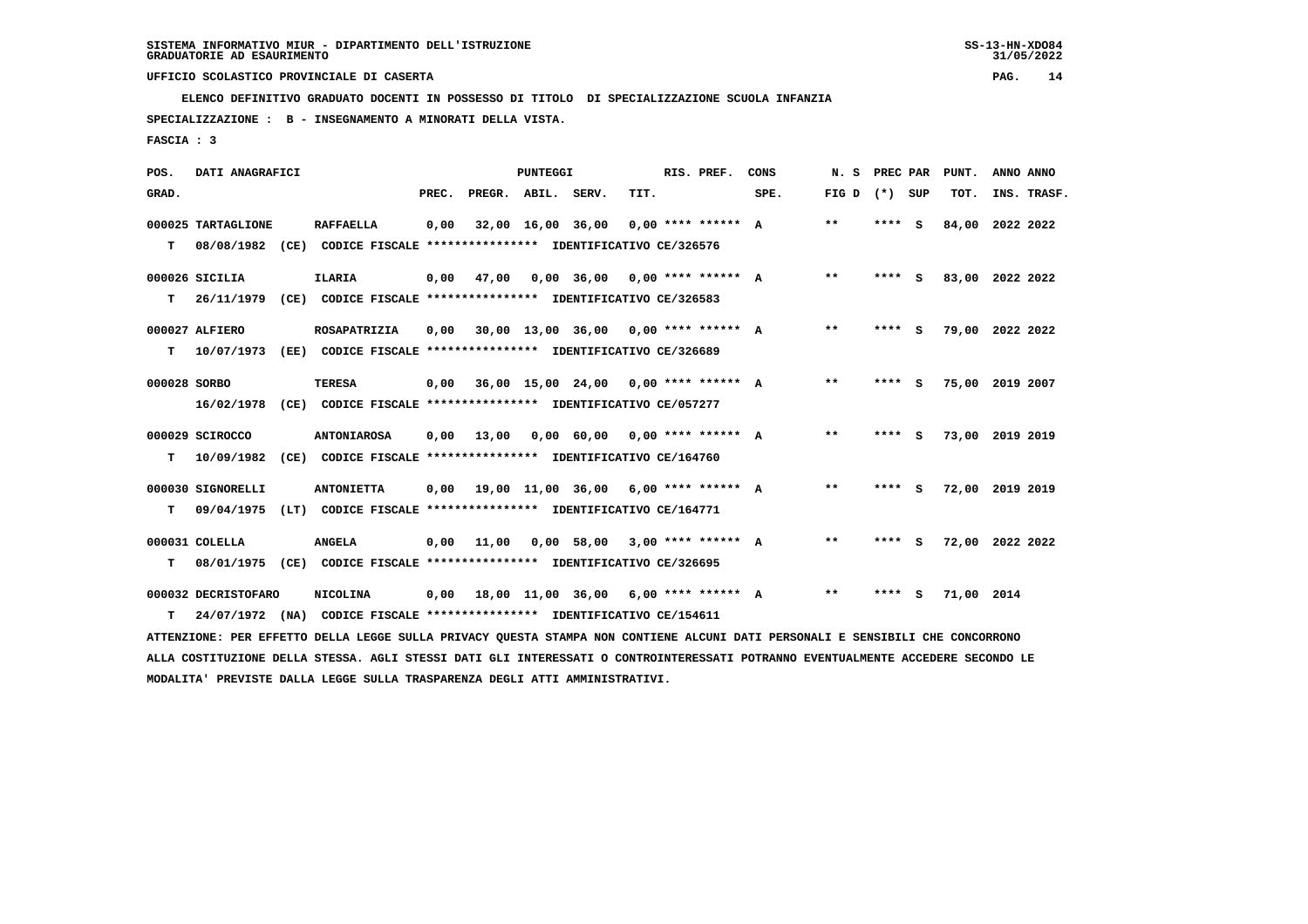**ELENCO DEFINITIVO GRADUATO DOCENTI IN POSSESSO DI TITOLO DI SPECIALIZZAZIONE SCUOLA INFANZIA**

 **SPECIALIZZAZIONE : B - INSEGNAMENTO A MINORATI DELLA VISTA.**

 **FASCIA : 3**

| POS.         | DATI ANAGRAFICI    |                                                                                                                               |       |                                             | <b>PUNTEGGI</b>   |                                       |      | RIS. PREF.           | CONS |                   | N. S PREC PAR | PUNT.           | ANNO ANNO |             |
|--------------|--------------------|-------------------------------------------------------------------------------------------------------------------------------|-------|---------------------------------------------|-------------------|---------------------------------------|------|----------------------|------|-------------------|---------------|-----------------|-----------|-------------|
| GRAD.        |                    |                                                                                                                               | PREC. | PREGR. ABIL. SERV.                          |                   |                                       | TIT. |                      | SPE. | FIG $D$ $(*)$ SUP |               | TOT.            |           | INS. TRASF. |
|              | 000033 BATTISEGOLA | <b>ORNELLA</b>                                                                                                                | 0,00  |                                             | 37,00 15,00 14,00 |                                       |      | $0.00$ **** ****** A |      | **                | **** S        | 66,00 2019      |           |             |
|              |                    | 15/07/1966 (CE) CODICE FISCALE *************** IDENTIFICATIVO CE/045133                                                       |       |                                             |                   |                                       |      |                      |      |                   |               |                 |           |             |
|              | 000034 TARTAGLIONE | MARIAGIOVANNA                                                                                                                 |       | $0,00$ 17,00 13,00 36,00 0,00 **** ****** A |                   |                                       |      |                      |      | **                | **** S        | 66,00 2022 2022 |           |             |
| T.           |                    | 28/04/1981 (CE) CODICE FISCALE **************** IDENTIFICATIVO CE/326577                                                      |       |                                             |                   |                                       |      |                      |      |                   |               |                 |           |             |
|              | 000035 CAPORASO    | <b>MARIANNA</b>                                                                                                               | 0,00  | 33,00                                       |                   | $0,00$ 30,00 0,00 **** ****** A       |      |                      |      | $***$             | **** S        | 63,00 2022 2022 |           |             |
| T.           |                    | 15/05/1976 (CE) CODICE FISCALE **************** IDENTIFICATIVO CE/326693                                                      |       |                                             |                   |                                       |      |                      |      |                   |               |                 |           |             |
|              | 000036 AGLIONE     | <b>ANTONELLA</b>                                                                                                              | 0,00  |                                             |                   | $9,00$ 15,00 38,00 0,00 **** ****** A |      |                      |      | $* *$             | **** S        | 62,00 2014      |           |             |
|              |                    | 04/05/1973 (CE) CODICE FISCALE *************** IDENTIFICATIVO CE/044465                                                       |       |                                             |                   |                                       |      |                      |      |                   |               |                 |           |             |
| 000037 GUIDA |                    | <b>PAOLA</b>                                                                                                                  | 0,00  | 36,00                                       |                   | $0,00$ 24,00 0,00 **** ****** A       |      |                      |      | $***$             | **** S        | 60,00 2022 2022 |           |             |
| т            |                    | 19/02/1970 (CE) CODICE FISCALE *************** IDENTIFICATIVO CE/326637                                                       |       |                                             |                   |                                       |      |                      |      |                   |               |                 |           |             |
|              | 000038 VORRARO     | <b>ANNARITA</b>                                                                                                               |       | $0,00$ 18,00 14,00 24,00 3,00 **** ****** A |                   |                                       |      |                      |      | $* *$             | **** S        | 59,00 2022 2022 |           |             |
|              |                    | 08/03/1981 (NA) CODICE FISCALE *************** IDENTIFICATIVO CE/326542                                                       |       |                                             |                   |                                       |      |                      |      |                   |               |                 |           |             |
|              | 000039 PETRICCIONE | <b>CARMEN</b>                                                                                                                 |       | $0,00$ 12,00 15,00 24,00 3,00 **** ****** A |                   |                                       |      |                      |      | $* *$             | **** S        | 54,00 2014      |           |             |
|              |                    | 23/02/1977 (CE) CODICE FISCALE *************** IDENTIFICATIVO CE/046041                                                       |       |                                             |                   |                                       |      |                      |      |                   |               |                 |           |             |
|              | 000040 SANZONE     | <b>MONIA</b>                                                                                                                  | 0,00  |                                             |                   | $6,00$ 16,00 24,00 6,00 **** ****** A |      |                      |      | $***$             | **** S        | 52,00 2019      |           |             |
|              | 23/08/1974         | (NA) CODICE FISCALE **************** IDENTIFICATIVO CE/044218                                                                 |       |                                             |                   |                                       |      |                      |      |                   |               |                 |           |             |
|              |                    | ATTENZIONE: PER EFFETTO DELLA LEGGE SULLA PRIVACY QUESTA STAMPA NON CONTIENE ALCUNI DATI PERSONALI E SENSIBILI CHE CONCORRONO |       |                                             |                   |                                       |      |                      |      |                   |               |                 |           |             |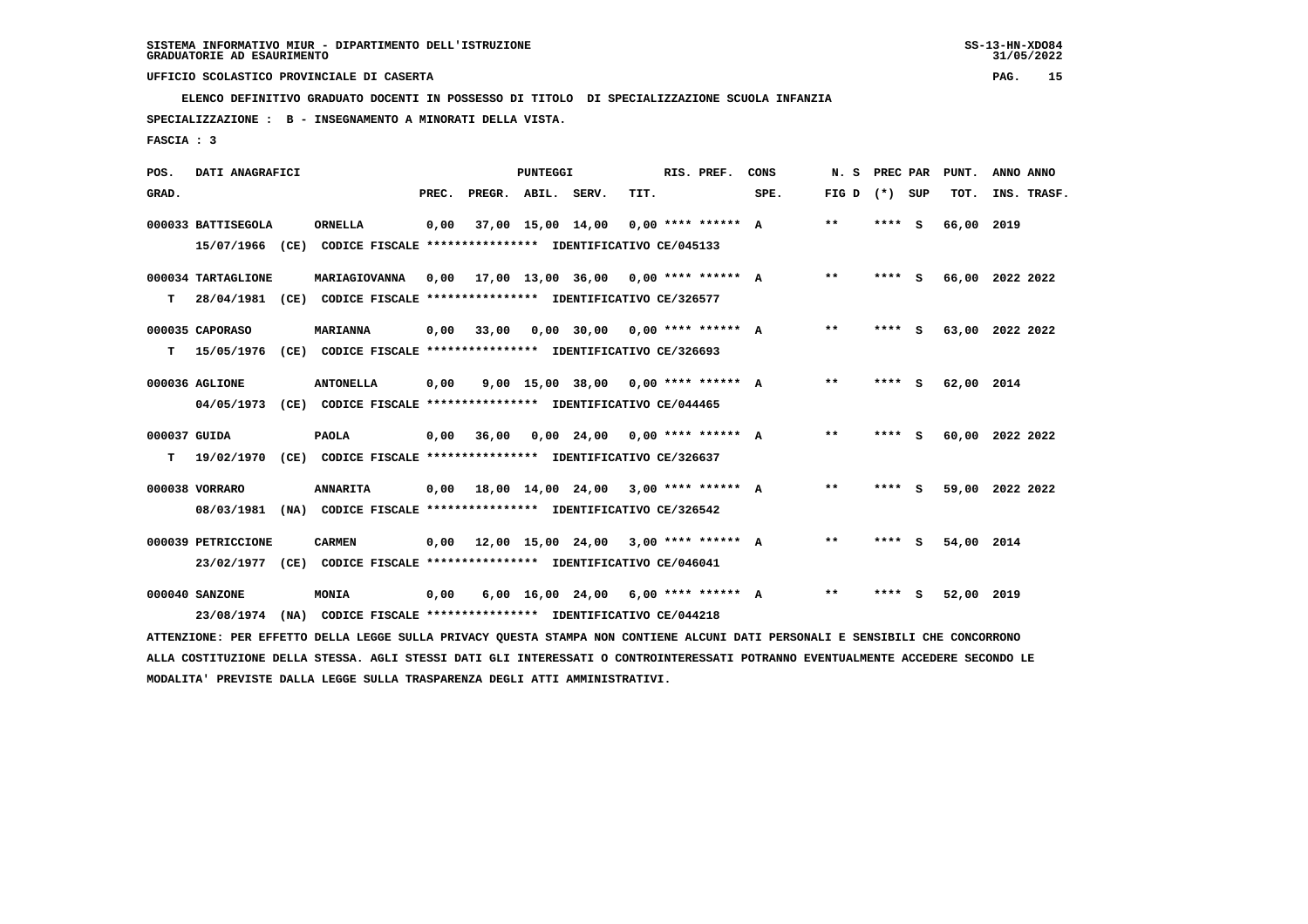**ELENCO DEFINITIVO GRADUATO DOCENTI IN POSSESSO DI TITOLO DI SPECIALIZZAZIONE SCUOLA INFANZIA**

 **SPECIALIZZAZIONE : B - INSEGNAMENTO A MINORATI DELLA VISTA.**

 **FASCIA : 3**

| POS.  | DATI ANAGRAFICI   |      |                                                                                                                               |       |                                      | <b>PUNTEGGI</b> |                                       |      | RIS. PREF.           | CONS | N. S              |        | PREC PAR | PUNT.           | ANNO ANNO |             |
|-------|-------------------|------|-------------------------------------------------------------------------------------------------------------------------------|-------|--------------------------------------|-----------------|---------------------------------------|------|----------------------|------|-------------------|--------|----------|-----------------|-----------|-------------|
| GRAD. |                   |      |                                                                                                                               | PREC. | PREGR. ABIL. SERV.                   |                 |                                       | TIT. |                      | SPE. | FIG $D$ $(*)$ SUP |        |          | TOT.            |           | INS. TRASF. |
|       | 000041 VERRENGIA  |      | <b>ANNARITA</b>                                                                                                               | 0,00  | 51,00                                | 0,00            | 0,00                                  |      | $0.00$ **** ****** A |      | $* *$             | ****   | - S      | 51,00           | 2019 2019 |             |
| т     | 08/11/1982        | (LT) | CODICE FISCALE **************** IDENTIFICATIVO CE/164683                                                                      |       |                                      |                 |                                       |      |                      |      |                   |        |          |                 |           |             |
|       | 000042 RAUCCI     |      | <b>CATERINA</b>                                                                                                               | 0,00  |                                      |                 | 0,00 12,00 36,00                      |      | 3,00 **** ****** A   |      | $* *$             | **** S |          | 51,00 2022 2022 |           |             |
| т     | 09/07/1977        |      | (CE) CODICE FISCALE **************** IDENTIFICATIVO CE/326606                                                                 |       |                                      |                 |                                       |      |                      |      |                   |        |          |                 |           |             |
|       | 000043 PONTORIERO |      | <b>DOMENICA</b>                                                                                                               | 0,00  |                                      |                 | $3,00$ 11,00 29,00 6,00 **** ****** A |      |                      |      | ** x **** s       |        |          | 49,00           | 2019 2019 |             |
| T.    | 12/08/1977        |      | (VV) CODICE FISCALE **************** IDENTIFICATIVO CE/164982                                                                 |       |                                      |                 |                                       |      |                      |      |                   |        |          |                 |           |             |
|       | 000044 GUIDOTTI   |      | <b>ROBERTA</b>                                                                                                                | 0,00  |                                      |                 | $6.00$ 15.00 24.00 0.00 **** ****** A |      |                      |      | **                | **** S |          | 45,00 2019      |           |             |
|       | 07/05/1970        |      | (NA) CODICE FISCALE **************** IDENTIFICATIVO CE/043578                                                                 |       |                                      |                 |                                       |      |                      |      |                   |        |          |                 |           |             |
|       | 000045 TARTARO    |      | <b>ANGELINA</b>                                                                                                               | 0.00  |                                      |                 | $6.00$ 13.00 22.00 3.00 **** ****** A |      |                      |      | $***$             | **** S |          | 44,00 2022 2022 |           |             |
| т     | 25/09/1971        |      | (CE) CODICE FISCALE **************** IDENTIFICATIVO CE/326607                                                                 |       |                                      |                 |                                       |      |                      |      |                   |        |          |                 |           |             |
|       | 000046 BUONANNO   |      | MARIA                                                                                                                         | 0,00  |                                      |                 | $3,00$ 11,00 24,00 3,00 **** ****** A |      |                      |      | ** x **** S       |        |          | 41,00 2014      |           |             |
| т     | 12/11/1977        |      | (CE) CODICE FISCALE **************** IDENTIFICATIVO CE/154608                                                                 |       |                                      |                 |                                       |      |                      |      |                   |        |          |                 |           |             |
|       | 000047 DIPALMA    |      | <b>CONCETTA</b>                                                                                                               | 0,00  | 12,00 14,00 12,00 0,00 **** ****** A |                 |                                       |      |                      |      | $* *$             | **** S |          | 38,00           | 2022 2022 |             |
| т     | 10/12/1976        |      | (CE) CODICE FISCALE **************** IDENTIFICATIVO CE/326569                                                                 |       |                                      |                 |                                       |      |                      |      |                   |        |          |                 |           |             |
|       | 000048 COPPOLA    |      | <b>ALESSANDRA</b>                                                                                                             | 0,00  |                                      |                 | $0,00$ 15,00 12,00 3,00 **** ****** A |      |                      |      | $* *$             | **** S |          | 30,00 2002      |           |             |
|       | 29/10/1977        | (CE) | CODICE FISCALE **************** IDENTIFICATIVO CE/044337                                                                      |       |                                      |                 |                                       |      |                      |      |                   |        |          |                 |           |             |
|       |                   |      | ATTENZIONE: PER EFFETTO DELLA LEGGE SULLA PRIVACY QUESTA STAMPA NON CONTIENE ALCUNI DATI PERSONALI E SENSIBILI CHE CONCORRONO |       |                                      |                 |                                       |      |                      |      |                   |        |          |                 |           |             |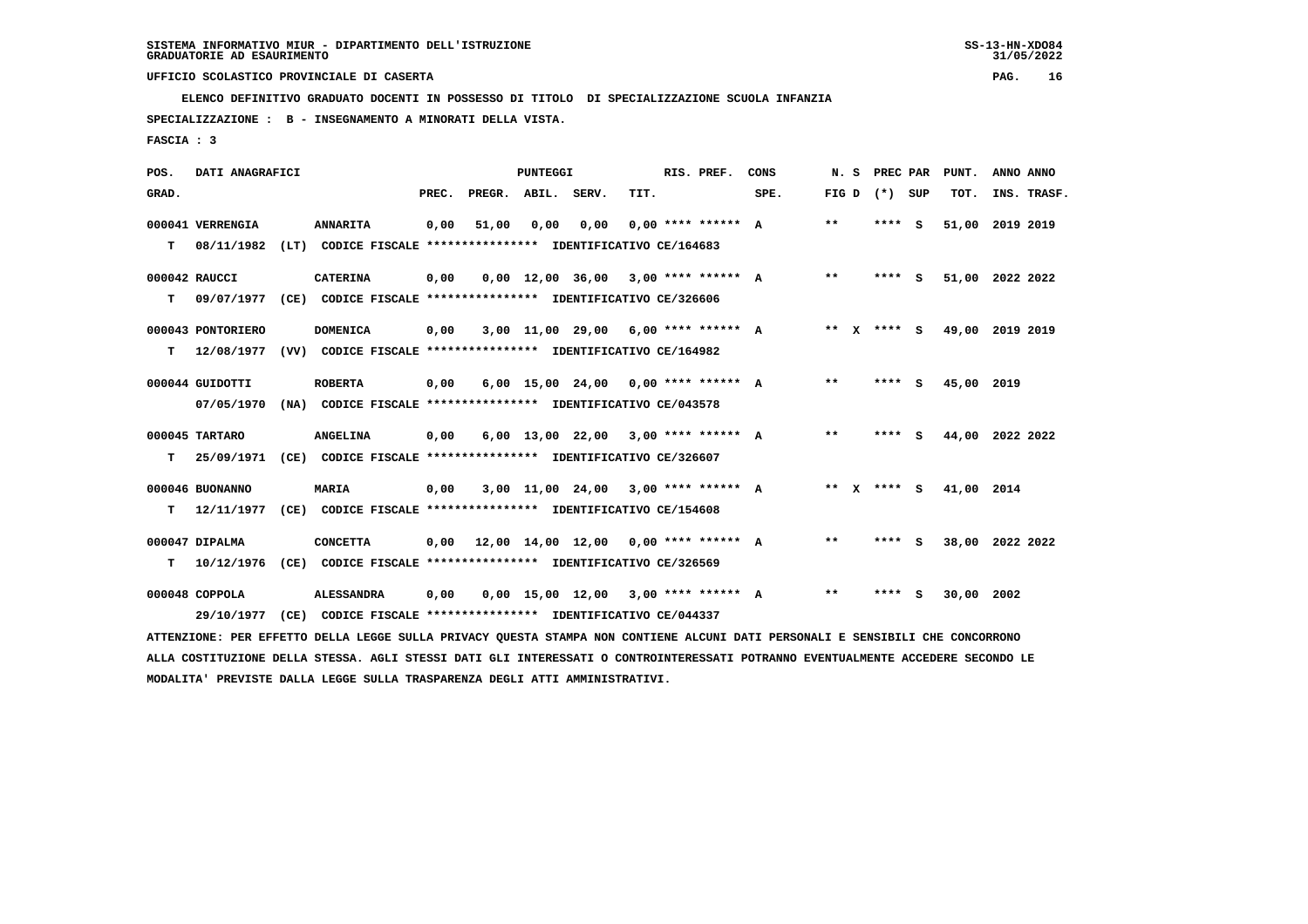**ELENCO DEFINITIVO GRADUATO DOCENTI IN POSSESSO DI TITOLO DI SPECIALIZZAZIONE SCUOLA INFANZIA**

 **SPECIALIZZAZIONE : B - INSEGNAMENTO A MINORATI DELLA VISTA.**

 **FASCIA : 3**

| POS.  | DATI ANAGRAFICI    |      |                                  |       |        | <b>PUNTEGGI</b> |                          |      | RIS. PREF.           | CONS | N. S    |        | PREC PAR | PUNT. | ANNO ANNO   |
|-------|--------------------|------|----------------------------------|-------|--------|-----------------|--------------------------|------|----------------------|------|---------|--------|----------|-------|-------------|
| GRAD. |                    |      |                                  | PREC. | PREGR. | ABIL.           | SERV.                    | TIT. |                      | SPE. | FIG D   | $(* )$ | SUP      | TOT.  | INS. TRASF. |
|       | 000049 FERRARO     |      | <b>MARIA FLORA</b>               | 0,00  | 30,00  | 0,00            | 0,00                     |      | $0.00$ **** ****** A |      | $***$ X |        | **** S   | 30,00 | 2019 2019   |
| т     | 31/10/1980         | (NA) | CODICE FISCALE ***************** |       |        |                 | IDENTIFICATIVO CE/164705 |      |                      |      |         |        |          |       |             |
|       | 000050 COGNETTA    |      | <b>FRANCESCA</b>                 | 0,00  |        | 9,00 16,00 0,00 |                          |      | $0,00$ **** ****** A |      | $**$    | ****   | S.       | 25,00 | 2000        |
|       | 09/08/1966         | (CE) | CODICE FISCALE ***************** |       |        |                 | IDENTIFICATIVO CE/025558 |      |                      |      |         |        |          |       |             |
|       | 000051 COLELLA     |      | <b>GIUSEPPINA</b>                | 0,00  |        | 6,00 15,00      | 1,00                     |      | $0.00$ **** ****** A |      | $* *$   | ****   | S.       | 22,00 | 2019 2019   |
| т     | 07/05/1983         | (CE) | CODICE FISCALE ***************** |       |        |                 | IDENTIFICATIVO CE/164845 |      |                      |      |         |        |          |       |             |
|       | 000052 DEL GIUDICE |      | ANNA                             | 0,00  |        | $3,00$ 16,00    | 0,00                     |      | $3,00$ **** ****** A |      | $* *$   | ****   | S.       | 22,00 | 2022 2022   |
|       | 06/07/1974         | (CE) | CODICE FISCALE ***************** |       |        |                 | IDENTIFICATIVO CE/326641 |      |                      |      |         |        |          |       |             |

 **ATTENZIONE: PER EFFETTO DELLA LEGGE SULLA PRIVACY QUESTA STAMPA NON CONTIENE ALCUNI DATI PERSONALI E SENSIBILI CHE CONCORRONO ALLA COSTITUZIONE DELLA STESSA. AGLI STESSI DATI GLI INTERESSATI O CONTROINTERESSATI POTRANNO EVENTUALMENTE ACCEDERE SECONDO LE MODALITA' PREVISTE DALLA LEGGE SULLA TRASPARENZA DEGLI ATTI AMMINISTRATIVI.**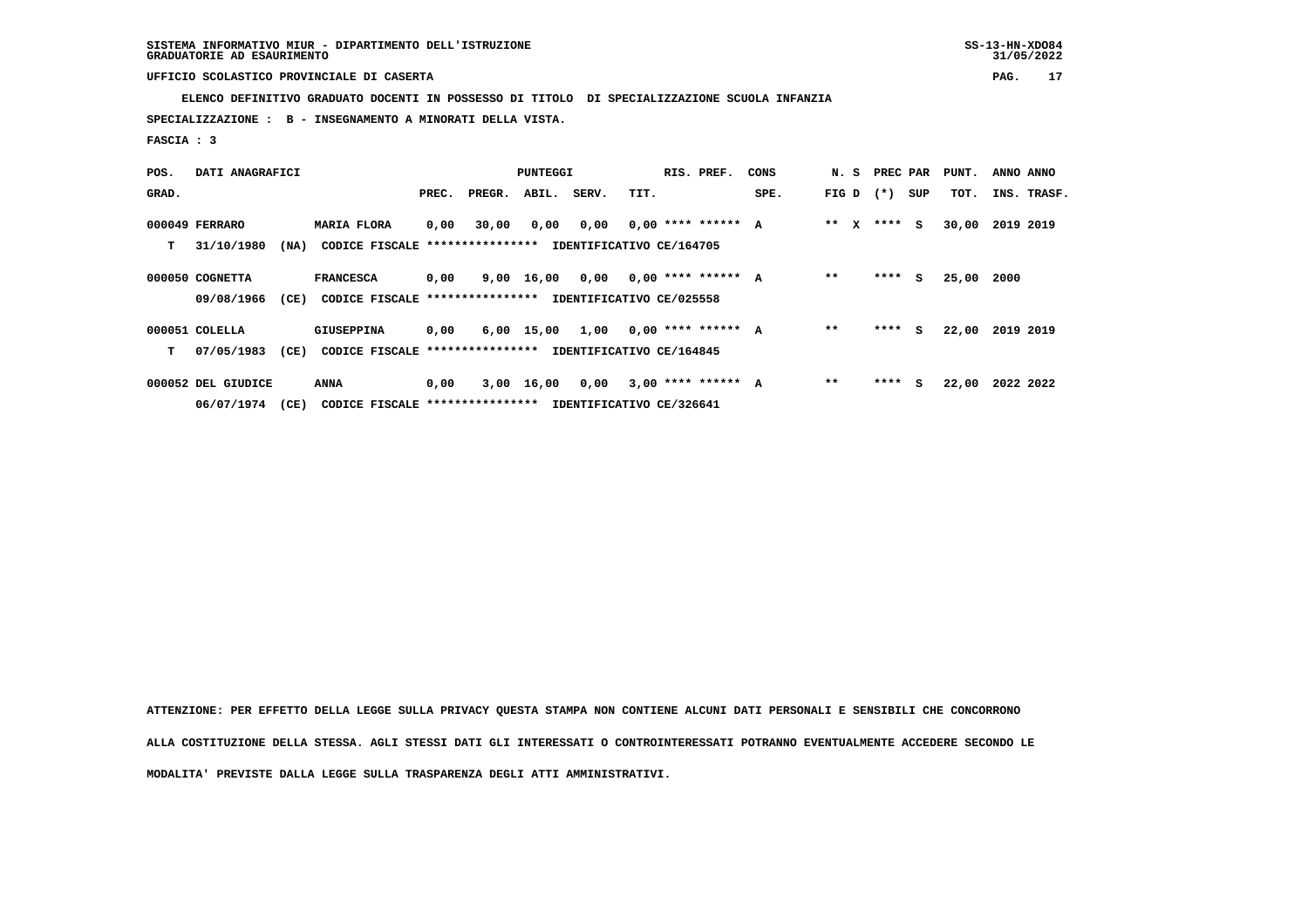**ELENCO DEFINITIVO GRADUATO DOCENTI IN POSSESSO DI TITOLO DI SPECIALIZZAZIONE SCUOLA INFANZIA**

 **SPECIALIZZAZIONE : B - INSEGNAMENTO A MINORATI DELLA VISTA.**

 **FASCIA : 3**

| POS.  | DATI ANAGRAFICI  |      |                                                                                                                               |                          | PUNTEGGI |                                              |      | RIS. PREF.           | CONS | N.S   | PREC PAR |     | PUNT.              | ANNO ANNO               |
|-------|------------------|------|-------------------------------------------------------------------------------------------------------------------------------|--------------------------|----------|----------------------------------------------|------|----------------------|------|-------|----------|-----|--------------------|-------------------------|
| GRAD. |                  |      |                                                                                                                               | PREC. PREGR. ABIL. SERV. |          |                                              | TIT. |                      | SPE. | FIG D | $(*)$    | SUP | TOT.               | INS. TRASF.             |
|       | 000053 VERRENGIA |      | <b>FILOMENA</b>                                                                                                               | 0,00 187,00 16,00 36,00  |          |                                              |      | $0.00$ **** ****** R |      | $* *$ | **** S   |     | 239,00             | 2002                    |
|       | 22/06/1970       |      | (CE) CODICE FISCALE **************** IDENTIFICATIVO CE/026738                                                                 |                          |          |                                              |      |                      |      |       |          |     |                    |                         |
|       | 000054 MARTUCCI  |      | <b>GIOVANNA</b>                                                                                                               |                          |          | $0,00$ 173,00 18,00 34,00 0,00 **** ****** R |      |                      |      | $***$ |          |     | **** S 225,00 2007 |                         |
|       | 17/12/1982       | (CE) | CODICE FISCALE **************** IDENTIFICATIVO CE/057440                                                                      |                          |          |                                              |      |                      |      |       |          |     |                    |                         |
|       | 000055 MARINO    |      | <b>PIAFRANCESCA</b>                                                                                                           |                          |          | $0,00$ 176,00 15,00 28,00 0,00 **** ****** R |      |                      |      | $* *$ |          |     |                    | **** S 219,00 2007 2007 |
|       | 30/03/1979       |      | (NA) CODICE FISCALE **************** IDENTIFICATIVO CE/057425                                                                 |                          |          |                                              |      |                      |      |       |          |     |                    |                         |
|       | 000056 STELLATO  |      | <b>TERESA</b>                                                                                                                 |                          |          | $0,00$ 145,00 18,00 36,00 0,00 **** ****** R |      |                      |      | $* *$ |          |     |                    | **** S 199,00 2022 2022 |
|       | 23/09/1980       |      | (CE) CODICE FISCALE **************** IDENTIFICATIVO CE/326598                                                                 |                          |          |                                              |      |                      |      |       |          |     |                    |                         |
|       | 000057 GRANATA   |      | <b>ELEONORA</b>                                                                                                               |                          |          | $0,00$ 148,00 15,00 26,00 0,00 **** ****** R |      |                      |      | $***$ |          |     |                    | **** S 189,00 2019 2019 |
|       | 07/04/1969       |      | (NA) CODICE FISCALE **************** IDENTIFICATIVO CE/164825                                                                 |                          |          |                                              |      |                      |      |       |          |     |                    |                         |
|       | 000058 GUARINO   |      | GERARDINA                                                                                                                     |                          |          | $0,00$ 105,00 15,00 36,00 0,00 **** ****** R |      |                      |      | $**$  |          |     |                    | **** S 156,00 2022 2022 |
|       | 23/07/1965       |      | (CE) CODICE FISCALE **************** IDENTIFICATIVO CE/326685                                                                 |                          |          |                                              |      |                      |      |       |          |     |                    |                         |
|       |                  |      |                                                                                                                               |                          |          |                                              |      |                      |      |       |          |     |                    |                         |
|       | 000059 SIMEONE   |      | <b>MARIA</b>                                                                                                                  |                          |          | $0,00$ 105,00 15,00 20,00 0,00 **** ****** R |      |                      |      | $***$ |          |     |                    | **** S 140,00 2019 2019 |
|       | 30/08/1976       |      | (CE) CODICE FISCALE **************** IDENTIFICATIVO CE/164773                                                                 |                          |          |                                              |      |                      |      |       |          |     |                    |                         |
|       | 000060 MATTIELLO |      | <b>MARIA</b>                                                                                                                  | 0,00 120,00              |          | $0,00$ 10,00 0,00 **** ****** R              |      |                      |      | $* *$ |          |     | **** S 130,00 2014 |                         |
| т     | 16/09/1975       | (CE) | CODICE FISCALE **************** IDENTIFICATIVO CE/154364                                                                      |                          |          |                                              |      |                      |      |       |          |     |                    |                         |
|       |                  |      | ATTENZIONE: PER EFFETTO DELLA LEGGE SULLA PRIVACY QUESTA STAMPA NON CONTIENE ALCUNI DATI PERSONALI E SENSIBILI CHE CONCORRONO |                          |          |                                              |      |                      |      |       |          |     |                    |                         |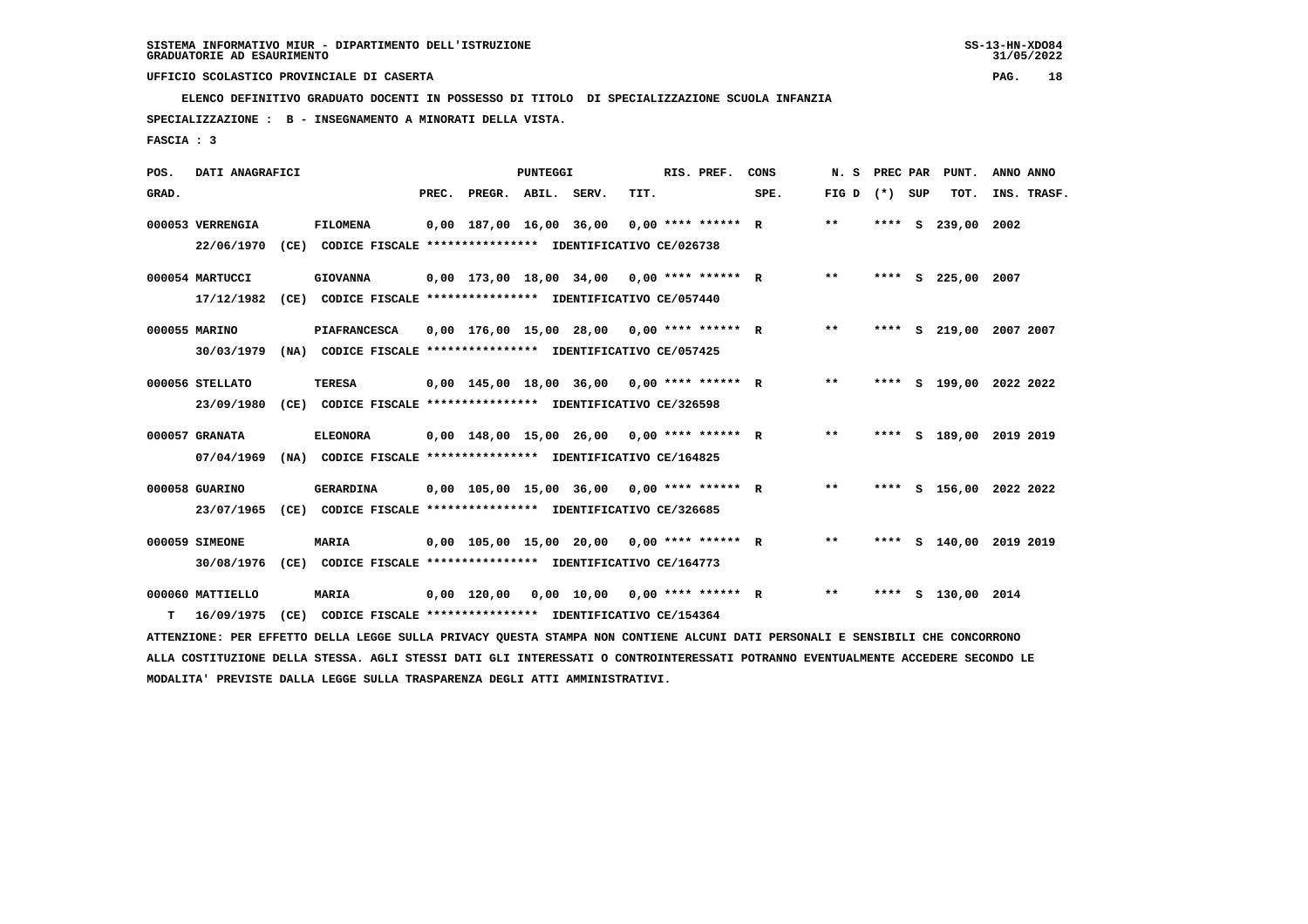**ELENCO DEFINITIVO GRADUATO DOCENTI IN POSSESSO DI TITOLO DI SPECIALIZZAZIONE SCUOLA INFANZIA**

 **SPECIALIZZAZIONE : B - INSEGNAMENTO A MINORATI DELLA VISTA.**

 **FASCIA : 3**

| POS.  | DATI ANAGRAFICI  |                                                                                                                                 |       |                    | <b>PUNTEGGI</b> |                   |                                       | RIS. PREF. | CONS | N.S             | <b>PREC PAR</b> |          | PUNT.            | ANNO ANNO |             |
|-------|------------------|---------------------------------------------------------------------------------------------------------------------------------|-------|--------------------|-----------------|-------------------|---------------------------------------|------------|------|-----------------|-----------------|----------|------------------|-----------|-------------|
| GRAD. |                  |                                                                                                                                 | PREC. | PREGR. ABIL. SERV. |                 |                   | TIT.                                  |            | SPE. | FIG D $(*)$ SUP |                 |          | TOT.             |           | INS. TRASF. |
|       | 000061 D'AURIA   | <b>NICOLETTA</b>                                                                                                                | 0,00  |                    |                 | 87,00 14,00 13,00 | $0.00$ **** ****** R                  |            |      | $* *$           | ****            | <b>S</b> | 114,00 2022 2022 |           |             |
| т     | 16/09/1983       | (CE) CODICE FISCALE **************** IDENTIFICATIVO CE/326526                                                                   |       |                    |                 |                   |                                       |            |      |                 |                 |          |                  |           |             |
|       | 000062 FERRARO   | <b>ALESSANDRA</b>                                                                                                               | 0,00  | 47,00              |                 |                   | $0,00$ 32,00 12,00 **** ****** R      |            |      | ** x **** S     |                 |          | 91,00 2022 2022  |           |             |
| т     | 31/03/1978       | (CE) CODICE FISCALE **************** IDENTIFICATIVO CE/326534                                                                   |       |                    |                 |                   |                                       |            |      |                 |                 |          |                  |           |             |
|       | 000063 CATERINO  | <b>DELIA</b>                                                                                                                    | 0,00  | 44,00              |                 |                   | $0,00$ 36,00 6,00 **** ****** R       |            |      | **              | **** S          |          | 86,00 2022 2022  |           |             |
| т     | 09/08/1970       | (CE) CODICE FISCALE **************** IDENTIFICATIVO CE/326696                                                                   |       |                    |                 |                   |                                       |            |      |                 |                 |          |                  |           |             |
|       | 000064 VITOLO    | <b>ANNUNZIATA</b>                                                                                                               | 0,00  |                    |                 |                   | 48,00 18,00 10,00 0,00 **** ****** R  |            |      | $* *$           | **** S          |          | 76,00 2014       |           |             |
| т     | 10/09/1976       | (CE) CODICE FISCALE **************** IDENTIFICATIVO CE/148087                                                                   |       |                    |                 |                   |                                       |            |      |                 |                 |          |                  |           |             |
|       | 000065 CALABRESE | <b>SILVANA</b>                                                                                                                  | 0,00  |                    |                 |                   | 15,00 16,00 36,00 0,00 **** ****** R  |            |      | $* *$           | **** S          |          | 67,00 2022 2022  |           |             |
|       | 06/04/1972       | (CE) CODICE FISCALE **************** IDENTIFICATIVO CE/326681                                                                   |       |                    |                 |                   |                                       |            |      |                 |                 |          |                  |           |             |
|       | 000066 CARCAISO  | <b>NATALINA</b>                                                                                                                 | 0,00  | 63,00              | 0.00            | 0.00              | $0.00$ **** ****** R                  |            |      | $***$           | **** S          |          | 63,00 2022 2022  |           |             |
|       | 29/03/1981       | (CE) CODICE FISCALE **************** IDENTIFICATIVO CE/326663                                                                   |       |                    |                 |                   |                                       |            |      |                 |                 |          |                  |           |             |
|       | 000067 DE MICCO  | <b>MARIA GRAZIA</b>                                                                                                             | 0,00  |                    |                 |                   | $3.00$ 15.00 40.00 0.00 **** ****** R |            |      | $\star\star$    | **** S          |          | 58,00            | 2002      |             |
|       | 11/10/1977       | (CE) CODICE FISCALE **************** IDENTIFICATIVO CE/045201                                                                   |       |                    |                 |                   |                                       |            |      |                 |                 |          |                  |           |             |
|       | 000068 OREFICE   | <b>MARIANNA</b>                                                                                                                 | 0,00  |                    |                 |                   | $0,00$ 15,00 32,00 0,00 **** ****** R |            |      | $* *$           | **** S          |          | 47,00 2022 2022  |           |             |
|       | 17/06/1977       | (NA) CODICE FISCALE **************** IDENTIFICATIVO CE/326504                                                                   |       |                    |                 |                   |                                       |            |      |                 |                 |          |                  |           |             |
|       |                  | ATTENZIONE: PER EFFETTO DELLA LEGGE SULLA PRIVACY QUESTA STAMPA NON CONTIENE ALCUNI DATI PERSONALI E SENSIBILI CHE CONCORRONO   |       |                    |                 |                   |                                       |            |      |                 |                 |          |                  |           |             |
|       |                  | ALLA COSTITUZIONE DELLA STESSA. AGLI STESSI DATI GLI INTERESSATI O CONTROINTERESSATI POTRANNO EVENTUALMENTE ACCEDERE SECONDO LE |       |                    |                 |                   |                                       |            |      |                 |                 |          |                  |           |             |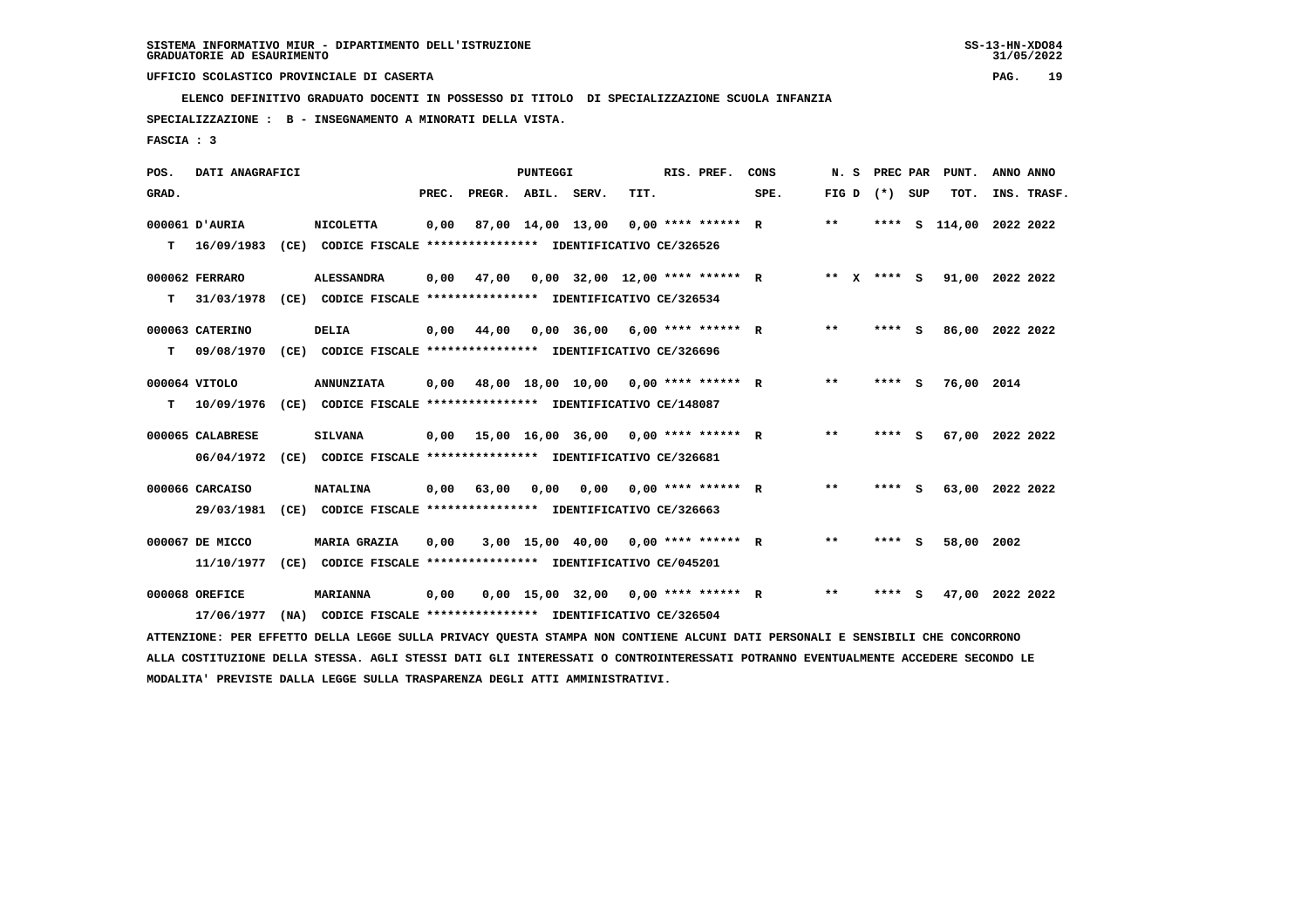**ELENCO DEFINITIVO GRADUATO DOCENTI IN POSSESSO DI TITOLO DI SPECIALIZZAZIONE SCUOLA INFANZIA**

 **SPECIALIZZAZIONE : B - INSEGNAMENTO A MINORATI DELLA VISTA.**

 **FASCIA : 3**

| POS.         | DATI ANAGRAFICI |      |                                                          |       |        | <b>PUNTEGGI</b> |                                           | RIS. PREF.                                 | CONS | N.S             | PREC PAR |     | PUNT.      | ANNO ANNO   |
|--------------|-----------------|------|----------------------------------------------------------|-------|--------|-----------------|-------------------------------------------|--------------------------------------------|------|-----------------|----------|-----|------------|-------------|
| GRAD.        |                 |      |                                                          | PREC. | PREGR. | ABIL. SERV.     | TIT.                                      |                                            | SPE. | FIG D           | $(* )$   | SUP | TOT.       | INS. TRASF. |
|              | 000069 NELSON   |      | <b>ELISABETTA</b>                                        | 0,00  |        |                 |                                           | 9,00 15,00 18,00 0,00 **** ****** R        |      | $* *$           | ****     | - S | 42,00      | 2022 2022   |
|              | 15/06/1968      | (CE) | CODICE FISCALE **************** IDENTIFICATIVO CE/326544 |       |        |                 |                                           |                                            |      |                 |          |     |            |             |
|              | 000070 PACIFICO |      | <b>MARIA ROSARIA</b>                                     |       |        |                 |                                           | $0,00$ 16,00 16,00 2,00 3,00 **** ****** R |      | ** $\mathbf{x}$ | $***$ S  |     | 37,00 2002 |             |
|              | 07/06/1972      | (CE) | CODICE FISCALE **************** IDENTIFICATIVO CE/043245 |       |        |                 |                                           |                                            |      |                 |          |     |            |             |
| 000071 RUSSO |                 |      | <b>ANNUNZIATA</b>                                        |       |        |                 |                                           | $0,00$ 15,00 14,00 1,00 6,00 **** ****** R |      | $* *$           | $***5$   |     | 36,00      | 2011 2011   |
|              | 01/01/1972      | (CE) | CODICE FISCALE                                           |       |        |                 | **************** IDENTIFICATIVO CE/140129 |                                            |      |                 |          |     |            |             |
|              | 000072 GOLINO   |      | <b>FRANCA</b>                                            | 0,00  |        |                 |                                           | $3,00$ 16,00 11,00 3,00 **** ****** R      |      | $* *$           | $***$ S  |     | 33,00      | 2019 2019   |
|              | 08/08/1974      | (CE) | CODICE FISCALE **************** IDENTIFICATIVO CE/164823 |       |        |                 |                                           |                                            |      |                 |          |     |            |             |
|              | 000073 TIRELLI  |      | <b>ANTONELLA</b>                                         | 0,00  |        |                 |                                           | $9,00$ 15,00 0,00 0,00 **** ****** R       |      | $**$            | ****     | S.  | 24,00      | 2022 2022   |
|              | 17/07/1974      | (CE) | CODICE FISCALE **************** IDENTIFICATIVO CE/326668 |       |        |                 |                                           |                                            |      |                 |          |     |            |             |

 **ATTENZIONE: PER EFFETTO DELLA LEGGE SULLA PRIVACY QUESTA STAMPA NON CONTIENE ALCUNI DATI PERSONALI E SENSIBILI CHE CONCORRONO ALLA COSTITUZIONE DELLA STESSA. AGLI STESSI DATI GLI INTERESSATI O CONTROINTERESSATI POTRANNO EVENTUALMENTE ACCEDERE SECONDO LE MODALITA' PREVISTE DALLA LEGGE SULLA TRASPARENZA DEGLI ATTI AMMINISTRATIVI.**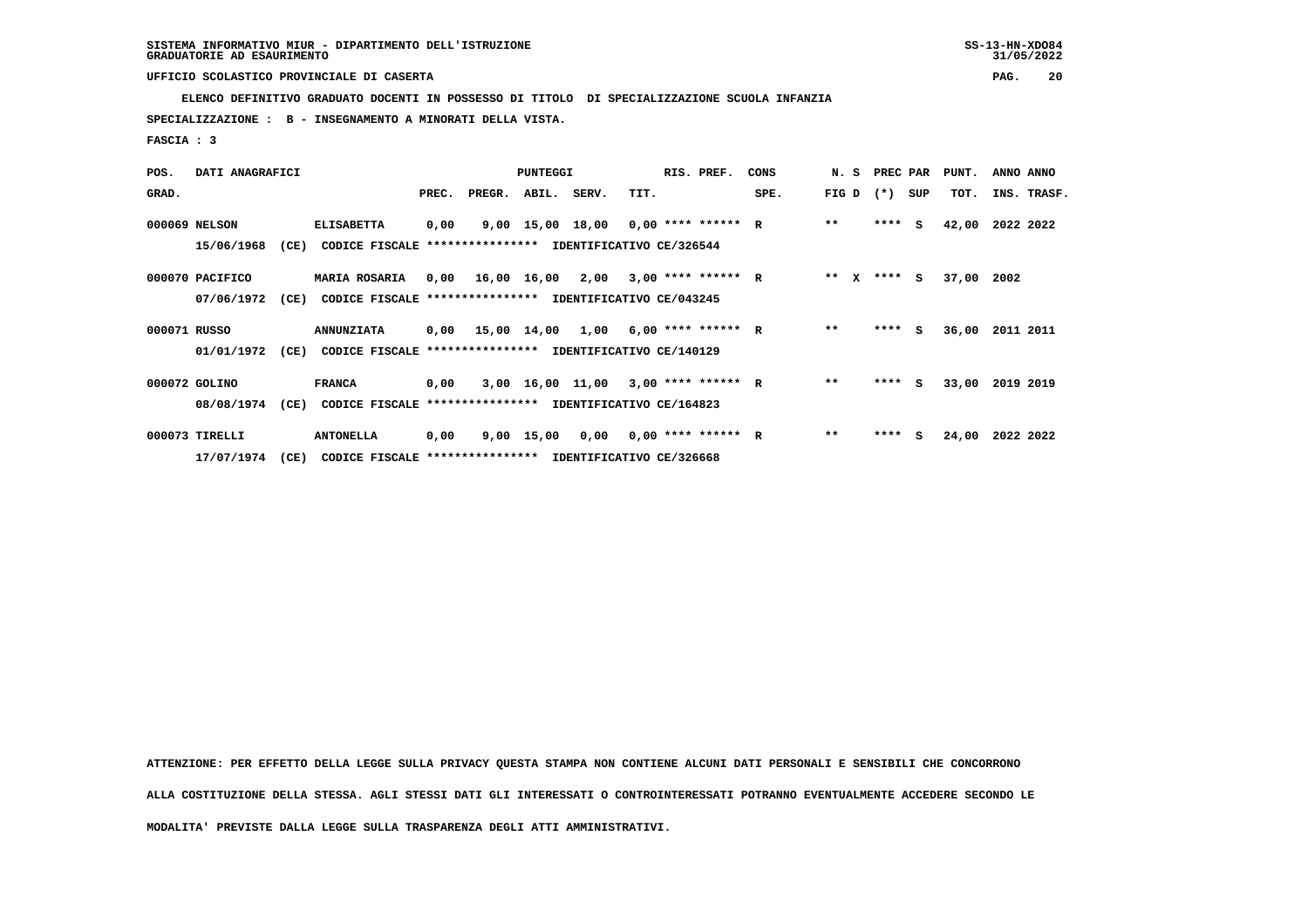**ELENCO DEFINITIVO GRADUATO DOCENTI IN POSSESSO DI TITOLO DI SPECIALIZZAZIONE SCUOLA INFANZIA**

 **SPECIALIZZAZIONE : C - INSEGNAMENTO A MINORATI DELL'UDITO.**

 **FASCIA : 3**

| POS.  | DATI ANAGRAFICI   |      |                                                                                                                               |       |                         | <b>PUNTEGGI</b> |                                              |      | RIS. PREF.           | CONS | N. S            |      |    | PREC PAR PUNT.          | ANNO ANNO |             |
|-------|-------------------|------|-------------------------------------------------------------------------------------------------------------------------------|-------|-------------------------|-----------------|----------------------------------------------|------|----------------------|------|-----------------|------|----|-------------------------|-----------|-------------|
| GRAD. |                   |      |                                                                                                                               | PREC. | PREGR. ABIL. SERV.      |                 |                                              | TIT. |                      | SPE. | FIG D $(*)$ SUP |      |    | TOT.                    |           | INS. TRASF. |
|       | 000001 CIRILLO    |      | MARIA                                                                                                                         |       | 0,00 202,00 18,00 36,00 |                 |                                              |      | $0.00$ **** ****** A |      | **              | **** | S. | 256,00 2022 2022        |           |             |
|       | 17/05/1977        | (CE) | CODICE FISCALE **************** IDENTIFICATIVO CE/326622                                                                      |       |                         |                 |                                              |      |                      |      |                 |      |    |                         |           |             |
|       | 000002 DE FILIPPO |      | <b>ANGELA</b>                                                                                                                 |       |                         |                 | $0,00$ 209,00 15,00 24,00 0,00 **** ****** A |      |                      |      | $* *$           |      |    | **** S 248,00 2022 2022 |           |             |
|       | 28/03/1971        |      | (CE) CODICE FISCALE **************** IDENTIFICATIVO CE/326616                                                                 |       |                         |                 |                                              |      |                      |      |                 |      |    |                         |           |             |
|       | 000003 CENNAMO    |      | <b>MICHELA</b>                                                                                                                |       |                         |                 | $0.00$ 192.00 16.00 36.00 0.00 **** ****** A |      |                      |      | $* *$           |      |    | **** S 244,00 2019 2019 |           |             |
|       | 20/05/1980        |      | (NA) CODICE FISCALE **************** IDENTIFICATIVO CE/164941                                                                 |       |                         |                 |                                              |      |                      |      |                 |      |    |                         |           |             |
|       | 000004 DE ROSA    |      | MADDALENA                                                                                                                     |       | $0,00$ 201,00           |                 | $0,00$ 36,00 0,00 **** ****** A              |      |                      |      | $***$           |      |    | **** S 237,00 2022 2022 |           |             |
| т     | 17/09/1969        |      | (CE) CODICE FISCALE **************** IDENTIFICATIVO CE/326642                                                                 |       |                         |                 |                                              |      |                      |      |                 |      |    |                         |           |             |
|       | 000005 MONICA     |      | <b>ROSA</b>                                                                                                                   |       |                         |                 | $0.00$ 193.00 13.00 24.00 0.00 **** ****** A |      |                      |      | $***$           |      |    | **** S 230,00 2022 2022 |           |             |
|       | 06/05/1974        |      | (CE) CODICE FISCALE **************** IDENTIFICATIVO CE/326674                                                                 |       |                         |                 |                                              |      |                      |      |                 |      |    |                         |           |             |
|       | 000006 BIZZARRO   |      | <b>FRANCESCA</b>                                                                                                              |       |                         |                 | $0,00$ 161,00 15,00 36,00 0,00 **** ****** A |      |                      |      | $* *$           |      |    | **** S 212,00 2022 2022 |           |             |
|       | 17/08/1974        |      | (CE) CODICE FISCALE **************** IDENTIFICATIVO CE/326502                                                                 |       |                         |                 |                                              |      |                      |      |                 |      |    |                         |           |             |
|       | 000007 VALENTINO  |      | <b>ROSANNA</b>                                                                                                                |       |                         |                 | $0.00$ 152.00 14.00 36.00 0.00 **** ****** A |      |                      |      | $***$           |      |    | **** S 202,00 2022 2022 |           |             |
|       | 30/11/1968        | (CE) | CODICE FISCALE **************** IDENTIFICATIVO CE/326527                                                                      |       |                         |                 |                                              |      |                      |      |                 |      |    |                         |           |             |
|       | 000008 MONTANO    |      | <b>GIUSTINA</b>                                                                                                               |       |                         |                 | $0,00$ 134,00 16,00 36,00 0,00 **** ****** A |      |                      |      | $***$           |      |    | **** S 186,00 2022 2022 |           |             |
|       | 21/03/1979        | (CE) | CODICE FISCALE **************** IDENTIFICATIVO CE/326673                                                                      |       |                         |                 |                                              |      |                      |      |                 |      |    |                         |           |             |
|       |                   |      | ATTENZIONE: PER EFFETTO DELLA LEGGE SULLA PRIVACY QUESTA STAMPA NON CONTIENE ALCUNI DATI PERSONALI E SENSIBILI CHE CONCORRONO |       |                         |                 |                                              |      |                      |      |                 |      |    |                         |           |             |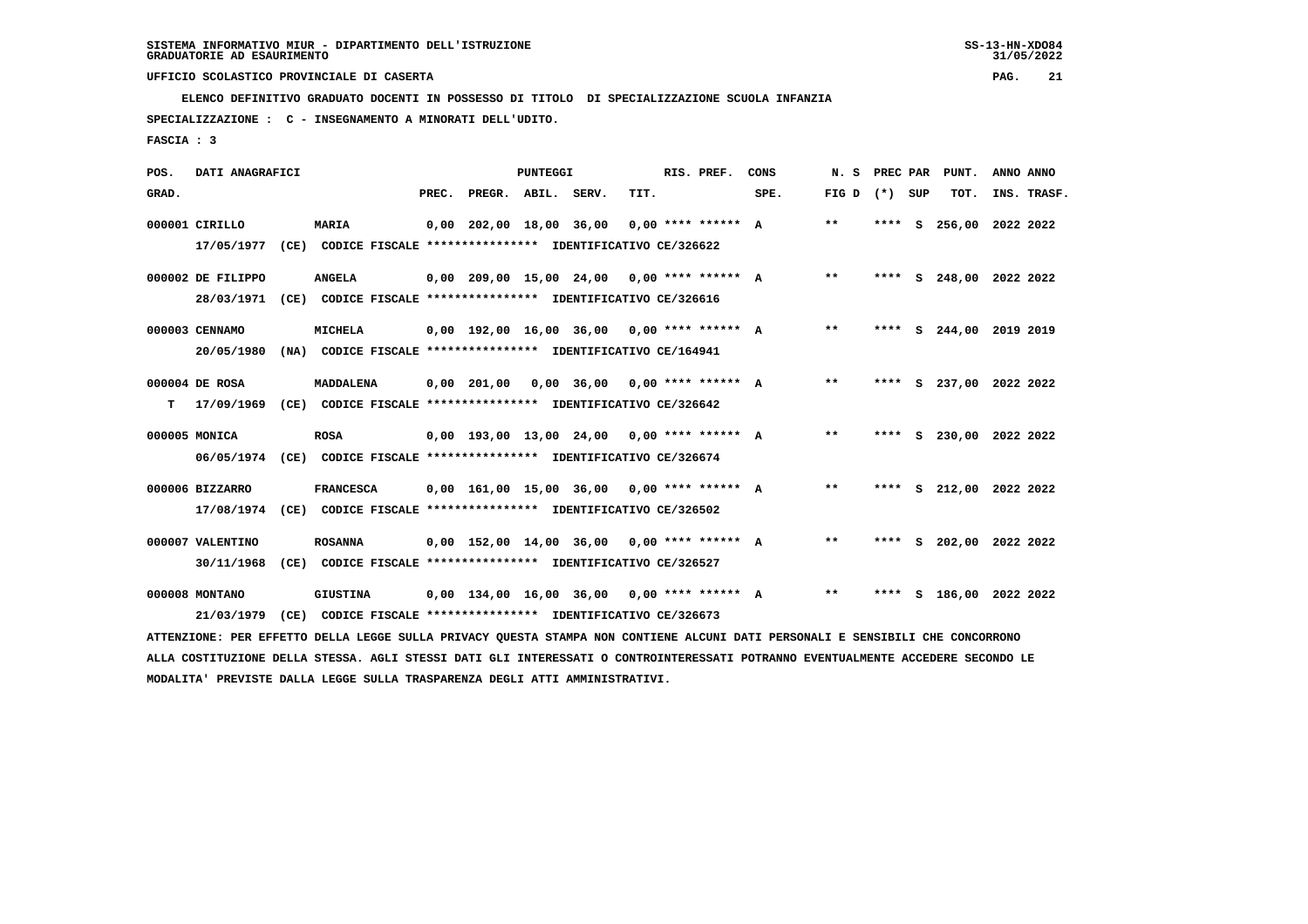**ELENCO DEFINITIVO GRADUATO DOCENTI IN POSSESSO DI TITOLO DI SPECIALIZZAZIONE SCUOLA INFANZIA**

 **SPECIALIZZAZIONE : C - INSEGNAMENTO A MINORATI DELL'UDITO.**

 **FASCIA : 3**

| POS.         | DATI ANAGRAFICI   |                                                                                                                                 |                                                     | <b>PUNTEGGI</b> |                                 |      | RIS. PREF.           | CONS | N. S              |      | PREC PAR PUNT.               | ANNO ANNO |             |
|--------------|-------------------|---------------------------------------------------------------------------------------------------------------------------------|-----------------------------------------------------|-----------------|---------------------------------|------|----------------------|------|-------------------|------|------------------------------|-----------|-------------|
| GRAD.        |                   |                                                                                                                                 | PREC. PREGR. ABIL. SERV.                            |                 |                                 | TIT. |                      | SPE. | FIG $D$ $(*)$ SUP |      | TOT.                         |           | INS. TRASF. |
|              | 000009 DE GENNARO | ANNA LISA                                                                                                                       | $0,00$ 143,00                                       |                 | $0,00$ 36,00                    |      | $0.00$ **** ****** A |      | $* *$             | **** | s 179,00 2014                |           |             |
| т            | 27/10/1974        | (CE) CODICE FISCALE **************** IDENTIFICATIVO CE/148238                                                                   |                                                     |                 |                                 |      |                      |      |                   |      |                              |           |             |
|              | 000010 MIRAGLIA   | <b>GIUSEPPINA</b>                                                                                                               | $0.00$ 132.00                                       |                 | $0,00$ 30,00 3,00 **** ****** A |      |                      |      | $* *$             |      | **** S 165,00 2019 2019      |           |             |
| т            | 24/09/1970        | (CE) CODICE FISCALE **************** IDENTIFICATIVO CE/164799                                                                   |                                                     |                 |                                 |      |                      |      |                   |      |                              |           |             |
| 000011 NASTO |                   | <b>GIUSEPPA</b>                                                                                                                 | $0,00$ 144,00                                       |                 | $0,00$ 16,00 0,00 **** ****** A |      |                      |      | $***$             |      | **** S 160,00 2014           |           |             |
| т            | 31/08/1982        | (CE) CODICE FISCALE **************** IDENTIFICATIVO CE/149486                                                                   |                                                     |                 |                                 |      |                      |      |                   |      |                              |           |             |
|              | 000012 PARENTE    | <b>MARIATERESA</b>                                                                                                              | 0,00 109,00                                         |                 | $0,00$ 48,00 0,00 **** ****** A |      |                      |      |                   |      | ** X **** S 157,00 2022 2022 |           |             |
| т            | 09/07/1975        | (CE) CODICE FISCALE **************** IDENTIFICATIVO CE/326628                                                                   |                                                     |                 |                                 |      |                      |      |                   |      |                              |           |             |
|              | 000013 D'AGOSTINO | <b>MARIA ANNA</b>                                                                                                               | $0,00$ 114,00 16,00 24,00 0,00 **** ****** A        |                 |                                 |      |                      |      | $***$             |      | **** S 154,00 2022 2022      |           |             |
|              | 11/12/1962        | (CE) CODICE FISCALE **************** IDENTIFICATIVO CE/326497                                                                   |                                                     |                 |                                 |      |                      |      |                   |      |                              |           |             |
|              | 000014 D'ANNA     | <b>DOMENICA</b>                                                                                                                 | $0.00$ 102.00 12.00 36.00 3.00 **** ****** A        |                 |                                 |      |                      |      | $***$             |      | **** S 153,00 2022 2022      |           |             |
| т            | 13/05/1977        | (CE) CODICE FISCALE **************** IDENTIFICATIVO CE/326523                                                                   |                                                     |                 |                                 |      |                      |      |                   |      |                              |           |             |
|              | 000015 PALUMBO    | <b>MARIA GRAZIA</b>                                                                                                             | 0,00 106,00                                         |                 | $0,00$ 36,00 0,00 **** ****** A |      |                      |      | $***$             |      | **** S 142,00 2019 2019      |           |             |
| т            | 21/01/1973        | (CE) CODICE FISCALE **************** IDENTIFICATIVO CE/164793                                                                   |                                                     |                 |                                 |      |                      |      |                   |      |                              |           |             |
|              | 000016 DE ROSA    | <b>MARISA</b>                                                                                                                   | $0,00$ $94,00$ $15,00$ $24,00$ $0,00$ **** ****** A |                 |                                 |      |                      |      | $**$              |      | **** S 133,00 2022 2022      |           |             |
|              | 14/10/1976        | (CE) CODICE FISCALE **************** IDENTIFICATIVO CE/326644                                                                   |                                                     |                 |                                 |      |                      |      |                   |      |                              |           |             |
|              |                   | ATTENZIONE: PER EFFETTO DELLA LEGGE SULLA PRIVACY QUESTA STAMPA NON CONTIENE ALCUNI DATI PERSONALI E SENSIBILI CHE CONCORRONO   |                                                     |                 |                                 |      |                      |      |                   |      |                              |           |             |
|              |                   | ALLA COSTITUZIONE DELLA STESSA. AGLI STESSI DATI GLI INTERESSATI O CONTROINTERESSATI POTRANNO EVENTUALMENTE ACCEDERE SECONDO LE |                                                     |                 |                                 |      |                      |      |                   |      |                              |           |             |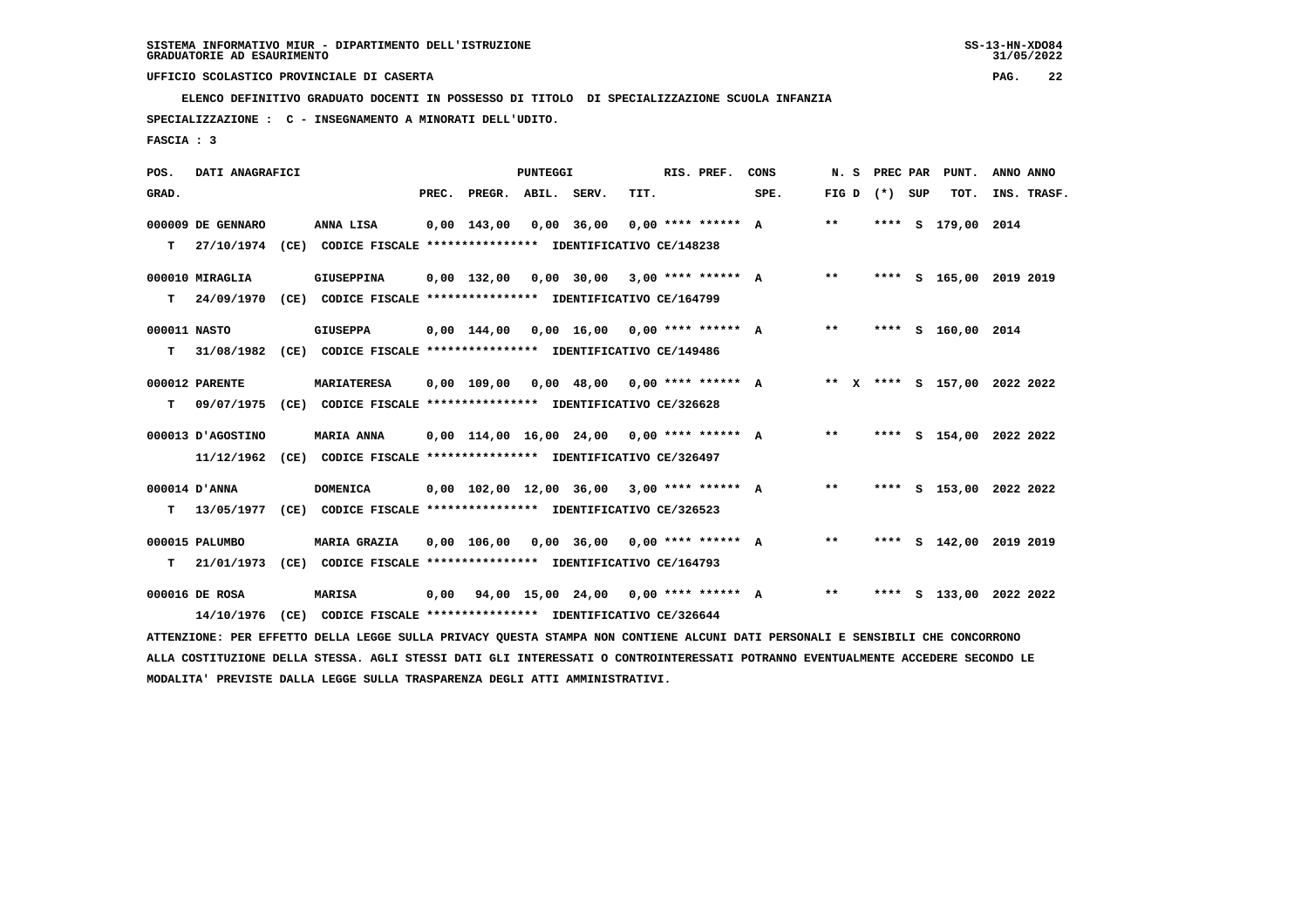**ELENCO DEFINITIVO GRADUATO DOCENTI IN POSSESSO DI TITOLO DI SPECIALIZZAZIONE SCUOLA INFANZIA**

 **SPECIALIZZAZIONE : C - INSEGNAMENTO A MINORATI DELL'UDITO.**

 **FASCIA : 3**

| POS.         | DATI ANAGRAFICI    |      |                                                                                                                                 |       |                                             | <b>PUNTEGGI</b>   |                                                |      | RIS. PREF.           | CONS | N. S            | PREC PAR |     | PUNT.                   | ANNO ANNO |             |
|--------------|--------------------|------|---------------------------------------------------------------------------------------------------------------------------------|-------|---------------------------------------------|-------------------|------------------------------------------------|------|----------------------|------|-----------------|----------|-----|-------------------------|-----------|-------------|
| GRAD.        |                    |      |                                                                                                                                 | PREC. | PREGR. ABIL. SERV.                          |                   |                                                | TIT. |                      | SPE. | FIG D $(*)$ SUP |          |     | TOT.                    |           | INS. TRASF. |
|              | 000017 VINCIGUERRA |      | <b>GIUSEPPINA</b>                                                                                                               | 0,00  |                                             | 75,00 15,00 38,00 |                                                |      | $0.00$ **** ****** A |      | $* *$           | ****     | S   | 128,00 2014 2014        |           |             |
|              | 09/12/1969         |      | (CE) CODICE FISCALE **************** IDENTIFICATIVO CE/145323                                                                   |       |                                             |                   |                                                |      |                      |      |                 |          |     |                         |           |             |
|              | 000018 LA TORRE    |      | <b>ASSUNTA</b>                                                                                                                  | 0.00  |                                             |                   | 86,00 12,00 26,00 0,00 **** ****** A           |      |                      |      | $***$           |          |     | **** S 124,00 2022 2022 |           |             |
| т            | 15/09/1966         |      | (CE) CODICE FISCALE **************** IDENTIFICATIVO CE/326510                                                                   |       |                                             |                   |                                                |      |                      |      |                 |          |     |                         |           |             |
|              | 000019 SORRENTINO  |      | <b>LOREDANA</b>                                                                                                                 | 0,00  |                                             |                   | 73,00 13,00 36,00 0,00 **** ****** A           |      |                      |      | $***$           |          |     | **** S 122,00 2022 2022 |           |             |
|              | 21/09/1972         |      | (CE) CODICE FISCALE **************** IDENTIFICATIVO CE/326592                                                                   |       |                                             |                   |                                                |      |                      |      |                 |          |     |                         |           |             |
|              | 000020 NOVELLI     |      | GIUSEPPINA                                                                                                                      | 0.00  |                                             |                   | $61,00$ $15,00$ $36,00$ $3,00$ $***$ $***$ $A$ |      |                      |      | $***$           |          |     | **** S 115,00 2003      |           |             |
|              | 07/03/1965         |      | (CE) CODICE FISCALE **************** IDENTIFICATIVO CE/048199                                                                   |       |                                             |                   |                                                |      |                      |      |                 |          |     |                         |           |             |
|              | 000021 GOLINO      |      | MARIANNA                                                                                                                        | 0,00  | 72,00                                       |                   | $0,00$ 36,00 3,00 **** ****** A                |      |                      |      | $***$           |          |     | **** S 111,00 2022 2022 |           |             |
| т            | 12/07/1983         |      | (CE) CODICE FISCALE **************** IDENTIFICATIVO CE/326640                                                                   |       |                                             |                   |                                                |      |                      |      |                 |          |     |                         |           |             |
| 000022 NUZZI |                    |      | <b>ROSA</b>                                                                                                                     | 0,00  |                                             |                   | 59,00 13,00 26,00 0,00 **** ****** A           |      |                      |      | **              | **** S   |     | 98,00 2022 2022         |           |             |
| т            | 21/01/1976         |      | (CE) CODICE FISCALE **************** IDENTIFICATIVO CE/326589                                                                   |       |                                             |                   |                                                |      |                      |      |                 |          |     |                         |           |             |
| 000023 ZOLFO |                    |      | MARIA                                                                                                                           |       | $0,00$ 47,00 13,00 36,00 0,00 **** ****** A |                   |                                                |      |                      |      | $* *$           | ****     | - S | 96,00 2022 2022         |           |             |
| т            | 23/08/1967         |      | (CE) CODICE FISCALE **************** IDENTIFICATIVO CE/326618                                                                   |       |                                             |                   |                                                |      |                      |      |                 |          |     |                         |           |             |
|              | 000024 PAOLELLA    |      | <b>ANTONELLA</b>                                                                                                                | 0,00  |                                             |                   | 45,00 12,00 36,00 0,00 **** ****** A           |      |                      |      | $* *$           | **** S   |     | 93,00 2022 2022         |           |             |
| т            | 26/04/1973         | (CE) | CODICE FISCALE **************** IDENTIFICATIVO CE/326623                                                                        |       |                                             |                   |                                                |      |                      |      |                 |          |     |                         |           |             |
|              |                    |      | ATTENZIONE: PER EFFETTO DELLA LEGGE SULLA PRIVACY OUESTA STAMPA NON CONTIENE ALCUNI DATI PERSONALI E SENSIBILI CHE CONCORRONO   |       |                                             |                   |                                                |      |                      |      |                 |          |     |                         |           |             |
|              |                    |      | ALLA COSTITUZIONE DELLA STESSA. AGLI STESSI DATI GLI INTERESSATI O CONTROINTERESSATI POTRANNO EVENTUALMENTE ACCEDERE SECONDO LE |       |                                             |                   |                                                |      |                      |      |                 |          |     |                         |           |             |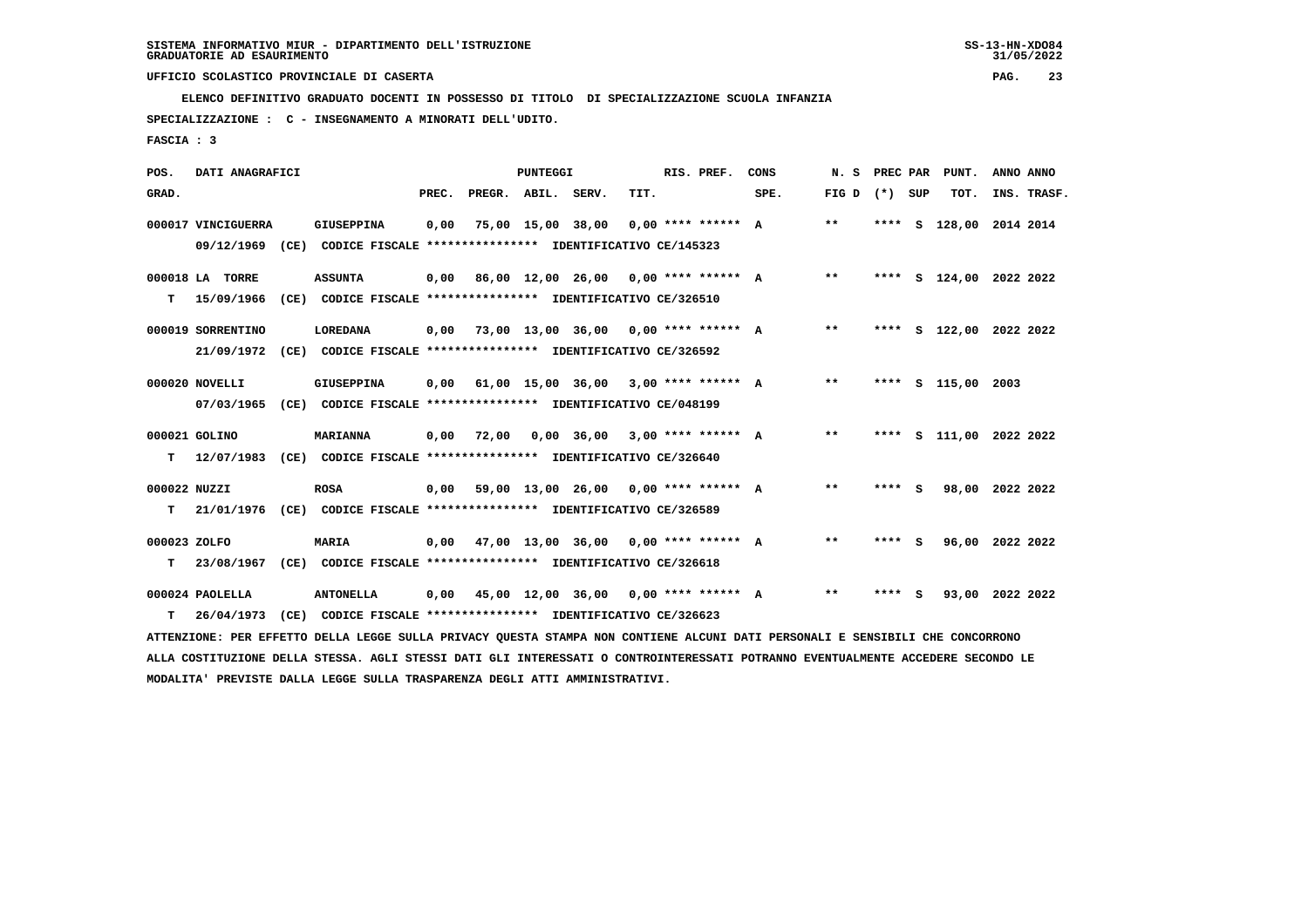**ELENCO DEFINITIVO GRADUATO DOCENTI IN POSSESSO DI TITOLO DI SPECIALIZZAZIONE SCUOLA INFANZIA**

 **SPECIALIZZAZIONE : C - INSEGNAMENTO A MINORATI DELL'UDITO.**

 **FASCIA : 3**

| POS.         | DATI ANAGRAFICI     |                                                                                                                                 |       |                    | <b>PUNTEGGI</b>   |                   |                                        | RIS. PREF.           | CONS | N. S            | PREC PAR |     | PUNT.           | ANNO ANNO   |  |
|--------------|---------------------|---------------------------------------------------------------------------------------------------------------------------------|-------|--------------------|-------------------|-------------------|----------------------------------------|----------------------|------|-----------------|----------|-----|-----------------|-------------|--|
| GRAD.        |                     |                                                                                                                                 | PREC. | PREGR. ABIL. SERV. |                   |                   | TIT.                                   |                      | SPE. | FIG D $(*)$ SUP |          |     | TOT.            | INS. TRASF. |  |
|              | 000025 TARTAGLIONE  | <b>RAFFAELLA</b>                                                                                                                | 0,00  |                    | 32,00 16,00 36,00 |                   |                                        | $0.00$ **** ****** A |      | $* *$           | ****     | - S | 84,00           | 2022 2022   |  |
| т            | 08/08/1982          | (CE) CODICE FISCALE **************** IDENTIFICATIVO CE/326576                                                                   |       |                    |                   |                   |                                        |                      |      |                 |          |     |                 |             |  |
|              | 000026 SICILIA      | <b>ILARIA</b>                                                                                                                   | 0,00  | 47,00              |                   | $0,00$ 36,00      | 0,00 **** ****** A                     |                      |      | $* *$           | ****     | - S | 83,00 2022 2022 |             |  |
| т            | 26/11/1979          | (CE) CODICE FISCALE **************** IDENTIFICATIVO CE/326583                                                                   |       |                    |                   |                   |                                        |                      |      |                 |          |     |                 |             |  |
|              | 000027 ALFIERO      | ROSAPATRIZIA                                                                                                                    | 0,00  |                    |                   |                   | $30,00$ 13,00 36,00 0,00 **** ****** A |                      |      | $* *$           | **** S   |     | 79,00 2022 2022 |             |  |
| т            | 10/07/1973          | (EE) CODICE FISCALE **************** IDENTIFICATIVO CE/326689                                                                   |       |                    |                   |                   |                                        |                      |      |                 |          |     |                 |             |  |
| 000028 SORBO |                     | <b>TERESA</b>                                                                                                                   | 0,00  |                    |                   |                   | $36,00$ 15,00 24,00 0,00 **** ****** A |                      |      | $* *$           | ****     | - S | 75,00 2019 2007 |             |  |
|              | 16/02/1978          | CODICE FISCALE **************** IDENTIFICATIVO CE/057277<br>(CE)                                                                |       |                    |                   |                   |                                        |                      |      |                 |          |     |                 |             |  |
|              | 000029 SCIROCCO     | <b>ANTONIAROSA</b>                                                                                                              | 0,00  | 13,00              |                   | 0,00 60,00        | $0.00$ **** ****** A                   |                      |      | $* *$           | **** S   |     | 73,00 2019 2019 |             |  |
| т            | 10/09/1982          | (CE) CODICE FISCALE **************** IDENTIFICATIVO CE/164760                                                                   |       |                    |                   |                   |                                        |                      |      |                 |          |     |                 |             |  |
|              | 000030 SIGNORELLI   | <b>ANTONIETTA</b>                                                                                                               | 0,00  |                    |                   | 19,00 11,00 36,00 | 6,00 **** ****** A                     |                      |      | $* *$           | **** S   |     | 72,00 2019 2019 |             |  |
| т            | 09/04/1975          | (LT) CODICE FISCALE **************** IDENTIFICATIVO CE/164771                                                                   |       |                    |                   |                   |                                        |                      |      |                 |          |     |                 |             |  |
|              | 000031 COLELLA      | <b>ANGELA</b>                                                                                                                   | 0,00  | 11,00              |                   | $0,00$ 58,00      |                                        | $3.00*********$ A    |      | $* *$           | **** S   |     | 72,00 2022 2022 |             |  |
| т            | 08/01/1975          | (CE) CODICE FISCALE **************** IDENTIFICATIVO CE/326695                                                                   |       |                    |                   |                   |                                        |                      |      |                 |          |     |                 |             |  |
|              | 000032 DECRISTOFARO | <b>NICOLINA</b>                                                                                                                 | 0,00  |                    |                   |                   | 18,00 11,00 36,00 6,00 **** ****** A   |                      |      | $***$           | **** S   |     | 71,00 2014      |             |  |
| т            | 24/07/1972          | (NA) CODICE FISCALE **************** IDENTIFICATIVO CE/154611                                                                   |       |                    |                   |                   |                                        |                      |      |                 |          |     |                 |             |  |
|              |                     | ATTENZIONE: PER EFFETTO DELLA LEGGE SULLA PRIVACY QUESTA STAMPA NON CONTIENE ALCUNI DATI PERSONALI E SENSIBILI CHE CONCORRONO   |       |                    |                   |                   |                                        |                      |      |                 |          |     |                 |             |  |
|              |                     | ALLA COSTITUZIONE DELLA STESSA. AGLI STESSI DATI GLI INTERESSATI O CONTROINTERESSATI POTRANNO EVENTUALMENTE ACCEDERE SECONDO LE |       |                    |                   |                   |                                        |                      |      |                 |          |     |                 |             |  |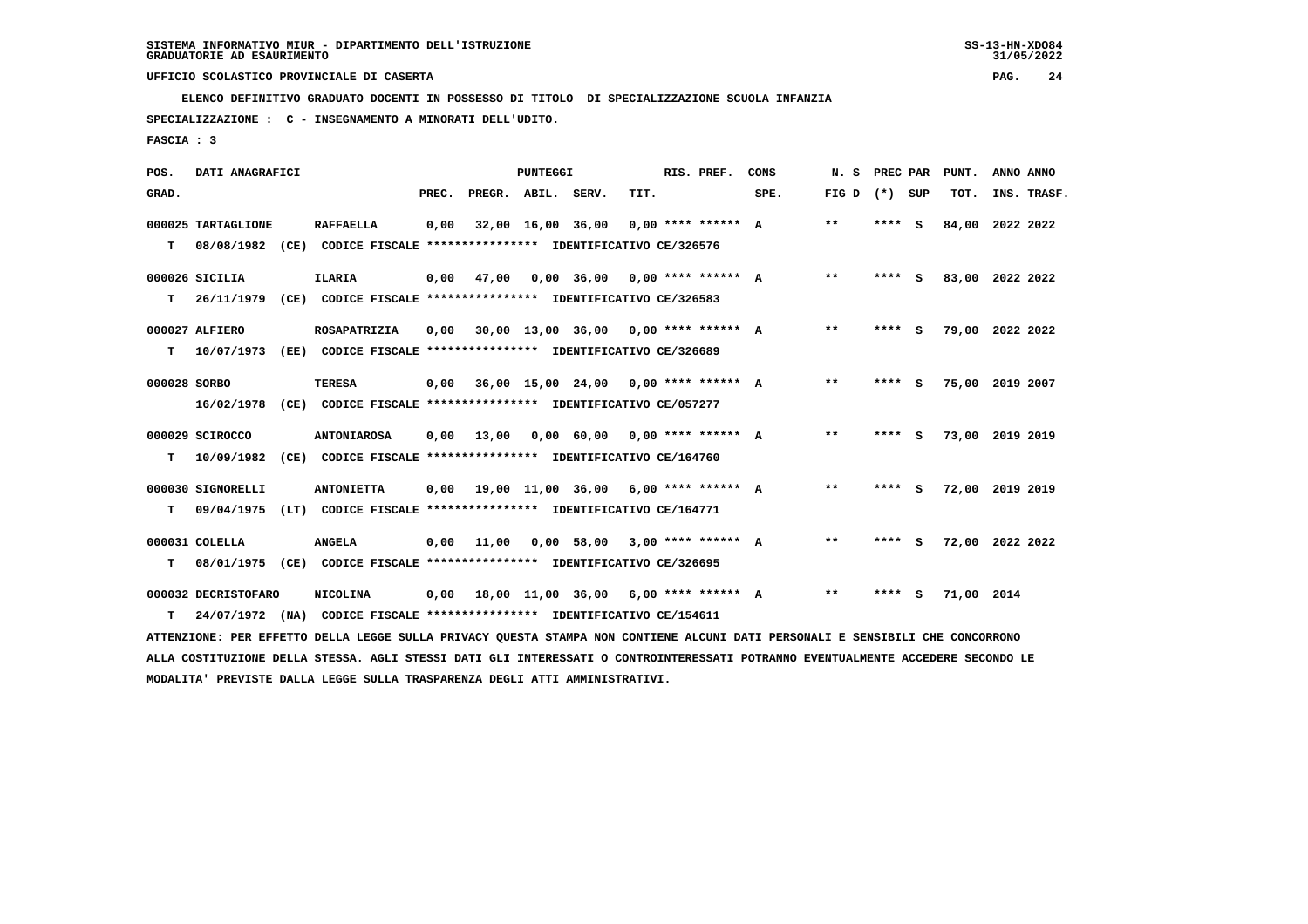**ELENCO DEFINITIVO GRADUATO DOCENTI IN POSSESSO DI TITOLO DI SPECIALIZZAZIONE SCUOLA INFANZIA**

 **SPECIALIZZAZIONE : C - INSEGNAMENTO A MINORATI DELL'UDITO.**

 **FASCIA : 3**

| POS.         | DATI ANAGRAFICI    |      |                                                                                                                               |       |                    | <b>PUNTEGGI</b>   |                                             |      | RIS. PREF.           | CONS | N. S            | PREC PAR | PUNT.           | ANNO ANNO |             |
|--------------|--------------------|------|-------------------------------------------------------------------------------------------------------------------------------|-------|--------------------|-------------------|---------------------------------------------|------|----------------------|------|-----------------|----------|-----------------|-----------|-------------|
| GRAD.        |                    |      |                                                                                                                               | PREC. | PREGR. ABIL. SERV. |                   |                                             | TIT. |                      | SPE. | FIG D $(*)$ SUP |          | TOT.            |           | INS. TRASF. |
|              | 000033 BATTISEGOLA |      | <b>ORNELLA</b>                                                                                                                | 0,00  |                    | 37,00 15,00 14,00 |                                             |      | $0.00$ **** ****** A |      | $* *$           | **** S   | 66,00 2019      |           |             |
|              | 15/07/1966         | (CE) | CODICE FISCALE **************** IDENTIFICATIVO CE/045133                                                                      |       |                    |                   |                                             |      |                      |      |                 |          |                 |           |             |
|              | 000034 TARTAGLIONE |      | MARIAGIOVANNA                                                                                                                 | 0.00  |                    |                   | 17,00 13,00 36,00 0,00 **** ****** A        |      |                      |      | $***$           | $***$ S  | 66,00 2022 2022 |           |             |
| т            |                    |      | 28/04/1981 (CE) CODICE FISCALE **************** IDENTIFICATIVO CE/326577                                                      |       |                    |                   |                                             |      |                      |      |                 |          |                 |           |             |
|              | 000035 CAPORASO    |      | <b>MARIANNA</b>                                                                                                               | 0,00  | 33,00              |                   | $0,00$ 30,00 0,00 **** ****** A             |      |                      |      | $* *$           | **** S   | 63,00 2022 2022 |           |             |
| т            | 15/05/1976         |      | (CE) CODICE FISCALE **************** IDENTIFICATIVO CE/326693                                                                 |       |                    |                   |                                             |      |                      |      |                 |          |                 |           |             |
|              | 000036 AGLIONE     |      | <b>ANTONELLA</b>                                                                                                              | 0,00  |                    |                   | 9,00 15,00 38,00 0,00 **** ****** A         |      |                      |      | $* *$           | **** S   | 62,00 2014      |           |             |
|              | 04/05/1973         |      | (CE) CODICE FISCALE **************** IDENTIFICATIVO CE/044465                                                                 |       |                    |                   |                                             |      |                      |      |                 |          |                 |           |             |
| 000037 GUIDA |                    |      | <b>PAOLA</b>                                                                                                                  | 0,00  | 36,00              |                   | $0,00$ 24,00 0,00 **** ****** A             |      |                      |      | $***$           | $***5$   | 60,00 2022 2022 |           |             |
| т            | 19/02/1970         |      | (CE) CODICE FISCALE *************** IDENTIFICATIVO CE/326637                                                                  |       |                    |                   |                                             |      |                      |      |                 |          |                 |           |             |
|              | 000038 VORRARO     |      | <b>ANNARITA</b>                                                                                                               | 0,00  |                    |                   | 18,00 14,00 24,00 3,00 **** ****** A        |      |                      |      | $***$           | **** S   | 59,00 2022 2022 |           |             |
|              | 08/03/1981         |      | (NA) CODICE FISCALE **************** IDENTIFICATIVO CE/326542                                                                 |       |                    |                   |                                             |      |                      |      |                 |          |                 |           |             |
|              | 000039 PETRICCIONE |      | <b>CARMEN</b>                                                                                                                 |       |                    |                   | $0,00$ 12,00 15,00 24,00 3,00 **** ****** A |      |                      |      | **              | **** S   | 54,00 2014      |           |             |
|              |                    |      | 23/02/1977 (CE) CODICE FISCALE *************** IDENTIFICATIVO CE/046041                                                       |       |                    |                   |                                             |      |                      |      |                 |          |                 |           |             |
|              | 000040 SANZONE     |      | MONIA                                                                                                                         | 0,00  |                    |                   | $6,00$ 16,00 24,00 6,00 **** ****** A       |      |                      |      | $* *$           | **** S   | 52,00 2019      |           |             |
|              | 23/08/1974         | (NA) | CODICE FISCALE **************** IDENTIFICATIVO CE/044218                                                                      |       |                    |                   |                                             |      |                      |      |                 |          |                 |           |             |
|              |                    |      | ATTENZIONE: PER EFFETTO DELLA LEGGE SULLA PRIVACY QUESTA STAMPA NON CONTIENE ALCUNI DATI PERSONALI E SENSIBILI CHE CONCORRONO |       |                    |                   |                                             |      |                      |      |                 |          |                 |           |             |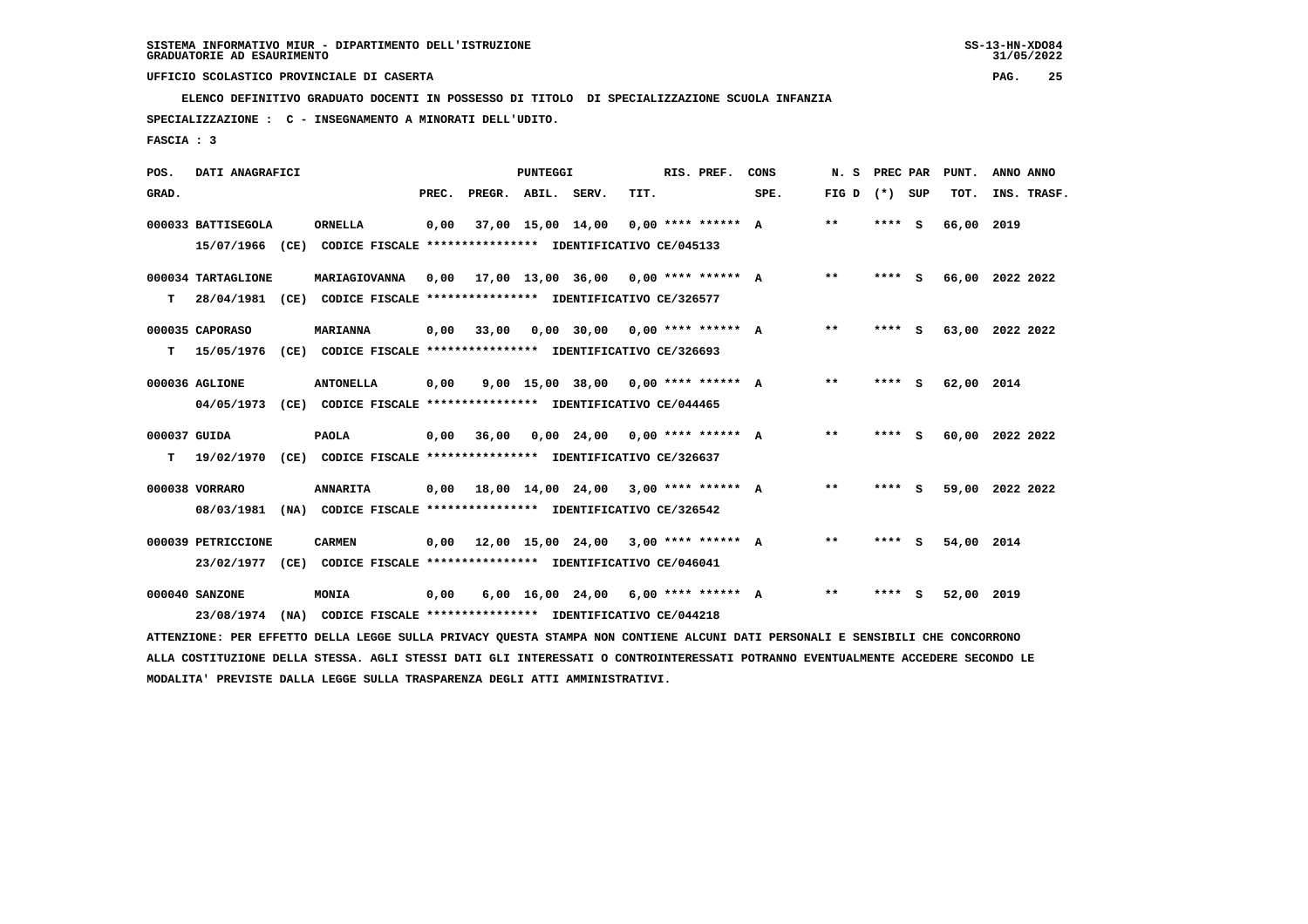**ELENCO DEFINITIVO GRADUATO DOCENTI IN POSSESSO DI TITOLO DI SPECIALIZZAZIONE SCUOLA INFANZIA**

 **SPECIALIZZAZIONE : C - INSEGNAMENTO A MINORATI DELL'UDITO.**

 **FASCIA : 3**

| POS.  | DATI ANAGRAFICI   |      |                                                                                                                               |       |                    | <b>PUNTEGGI</b> |                                       |      | RIS. PREF.           | CONS | N. S  | PREC PAR          | PUNT.           | ANNO ANNO |             |
|-------|-------------------|------|-------------------------------------------------------------------------------------------------------------------------------|-------|--------------------|-----------------|---------------------------------------|------|----------------------|------|-------|-------------------|-----------------|-----------|-------------|
| GRAD. |                   |      |                                                                                                                               | PREC. | PREGR. ABIL. SERV. |                 |                                       | TIT. |                      | SPE. |       | FIG $D$ $(*)$ SUP | TOT.            |           | INS. TRASF. |
|       | 000041 VERRENGIA  |      | <b>ANNARITA</b>                                                                                                               | 0,00  | 51,00              | 0,00            | 0,00                                  |      | $0.00$ **** ****** A |      | $* *$ | **** S            | 51,00           | 2019 2019 |             |
| т     | 08/11/1982        | (LT) | CODICE FISCALE **************** IDENTIFICATIVO CE/164683                                                                      |       |                    |                 |                                       |      |                      |      |       |                   |                 |           |             |
|       | 000042 RAUCCI     |      | <b>CATERINA</b>                                                                                                               | 0,00  |                    |                 | $0,00$ 12,00 36,00 3,00 **** ****** A |      |                      |      | $* *$ | **** S            | 51,00 2022 2022 |           |             |
| т     | 09/07/1977        |      | (CE) CODICE FISCALE **************** IDENTIFICATIVO CE/326606                                                                 |       |                    |                 |                                       |      |                      |      |       |                   |                 |           |             |
|       | 000043 PONTORIERO |      | <b>DOMENICA</b>                                                                                                               | 0,00  |                    |                 | $3,00$ 11,00 29,00 6,00 **** ****** A |      |                      |      |       | ** x **** s       | 49,00 2019 2019 |           |             |
| т     | 12/08/1977        |      | (VV) CODICE FISCALE **************** IDENTIFICATIVO CE/164982                                                                 |       |                    |                 |                                       |      |                      |      |       |                   |                 |           |             |
|       | 000044 GUIDOTTI   |      | <b>ROBERTA</b>                                                                                                                | 0,00  |                    |                 | $6,00$ 15,00 24,00 0,00 **** ****** A |      |                      |      | $***$ | **** S            | 45,00           | 2019      |             |
|       | 07/05/1970        |      | (NA) CODICE FISCALE **************** IDENTIFICATIVO CE/043578                                                                 |       |                    |                 |                                       |      |                      |      |       |                   |                 |           |             |
|       | 000045 TARTARO    |      | <b>ANGELINA</b>                                                                                                               | 0,00  |                    |                 | $6.00$ 13.00 22.00 3.00 **** ****** A |      |                      |      | $***$ | **** S            | 44,00 2022 2022 |           |             |
| т     | 25/09/1971        |      | (CE) CODICE FISCALE **************** IDENTIFICATIVO CE/326607                                                                 |       |                    |                 |                                       |      |                      |      |       |                   |                 |           |             |
|       | 000046 BUONANNO   |      | <b>MARIA</b>                                                                                                                  | 0,00  |                    |                 | $3,00$ 11,00 24,00 3,00 **** ****** A |      |                      |      |       | ** x **** S       | 41,00 2014      |           |             |
| т     | 12/11/1977        |      | (CE) CODICE FISCALE **************** IDENTIFICATIVO CE/154608                                                                 |       |                    |                 |                                       |      |                      |      |       |                   |                 |           |             |
|       | 000047 DIPALMA    |      | <b>CONCETTA</b>                                                                                                               | 0,00  |                    |                 | 12,00 14,00 12,00 0,00 **** ****** A  |      |                      |      | $***$ | **** S            | 38,00           | 2022 2022 |             |
| т     | 10/12/1976        |      | (CE) CODICE FISCALE **************** IDENTIFICATIVO CE/326569                                                                 |       |                    |                 |                                       |      |                      |      |       |                   |                 |           |             |
|       | 000048 COPPOLA    |      | <b>ALESSANDRA</b>                                                                                                             | 0,00  |                    |                 | $0,00$ 15,00 12,00 3,00 **** ****** A |      |                      |      | $***$ | **** S            | 30,00 2002      |           |             |
|       | 29/10/1977        | (CE) | CODICE FISCALE **************** IDENTIFICATIVO CE/044337                                                                      |       |                    |                 |                                       |      |                      |      |       |                   |                 |           |             |
|       |                   |      | ATTENZIONE: PER EFFETTO DELLA LEGGE SULLA PRIVACY QUESTA STAMPA NON CONTIENE ALCUNI DATI PERSONALI E SENSIBILI CHE CONCORRONO |       |                    |                 |                                       |      |                      |      |       |                   |                 |           |             |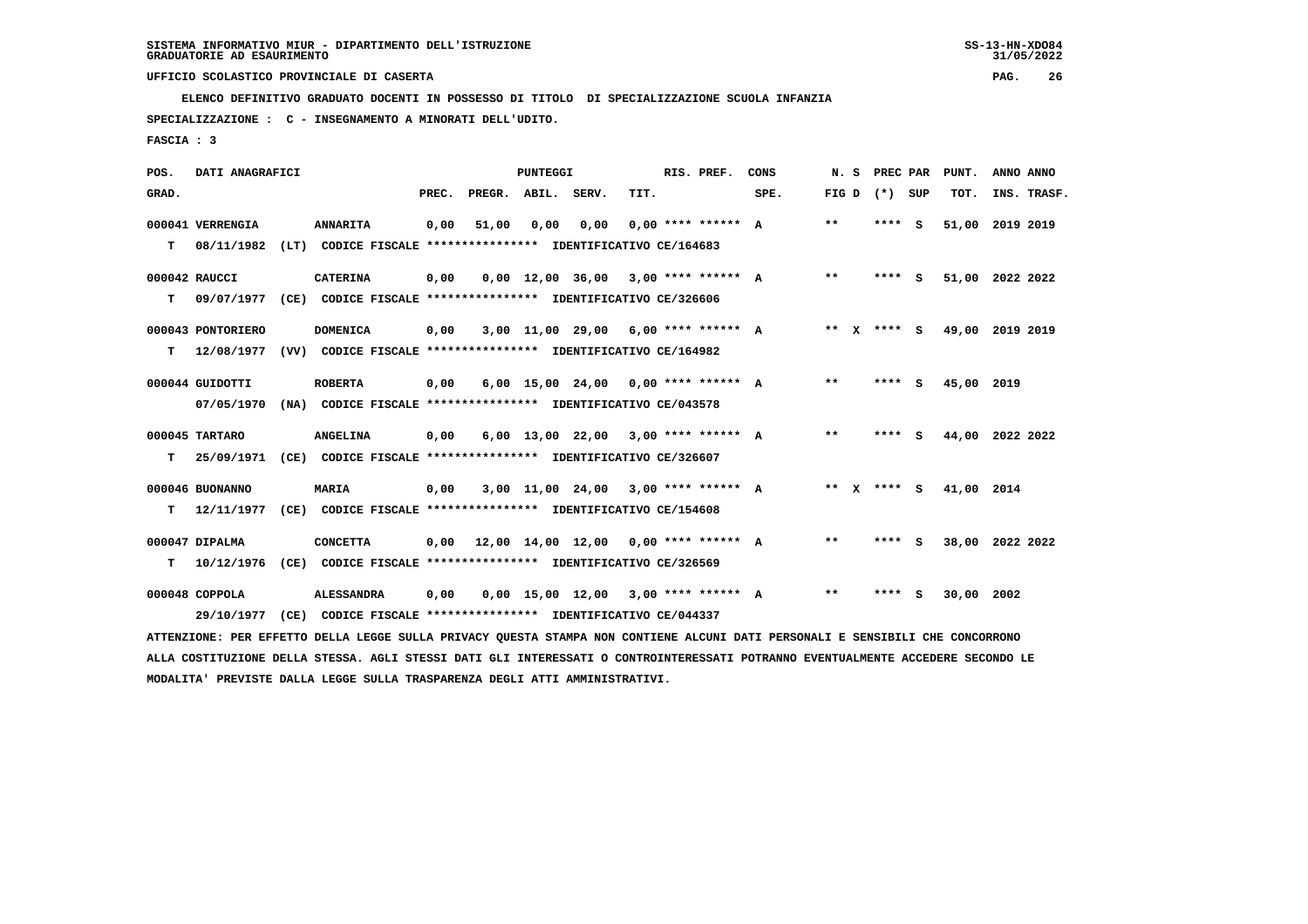**ELENCO DEFINITIVO GRADUATO DOCENTI IN POSSESSO DI TITOLO DI SPECIALIZZAZIONE SCUOLA INFANZIA**

 **SPECIALIZZAZIONE : C - INSEGNAMENTO A MINORATI DELL'UDITO.**

 **FASCIA : 3**

| POS.  | DATI ANAGRAFICI    |      |                                  |       |        | <b>PUNTEGGI</b> |                          |      | RIS. PREF.           | CONS | N. S    |        | PREC PAR | PUNT. | ANNO ANNO   |
|-------|--------------------|------|----------------------------------|-------|--------|-----------------|--------------------------|------|----------------------|------|---------|--------|----------|-------|-------------|
| GRAD. |                    |      |                                  | PREC. | PREGR. | ABIL.           | SERV.                    | TIT. |                      | SPE. | FIG D   | $(* )$ | SUP      | TOT.  | INS. TRASF. |
|       | 000049 FERRARO     |      | <b>MARIA FLORA</b>               | 0,00  | 30,00  | 0,00            | 0,00                     |      | $0.00$ **** ****** A |      | $***$ X |        | **** S   | 30,00 | 2019 2019   |
| т     | 31/10/1980         | (NA) | CODICE FISCALE ***************** |       |        |                 | IDENTIFICATIVO CE/164705 |      |                      |      |         |        |          |       |             |
|       | 000050 COGNETTA    |      | <b>FRANCESCA</b>                 | 0,00  |        | 9,00 16,00 0,00 |                          |      | $0,00$ **** ****** A |      | $* *$   | ****   | S.       | 25,00 | 2000        |
|       | 09/08/1966         | (CE) | CODICE FISCALE ***************** |       |        |                 | IDENTIFICATIVO CE/025558 |      |                      |      |         |        |          |       |             |
|       | 000051 COLELLA     |      | <b>GIUSEPPINA</b>                | 0,00  |        | 6,00 15,00      | 1,00                     |      | $0.00$ **** ****** A |      | $* *$   | ****   | S.       | 22,00 | 2019 2019   |
| т     | 07/05/1983         | (CE) | CODICE FISCALE ***************** |       |        |                 | IDENTIFICATIVO CE/164845 |      |                      |      |         |        |          |       |             |
|       | 000052 DEL GIUDICE |      | ANNA                             | 0,00  |        | $3,00$ 16,00    | 0,00                     |      | $3,00$ **** ****** A |      | $* *$   | ****   | S.       | 22,00 | 2022 2022   |
|       | 06/07/1974         | (CE) | CODICE FISCALE ***************** |       |        |                 | IDENTIFICATIVO CE/326641 |      |                      |      |         |        |          |       |             |

 **ATTENZIONE: PER EFFETTO DELLA LEGGE SULLA PRIVACY QUESTA STAMPA NON CONTIENE ALCUNI DATI PERSONALI E SENSIBILI CHE CONCORRONO ALLA COSTITUZIONE DELLA STESSA. AGLI STESSI DATI GLI INTERESSATI O CONTROINTERESSATI POTRANNO EVENTUALMENTE ACCEDERE SECONDO LE MODALITA' PREVISTE DALLA LEGGE SULLA TRASPARENZA DEGLI ATTI AMMINISTRATIVI.**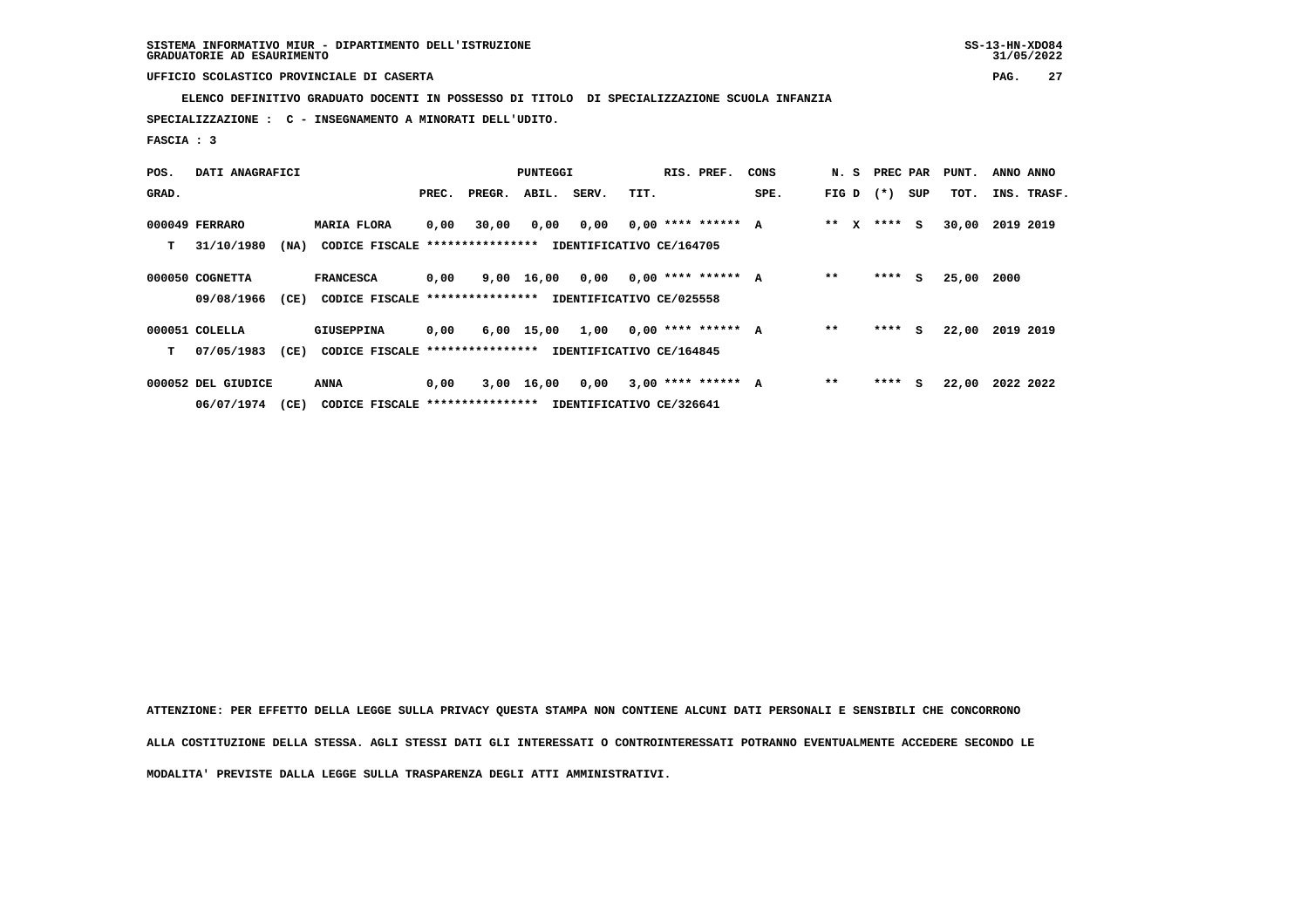**ELENCO DEFINITIVO GRADUATO DOCENTI IN POSSESSO DI TITOLO DI SPECIALIZZAZIONE SCUOLA INFANZIA**

 **SPECIALIZZAZIONE : C - INSEGNAMENTO A MINORATI DELL'UDITO.**

 **FASCIA : 3**

| POS.  | DATI ANAGRAFICI  |      |                                                                                                                               |                          | <b>PUNTEGGI</b> |                                              |      | RIS. PREF.           | CONS | N.S   | PREC PAR |     | PUNT.                   | ANNO ANNO |             |
|-------|------------------|------|-------------------------------------------------------------------------------------------------------------------------------|--------------------------|-----------------|----------------------------------------------|------|----------------------|------|-------|----------|-----|-------------------------|-----------|-------------|
| GRAD. |                  |      |                                                                                                                               | PREC. PREGR. ABIL. SERV. |                 |                                              | TIT. |                      | SPE. | FIG D | $(* )$   | SUP | TOT.                    |           | INS. TRASF. |
|       | 000053 VERRENGIA |      | <b>FILOMENA</b>                                                                                                               | 0,00 187,00 16,00 36,00  |                 |                                              |      | $0.00$ **** ****** R |      | $* *$ | ****     | s   | 239,00                  | 2002      |             |
|       | 22/06/1970       | (CE) | CODICE FISCALE **************** IDENTIFICATIVO CE/026738                                                                      |                          |                 |                                              |      |                      |      |       |          |     |                         |           |             |
|       | 000054 MARTUCCI  |      | <b>GIOVANNA</b>                                                                                                               |                          |                 | $0,00$ 173,00 18,00 34,00 0,00 **** ****** R |      |                      |      | $***$ |          |     | **** S 225,00           | 2007      |             |
|       | 17/12/1982       | (CE) | CODICE FISCALE **************** IDENTIFICATIVO CE/057440                                                                      |                          |                 |                                              |      |                      |      |       |          |     |                         |           |             |
|       | 000055 MARINO    |      | <b>PIAFRANCESCA</b>                                                                                                           |                          |                 | $0,00$ 176,00 15,00 28,00 0,00 **** ****** R |      |                      |      | $***$ |          |     | **** S 219,00 2007 2007 |           |             |
|       | 30/03/1979       |      | (NA) CODICE FISCALE **************** IDENTIFICATIVO CE/057425                                                                 |                          |                 |                                              |      |                      |      |       |          |     |                         |           |             |
|       | 000056 STELLATO  |      | <b>TERESA</b>                                                                                                                 |                          |                 | $0,00$ 145,00 18,00 36,00 0,00 **** ****** R |      |                      |      | $***$ |          |     | **** S 199,00 2022 2022 |           |             |
|       | 23/09/1980       |      | (CE) CODICE FISCALE **************** IDENTIFICATIVO CE/326598                                                                 |                          |                 |                                              |      |                      |      |       |          |     |                         |           |             |
|       | 000057 GRANATA   |      | <b>ELEONORA</b>                                                                                                               |                          |                 | $0,00$ 148,00 15,00 26,00 0,00 **** ****** R |      |                      |      | $***$ |          |     | **** S 189,00 2019 2019 |           |             |
|       | 07/04/1969       |      | (NA) CODICE FISCALE **************** IDENTIFICATIVO CE/164825                                                                 |                          |                 |                                              |      |                      |      |       |          |     |                         |           |             |
|       | 000058 GUARINO   |      | GERARDINA                                                                                                                     |                          |                 | $0,00$ 105,00 15,00 36,00 0,00 **** ****** R |      |                      |      | $***$ |          |     | **** S 156,00 2022 2022 |           |             |
|       | 23/07/1965       |      | (CE) CODICE FISCALE **************** IDENTIFICATIVO CE/326685                                                                 |                          |                 |                                              |      |                      |      |       |          |     |                         |           |             |
|       |                  |      |                                                                                                                               |                          |                 |                                              |      |                      |      | $* *$ |          |     |                         |           |             |
|       | 000059 SIMEONE   |      | <b>MARIA</b>                                                                                                                  |                          |                 | $0,00$ 105,00 15,00 20,00 0,00 **** ****** R |      |                      |      |       |          |     | **** S 140,00 2019 2019 |           |             |
|       | 30/08/1976       |      | (CE) CODICE FISCALE **************** IDENTIFICATIVO CE/164773                                                                 |                          |                 |                                              |      |                      |      |       |          |     |                         |           |             |
|       | 000060 MATTIELLO |      | <b>MARIA</b>                                                                                                                  | 0,00 120,00              |                 | $0,00$ $10,00$ $0,00$ $***$ **** *****       |      |                      |      | $***$ |          |     | **** S 130,00 2014      |           |             |
| т     | 16/09/1975       | (CE) | CODICE FISCALE **************** IDENTIFICATIVO CE/154364                                                                      |                          |                 |                                              |      |                      |      |       |          |     |                         |           |             |
|       |                  |      | ATTENZIONE: PER EFFETTO DELLA LEGGE SULLA PRIVACY QUESTA STAMPA NON CONTIENE ALCUNI DATI PERSONALI E SENSIBILI CHE CONCORRONO |                          |                 |                                              |      |                      |      |       |          |     |                         |           |             |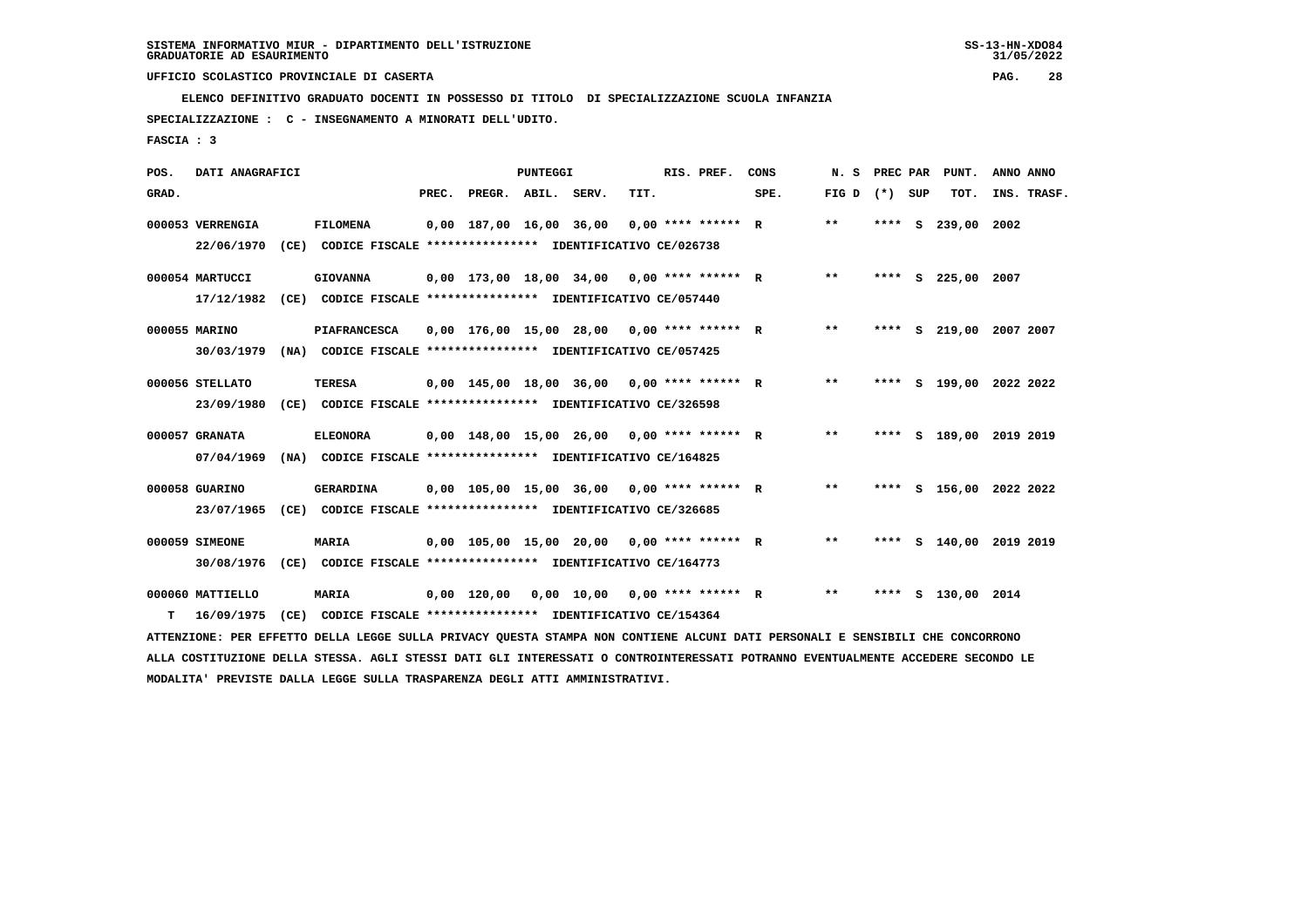**ELENCO DEFINITIVO GRADUATO DOCENTI IN POSSESSO DI TITOLO DI SPECIALIZZAZIONE SCUOLA INFANZIA**

 **SPECIALIZZAZIONE : C - INSEGNAMENTO A MINORATI DELL'UDITO.**

 **FASCIA : 3**

| POS.  | DATI ANAGRAFICI  |                                                                                                                                 |       |                    | PUNTEGGI |                   |      | RIS. PREF.                            | CONS | N.S             | <b>PREC PAR</b> | PUNT.                       | ANNO ANNO |             |
|-------|------------------|---------------------------------------------------------------------------------------------------------------------------------|-------|--------------------|----------|-------------------|------|---------------------------------------|------|-----------------|-----------------|-----------------------------|-----------|-------------|
| GRAD. |                  |                                                                                                                                 | PREC. | PREGR. ABIL. SERV. |          |                   | TIT. |                                       | SPE. | FIG D $(*)$ SUP |                 | TOT.                        |           | INS. TRASF. |
|       | 000061 D'AURIA   | <b>NICOLETTA</b>                                                                                                                | 0,00  |                    |          | 87,00 14,00 13,00 |      | $0.00$ **** ****** R                  |      | $***$           | ****            | S 114,00 2022 2022          |           |             |
| т     | 16/09/1983       | (CE) CODICE FISCALE **************** IDENTIFICATIVO CE/326526                                                                   |       |                    |          |                   |      |                                       |      |                 |                 |                             |           |             |
|       | 000062 FERRARO   | <b>ALESSANDRA</b>                                                                                                               | 0,00  | 47,00              |          |                   |      | $0,00$ 32,00 12,00 **** ****** R      |      |                 |                 | ** X **** S 91,00 2022 2022 |           |             |
| т     | 31/03/1978       | (CE) CODICE FISCALE **************** IDENTIFICATIVO CE/326534                                                                   |       |                    |          |                   |      |                                       |      |                 |                 |                             |           |             |
|       | 000063 CATERINO  | <b>DELIA</b>                                                                                                                    | 0,00  | 44,00              |          |                   |      | $0,00$ 36,00 6,00 **** ****** R       |      | $***$           | **** S          | 86,00 2022 2022             |           |             |
| т     | 09/08/1970       | (CE) CODICE FISCALE **************** IDENTIFICATIVO CE/326696                                                                   |       |                    |          |                   |      |                                       |      |                 |                 |                             |           |             |
|       | 000064 VITOLO    | <b>ANNUNZIATA</b>                                                                                                               | 0,00  |                    |          |                   |      | 48,00 18,00 10,00 0,00 **** ****** R  |      | $* *$           | **** S          | 76,00 2014                  |           |             |
| т     | 10/09/1976       | (CE) CODICE FISCALE **************** IDENTIFICATIVO CE/148087                                                                   |       |                    |          |                   |      |                                       |      |                 |                 |                             |           |             |
|       | 000065 CALABRESE | <b>SILVANA</b>                                                                                                                  | 0,00  |                    |          |                   |      | 15,00 16,00 36,00 0,00 **** ****** R  |      | $* *$           | **** S          | 67,00 2022 2022             |           |             |
|       | 06/04/1972       | (CE) CODICE FISCALE **************** IDENTIFICATIVO CE/326681                                                                   |       |                    |          |                   |      |                                       |      |                 |                 |                             |           |             |
|       | 000066 CARCAISO  | <b>NATALINA</b>                                                                                                                 | 0,00  | 63,00              | 0,00     |                   |      | $0.00$ $0.00$ **** ****** R           |      | $* *$           | **** S          | 63,00 2022 2022             |           |             |
|       | 29/03/1981       | (CE) CODICE FISCALE **************** IDENTIFICATIVO CE/326663                                                                   |       |                    |          |                   |      |                                       |      |                 |                 |                             |           |             |
|       | 000067 DE MICCO  | <b>MARIA GRAZIA</b>                                                                                                             | 0,00  |                    |          |                   |      | $3.00$ 15.00 40.00 0.00 **** ****** R |      | **              | **** S          | 58,00                       | 2002      |             |
|       | 11/10/1977       | (CE) CODICE FISCALE **************** IDENTIFICATIVO CE/045201                                                                   |       |                    |          |                   |      |                                       |      |                 |                 |                             |           |             |
|       | 000068 OREFICE   | <b>MARIANNA</b>                                                                                                                 | 0,00  |                    |          |                   |      | $0,00$ 15,00 32,00 0,00 **** ****** R |      | $* *$           | **** S          | 47,00 2022 2022             |           |             |
|       | 17/06/1977       | (NA) CODICE FISCALE **************** IDENTIFICATIVO CE/326504                                                                   |       |                    |          |                   |      |                                       |      |                 |                 |                             |           |             |
|       |                  | ATTENZIONE: PER EFFETTO DELLA LEGGE SULLA PRIVACY QUESTA STAMPA NON CONTIENE ALCUNI DATI PERSONALI E SENSIBILI CHE CONCORRONO   |       |                    |          |                   |      |                                       |      |                 |                 |                             |           |             |
|       |                  | ALLA COSTITUZIONE DELLA STESSA. AGLI STESSI DATI GLI INTERESSATI O CONTROINTERESSATI POTRANNO EVENTUALMENTE ACCEDERE SECONDO LE |       |                    |          |                   |      |                                       |      |                 |                 |                             |           |             |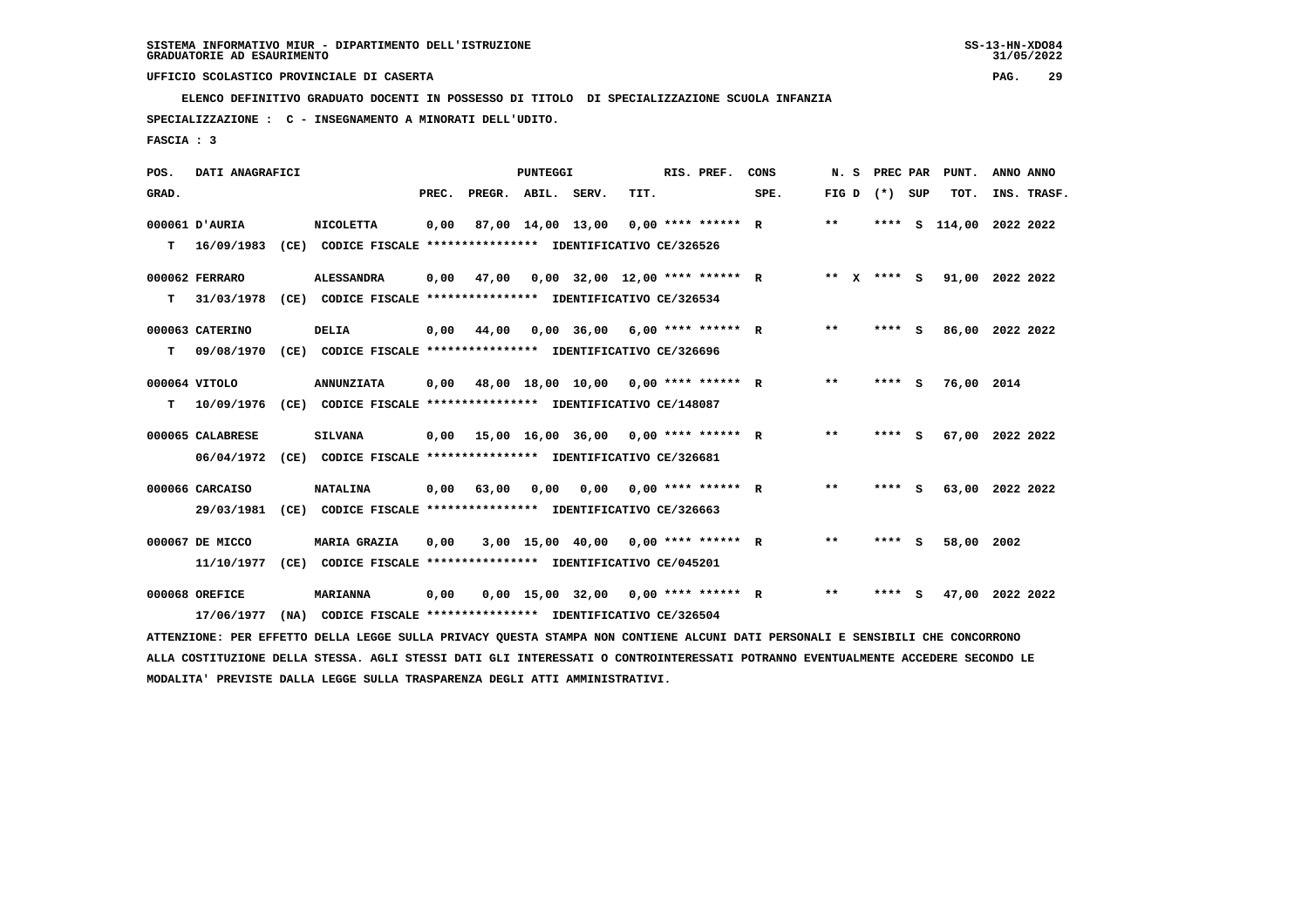**ELENCO DEFINITIVO GRADUATO DOCENTI IN POSSESSO DI TITOLO DI SPECIALIZZAZIONE SCUOLA INFANZIA**

 **SPECIALIZZAZIONE : C - INSEGNAMENTO A MINORATI DELL'UDITO.**

 **FASCIA : 3**

| POS.         | DATI ANAGRAFICI |      |                                                          |       |                                            | PUNTEGGI |                                      |      | RIS. PREF.           | CONS | N. S  |        | PREC PAR | PUNT. | ANNO ANNO   |
|--------------|-----------------|------|----------------------------------------------------------|-------|--------------------------------------------|----------|--------------------------------------|------|----------------------|------|-------|--------|----------|-------|-------------|
| GRAD.        |                 |      |                                                          | PREC. | PREGR.                                     | ABIL.    | SERV.                                | TIT. |                      | SPE. | FIG D | $(* )$ | SUP      | TOT.  | INS. TRASF. |
|              | 000069 NELSON   |      | <b>ELISABETTA</b>                                        | 0,00  |                                            |          | 9,00 15,00 18,00 0,00 **** ****** R  |      |                      |      | $* *$ |        | $***$ S  | 42,00 | 2022 2022   |
|              | 15/06/1968      | (CE) | CODICE FISCALE **************** IDENTIFICATIVO CE/326544 |       |                                            |          |                                      |      |                      |      |       |        |          |       |             |
|              | 000070 PACIFICO |      | <b>MARIA ROSARIA</b>                                     |       | $0,00$ 16,00 16,00 2,00 3,00 **** ****** R |          |                                      |      |                      |      | ** X  |        | $***$ S  | 37,00 | 2002        |
|              | 07/06/1972      | (CE) | CODICE FISCALE **************** IDENTIFICATIVO CE/043245 |       |                                            |          |                                      |      |                      |      |       |        |          |       |             |
| 000071 RUSSO |                 |      | <b>ANNUNZIATA</b>                                        |       | $0,00$ 15,00 14,00 1,00 6,00 **** ****** R |          |                                      |      |                      |      | $* *$ |        | $***$ S  | 36,00 | 2011 2011   |
|              | 01/01/1972      | (CE) | CODICE FISCALE                                           |       | **************** IDENTIFICATIVO CE/140129  |          |                                      |      |                      |      |       |        |          |       |             |
|              | 000072 GOLINO   |      | <b>FRANCA</b>                                            | 0,00  |                                            |          | 3,00 16,00 11,00                     |      | $3,00$ **** ****** R |      | $* *$ | ****   | - S      | 33,00 | 2019 2019   |
|              | 08/08/1974      | (CE) | CODICE FISCALE **************** IDENTIFICATIVO CE/164823 |       |                                            |          |                                      |      |                      |      |       |        |          |       |             |
|              | 000073 TIRELLI  |      | <b>ANTONELLA</b>                                         | 0,00  |                                            |          | $9,00$ 15,00 0,00 0,00 **** ****** R |      |                      |      | $**$  | ****   | s        | 24,00 | 2022 2022   |
|              | 17/07/1974      | (CE) | CODICE FISCALE **************** IDENTIFICATIVO CE/326668 |       |                                            |          |                                      |      |                      |      |       |        |          |       |             |

 **ATTENZIONE: PER EFFETTO DELLA LEGGE SULLA PRIVACY QUESTA STAMPA NON CONTIENE ALCUNI DATI PERSONALI E SENSIBILI CHE CONCORRONO ALLA COSTITUZIONE DELLA STESSA. AGLI STESSI DATI GLI INTERESSATI O CONTROINTERESSATI POTRANNO EVENTUALMENTE ACCEDERE SECONDO LE MODALITA' PREVISTE DALLA LEGGE SULLA TRASPARENZA DEGLI ATTI AMMINISTRATIVI.**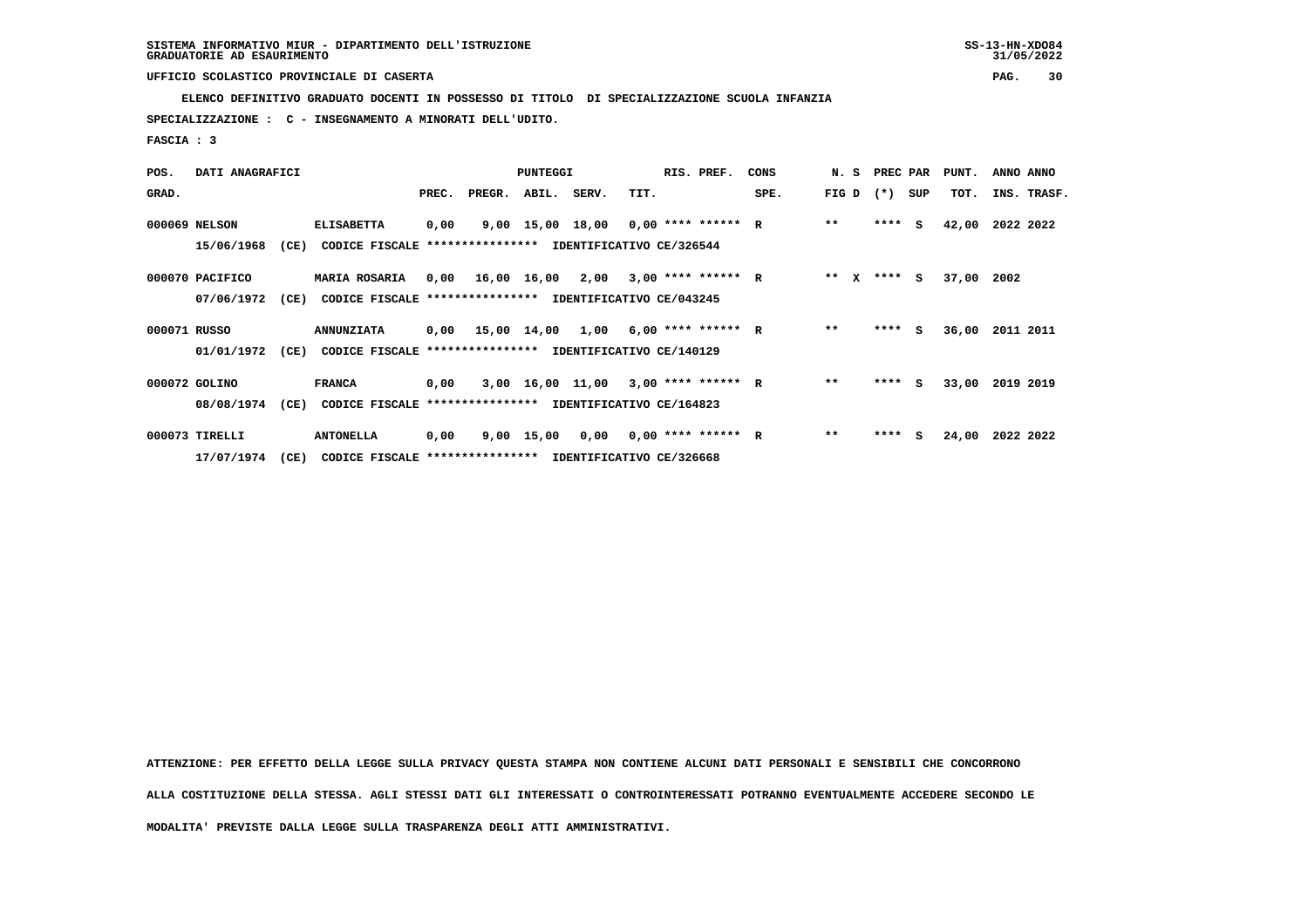**ELENCO DEFINITIVO GRADUATO DOCENTI IN POSSESSO DI TITOLO DI SPECIALIZZAZIONE SCUOLA INFANZIA**

 **SPECIALIZZAZIONE : E - INSEGNAMENTO A INDIRIZZO DIFFERENZIATO MONTESSORI.**

 **FASCIA : 3**

| POS.         | DATI ANAGRAFICI |      |                                                                                                                               |       |                                 | <b>PUNTEGGI</b> |                                              |      | RIS. PREF.           | CONS | N. S         | PREC PAR |     | PUNT.                   | ANNO ANNO |             |
|--------------|-----------------|------|-------------------------------------------------------------------------------------------------------------------------------|-------|---------------------------------|-----------------|----------------------------------------------|------|----------------------|------|--------------|----------|-----|-------------------------|-----------|-------------|
| GRAD.        |                 |      |                                                                                                                               | PREC. | PREGR. ABIL. SERV.              |                 |                                              | TIT. |                      | SPE. | FIG D        | $(*)$    | SUP | TOT.                    |           | INS. TRASF. |
| 000001 AVETA |                 |      | ANNA MARIA                                                                                                                    |       | $0.00$ $221.00$ $18.00$ $30.00$ |                 |                                              |      | $0.00$ **** ****** A |      | $***$        | **** S   |     | 269,00                  | 2022 2022 |             |
|              | 29/11/1962      |      | (CE) CODICE FISCALE **************** IDENTIFICATIVO CE/326684                                                                 |       |                                 |                 |                                              |      |                      |      |              |          |     |                         |           |             |
|              | 000002 MELILLO  |      | <b>ROSA</b>                                                                                                                   |       |                                 |                 | $0,00$ 204,00 15,00 34,00 3,00 **** ****** A |      |                      |      | **           |          |     | **** S 256,00 2000      |           |             |
|              | 19/05/1969      |      | (CE) CODICE FISCALE **************** IDENTIFICATIVO CE/022001                                                                 |       |                                 |                 |                                              |      |                      |      |              |          |     |                         |           |             |
|              | 000003 AILANO   |      | ANNA MARIA                                                                                                                    |       |                                 |                 | $0,00$ 202,00 16,00 36,00 0,00 **** ****** A |      |                      |      |              |          |     | ** X **** S 254,00 2000 |           |             |
|              | 28/01/1958      |      | (CE) CODICE FISCALE **************** IDENTIFICATIVO CE/020002                                                                 |       |                                 |                 |                                              |      |                      |      |              |          |     |                         |           |             |
| 000004 MONE  |                 |      | ELISA ROSA                                                                                                                    |       |                                 |                 | $0,00$ 198,00 15,00 36,00 0,00 **** ****** A |      |                      |      | $* *$        |          |     | **** S 249,00 2000      |           |             |
|              | 10/02/1970      |      | (CE) CODICE FISCALE **************** IDENTIFICATIVO CE/023407                                                                 |       |                                 |                 |                                              |      |                      |      |              |          |     |                         |           |             |
|              | 000005 ESPOSITO |      | <b>STEFANIA</b>                                                                                                               |       |                                 |                 | $0,00$ 197,00 16,00 34,00 0,00 **** ****** A |      |                      |      | $***$        |          |     | **** S 247,00 2007 2007 |           |             |
|              | 26/12/1975      |      | (CE) CODICE FISCALE **************** IDENTIFICATIVO CE/056494                                                                 |       |                                 |                 |                                              |      |                      |      |              |          |     |                         |           |             |
|              | 000006 GIONTI   |      | <b>ANNA</b>                                                                                                                   |       |                                 |                 | $0,00$ 189,00 14,00 36,00 0,00 **** ****** A |      |                      |      | $\star\star$ |          |     | **** S 239,00 2019 2019 |           |             |
|              | 31/08/1974      |      | (NA) CODICE FISCALE **************** IDENTIFICATIVO CE/164817                                                                 |       |                                 |                 |                                              |      |                      |      |              |          |     |                         |           |             |
|              | 000007 LATINO   |      | LUCIA                                                                                                                         |       |                                 |                 | $0,00$ 186,00 15,00 34,00 0,00 **** ****** A |      |                      |      | $***$        |          |     | **** S 235,00 2019 2019 |           |             |
|              | 23/01/1971      |      | (CE) CODICE FISCALE **************** IDENTIFICATIVO CE/164648                                                                 |       |                                 |                 |                                              |      |                      |      |              |          |     |                         |           |             |
|              | 000008 DE ROSA  |      | VITTORIA                                                                                                                      |       |                                 |                 | $0,00$ 177,00 16,00 32,00 9,00 **** ****** A |      |                      |      | $**$         |          |     | **** S 234,00 2007 2007 |           |             |
|              | 29/02/1964      | (CE) | CODICE FISCALE **************** IDENTIFICATIVO CE/056315                                                                      |       |                                 |                 |                                              |      |                      |      |              |          |     |                         |           |             |
|              |                 |      | ATTENZIONE: PER EFFETTO DELLA LEGGE SULLA PRIVACY OUESTA STAMPA NON CONTIENE ALCUNI DATI PERSONALI E SENSIBILI CHE CONCORRONO |       |                                 |                 |                                              |      |                      |      |              |          |     |                         |           |             |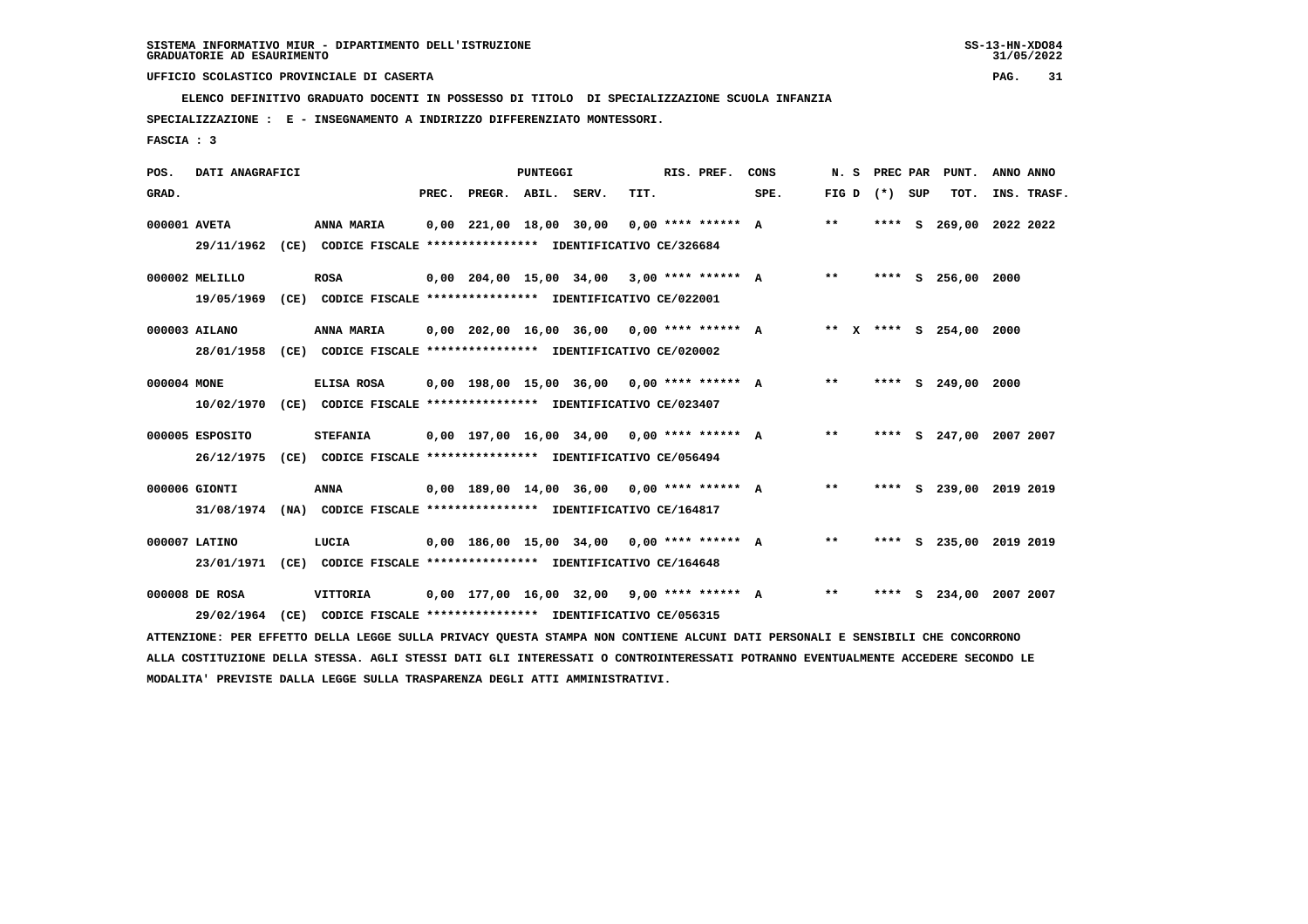**ELENCO DEFINITIVO GRADUATO DOCENTI IN POSSESSO DI TITOLO DI SPECIALIZZAZIONE SCUOLA INFANZIA**

 **SPECIALIZZAZIONE : E - INSEGNAMENTO A INDIRIZZO DIFFERENZIATO MONTESSORI.**

 **FASCIA : 3**

| POS.         | DATI ANAGRAFICI   |                                                                                                                                 |       |                         | PUNTEGGI |                                              |      | RIS. PREF.           | CONS | N. S        | PREC PAR |     | PUNT.                   | ANNO ANNO |             |
|--------------|-------------------|---------------------------------------------------------------------------------------------------------------------------------|-------|-------------------------|----------|----------------------------------------------|------|----------------------|------|-------------|----------|-----|-------------------------|-----------|-------------|
| GRAD.        |                   |                                                                                                                                 | PREC. | PREGR. ABIL. SERV.      |          |                                              | TIT. |                      | SPE. | FIG D $(*)$ |          | SUP | TOT.                    |           | INS. TRASF. |
| 000009 MUNNO |                   | <b>ANTONIETTA</b>                                                                                                               |       | 0,00 188,00 12,00 32,00 |          |                                              |      | $0.00$ **** ****** A |      | $* *$       |          |     | **** S 232,00           | 2002      |             |
|              | 08/07/1966        | (CE) CODICE FISCALE **************** IDENTIFICATIVO CE/020370                                                                   |       |                         |          |                                              |      |                      |      |             |          |     |                         |           |             |
|              | 000010 PAOLELLA   | TOMMASINA                                                                                                                       |       |                         |          | $0,00$ 174,00 17,00 36,00 1,00 **** ****** A |      |                      |      | $***$       | **** S   |     | 228,00 2019 2019        |           |             |
|              | 30/08/1960        | (CE) CODICE FISCALE **************** IDENTIFICATIVO CE/164903                                                                   |       |                         |          |                                              |      |                      |      |             |          |     |                         |           |             |
|              | 000011 SIMONE     | <b>ANNA</b>                                                                                                                     |       |                         |          | $0,00$ 162,00 17,00 36,00 0,00 **** ****** A |      |                      |      | $***$       |          |     | **** S 215,00 2007      |           |             |
|              | 01/12/1972        | (CE) CODICE FISCALE **************** IDENTIFICATIVO CE/056436                                                                   |       |                         |          |                                              |      |                      |      |             |          |     |                         |           |             |
|              | 000012 PERFETTO   | <b>IMMACOLATA</b>                                                                                                               |       | $0,00$ 175,00           |          | $0,00$ 27,00 0,00 **** ****** A              |      |                      |      | $* *$       |          |     | **** S 202,00 2007      |           |             |
|              | 20/12/1963        | (CE) CODICE FISCALE **************** IDENTIFICATIVO CE/055895                                                                   |       |                         |          |                                              |      |                      |      |             |          |     |                         |           |             |
|              | 000013 VALENTINO  | <b>ROSANNA</b>                                                                                                                  |       |                         |          | $0,00$ 152,00 14,00 36,00 0,00 **** ****** A |      |                      |      | $***$       |          |     | **** S 202,00 2022 2022 |           |             |
|              | 30/11/1968        | (CE) CODICE FISCALE **************** IDENTIFICATIVO CE/326527                                                                   |       |                         |          |                                              |      |                      |      |             |          |     |                         |           |             |
|              | 000014 CICCARELLI | PASQUALINA                                                                                                                      |       |                         |          | $0,00$ 133,00 14,00 28,00 3,00 **** ****** A |      |                      |      | $***$       |          |     | **** S 178,00           | 2000      |             |
|              | 12/03/1968        | (CE) CODICE FISCALE **************** IDENTIFICATIVO CE/023520                                                                   |       |                         |          |                                              |      |                      |      |             |          |     |                         |           |             |
|              | 000015 GAGLIONE   | <b>CATERINA</b>                                                                                                                 |       |                         |          | $0.00$ 110.00 18.00 40.00 0.00 **** ****** A |      |                      |      | $* *$       |          |     | **** S 168,00 2011 2011 |           |             |
|              | 21/03/1974        | (CE) CODICE FISCALE **************** IDENTIFICATIVO CE/140074                                                                   |       |                         |          |                                              |      |                      |      |             |          |     |                         |           |             |
|              | 000016 MIRAGLIA   | GIUSEPPINA                                                                                                                      |       | 0,00 132,00             |          | $0,00$ 30,00 3,00 **** ****** A              |      |                      |      | $* *$       |          |     | **** S 165,00 2019 2019 |           |             |
| т            | 24/09/1970        | (CE) CODICE FISCALE **************** IDENTIFICATIVO CE/164799                                                                   |       |                         |          |                                              |      |                      |      |             |          |     |                         |           |             |
|              |                   | ATTENZIONE: PER EFFETTO DELLA LEGGE SULLA PRIVACY QUESTA STAMPA NON CONTIENE ALCUNI DATI PERSONALI E SENSIBILI CHE CONCORRONO   |       |                         |          |                                              |      |                      |      |             |          |     |                         |           |             |
|              |                   | ALLA COSTITUZIONE DELLA STESSA. AGLI STESSI DATI GLI INTERESSATI O CONTROINTERESSATI POTRANNO EVENTUALMENTE ACCEDERE SECONDO LE |       |                         |          |                                              |      |                      |      |             |          |     |                         |           |             |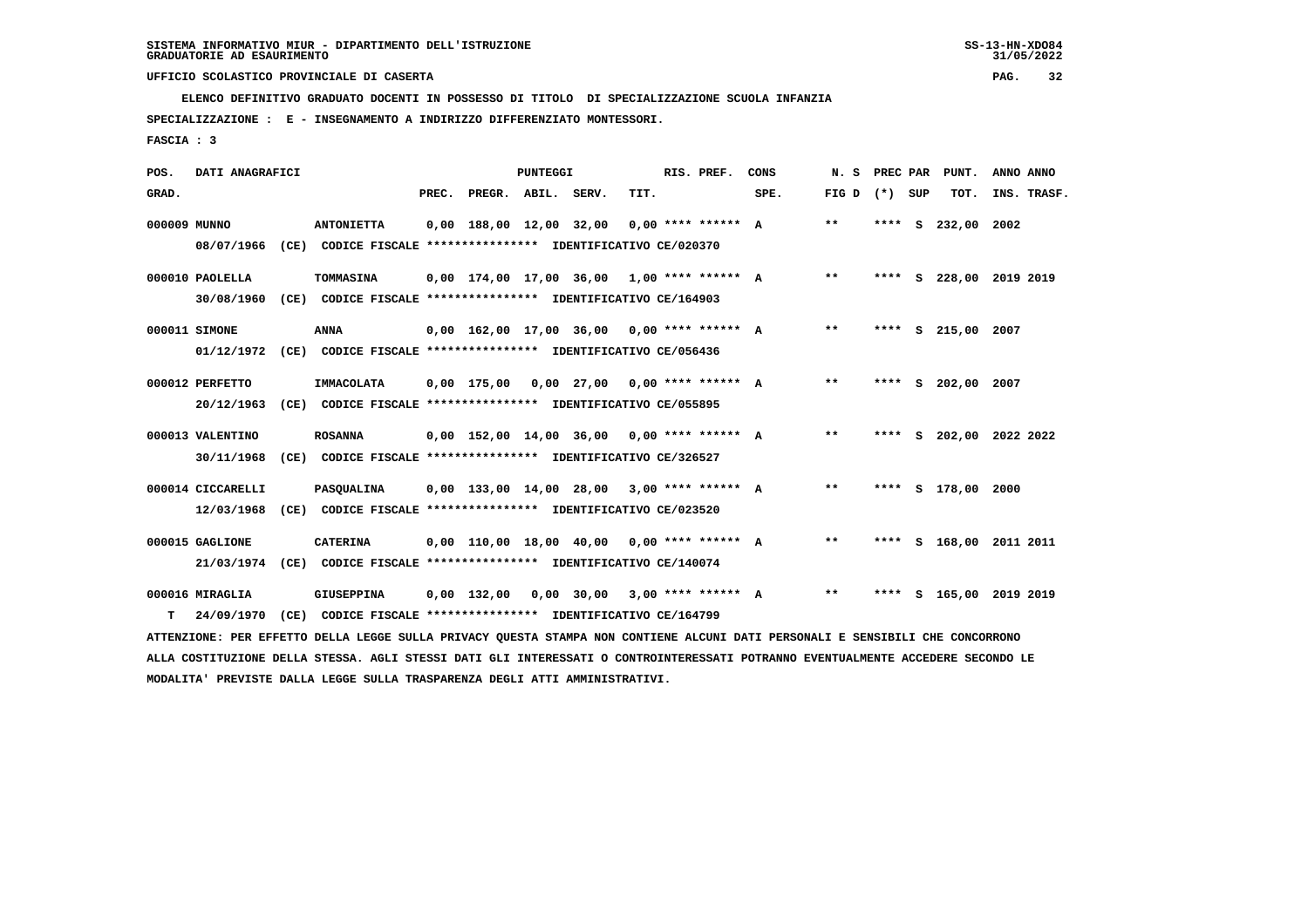**ELENCO DEFINITIVO GRADUATO DOCENTI IN POSSESSO DI TITOLO DI SPECIALIZZAZIONE SCUOLA INFANZIA**

 **SPECIALIZZAZIONE : E - INSEGNAMENTO A INDIRIZZO DIFFERENZIATO MONTESSORI.**

 **FASCIA : 3**

| POS.  | DATI ANAGRAFICI    |      |                                                                                                                               |       |                    | <b>PUNTEGGI</b> |                                              |      | RIS. PREF. | CONS | N. S            |        | PREC PAR PUNT.          | ANNO ANNO |             |
|-------|--------------------|------|-------------------------------------------------------------------------------------------------------------------------------|-------|--------------------|-----------------|----------------------------------------------|------|------------|------|-----------------|--------|-------------------------|-----------|-------------|
| GRAD. |                    |      |                                                                                                                               | PREC. | PREGR. ABIL. SERV. |                 |                                              | TIT. |            | SPE. | FIG D $(*)$ SUP |        | TOT.                    |           | INS. TRASF. |
|       | 000017 DEL PRETE   |      | MARIA LUISA                                                                                                                   |       |                    |                 | $0,00$ 108,00 15,00 38,00 0,00 **** ****** A |      |            |      | $***$           |        | **** S 161,00 2019 2019 |           |             |
|       | 29/10/1967         |      | (NA) CODICE FISCALE **************** IDENTIFICATIVO CE/164822                                                                 |       |                    |                 |                                              |      |            |      |                 |        |                         |           |             |
|       | 000018 PASCARELLA  |      | ROSA                                                                                                                          |       |                    |                 | $0,00$ 128,00 15,00 8,00 0,00 **** ****** A  |      |            |      | $***$           |        | **** S 151,00 2000      |           |             |
|       | 27/01/1966         |      | (CE) CODICE FISCALE **************** IDENTIFICATIVO CE/021183                                                                 |       |                    |                 |                                              |      |            |      |                 |        |                         |           |             |
|       | 000019 GRIMALDI    |      | GIUSEPPINA                                                                                                                    |       |                    |                 | $0,00$ 116,00 15,00 0,00 0,00 **** ****** A  |      |            |      | $***$           |        | **** S 131,00 2002      |           |             |
|       | 04/03/1966         |      | (NA) CODICE FISCALE **************** IDENTIFICATIVO CE/044645                                                                 |       |                    |                 |                                              |      |            |      |                 |        |                         |           |             |
|       | 000020 VINCIGUERRA |      | GIUSEPPINA                                                                                                                    |       |                    |                 | $0,00$ 75,00 15,00 38,00 0,00 **** ****** A  |      |            |      | $***$           |        | **** S 128,00 2014 2014 |           |             |
|       |                    |      | 09/12/1969 (CE) CODICE FISCALE *************** IDENTIFICATIVO CE/145323                                                       |       |                    |                 |                                              |      |            |      |                 |        |                         |           |             |
|       | 000021 VALERIANI   |      | <b>MARIA GIUSEPP</b>                                                                                                          | 0.00  |                    |                 | 75,00 11,00 34,00 0,00 **** ****** A         |      |            |      | $***$           |        | **** S 120,00 2014      |           |             |
| т     | 12/02/1968         |      | (EE) CODICE FISCALE **************** IDENTIFICATIVO CE/146595                                                                 |       |                    |                 |                                              |      |            |      |                 |        |                         |           |             |
|       | 000022 CIRILLO     |      | PASOUALINA                                                                                                                    | 0.00  |                    |                 | 80,00 15,00 0,00 0,00 **** ****** A          |      |            |      | $**$            | **** S | 95,00 2000              |           |             |
|       | 27/10/1964         |      | (CE) CODICE FISCALE **************** IDENTIFICATIVO CE/024099                                                                 |       |                    |                 |                                              |      |            |      |                 |        |                         |           |             |
|       | 000023 PAOLELLA    |      | <b>ANTONELLA</b>                                                                                                              | 0,00  |                    |                 | 45,00 12,00 36,00 0,00 **** ****** A         |      |            |      | $***$           | **** S | 93,00 2022 2022         |           |             |
| т     | 26/04/1973         |      | (CE) CODICE FISCALE **************** IDENTIFICATIVO CE/326623                                                                 |       |                    |                 |                                              |      |            |      |                 |        |                         |           |             |
|       | 000024 VITALE      |      | MICHELINA                                                                                                                     |       |                    |                 | $0,00$ 55,00 14,00 0,00 0,00 **** ****** A   |      |            |      | $***$           | **** S | 69,00 2000              |           |             |
|       | 06/01/1969         | (CE) | CODICE FISCALE **************** IDENTIFICATIVO CE/023753                                                                      |       |                    |                 |                                              |      |            |      |                 |        |                         |           |             |
|       |                    |      | ATTENZIONE: PER EFFETTO DELLA LEGGE SULLA PRIVACY QUESTA STAMPA NON CONTIENE ALCUNI DATI PERSONALI E SENSIBILI CHE CONCORRONO |       |                    |                 |                                              |      |            |      |                 |        |                         |           |             |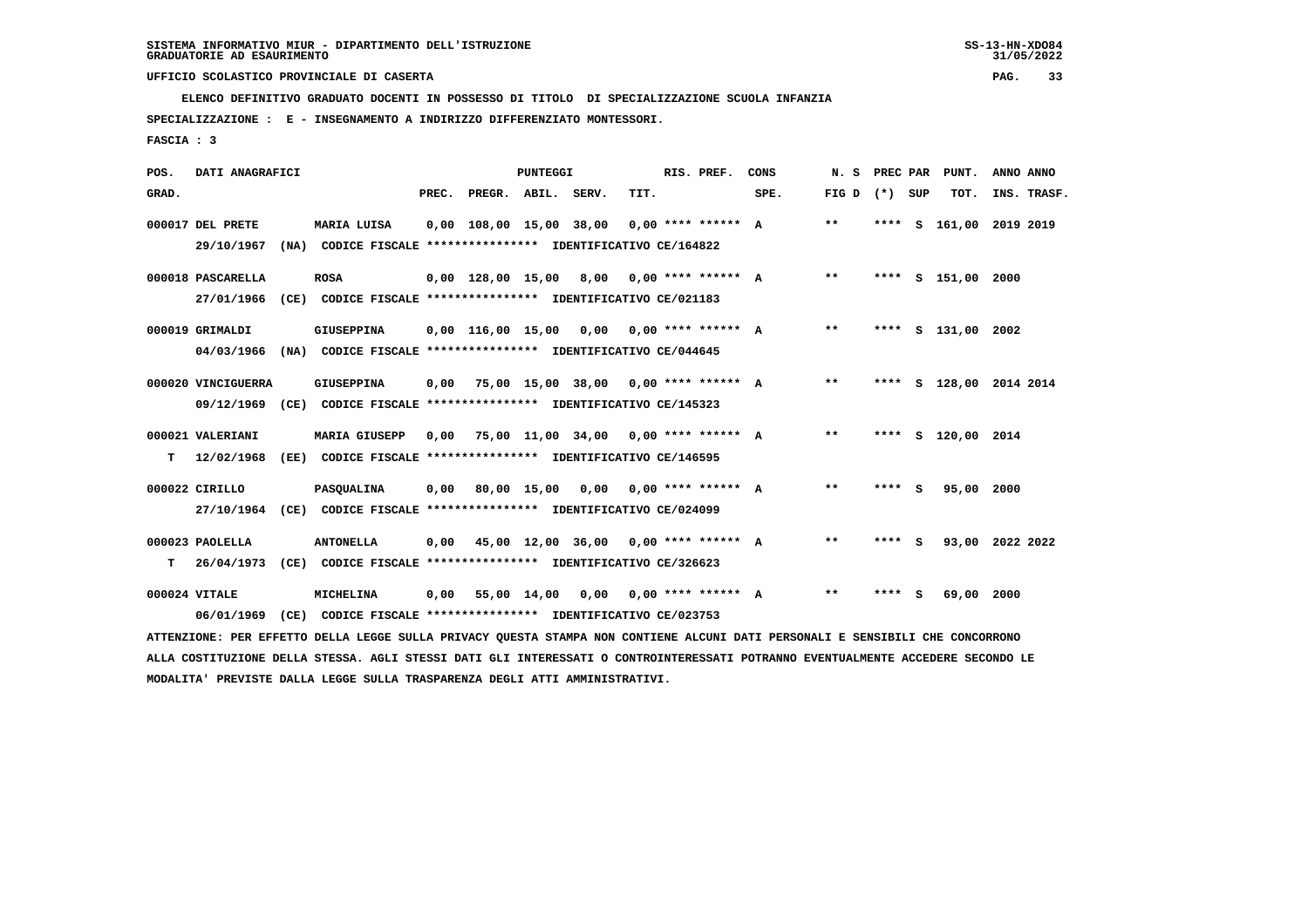**ELENCO DEFINITIVO GRADUATO DOCENTI IN POSSESSO DI TITOLO DI SPECIALIZZAZIONE SCUOLA INFANZIA**

 **SPECIALIZZAZIONE : E - INSEGNAMENTO A INDIRIZZO DIFFERENZIATO MONTESSORI.**

 **FASCIA : 3**

| POS.         | DATI ANAGRAFICI                  |      |                                                                                                                               |       |                    | <b>PUNTEGGI</b> |                                      |      | RIS. PREF.              | CONS                                 | N. S  | PREC PAR |     | PUNT.           | ANNO ANNO |             |
|--------------|----------------------------------|------|-------------------------------------------------------------------------------------------------------------------------------|-------|--------------------|-----------------|--------------------------------------|------|-------------------------|--------------------------------------|-------|----------|-----|-----------------|-----------|-------------|
| GRAD.        |                                  |      |                                                                                                                               | PREC. | PREGR. ABIL. SERV. |                 |                                      | TIT. |                         | SPE.                                 | FIG D | $(*)$    | SUP | TOT.            |           | INS. TRASF. |
|              | 000025 CALABRESE                 |      | <b>SILVANA</b>                                                                                                                | 0.00  |                    |                 | 15,00 16,00 36,00                    |      | $0,00$ **** ****** A    |                                      | $***$ | **** S   |     | 67,00           | 2022 2022 |             |
|              | 06/04/1972                       |      | (CE) CODICE FISCALE **************** IDENTIFICATIVO CE/326681                                                                 |       |                    |                 |                                      |      |                         |                                      |       |          |     |                 |           |             |
|              | 000026 BATTISEGOLA               |      | <b>ORNELLA</b>                                                                                                                | 0,00  |                    |                 | 37,00 15,00 14,00 0,00 **** ****** A |      |                         |                                      | **    | **** S   |     | 66,00 2019      |           |             |
|              | 15/07/1966                       |      | (CE) CODICE FISCALE **************** IDENTIFICATIVO CE/045133                                                                 |       |                    |                 |                                      |      |                         |                                      |       |          |     |                 |           |             |
|              | 000027 VENTRONE                  |      | <b>SILVIA</b>                                                                                                                 | 0,00  |                    |                 | 26,00 13,00 16,00 0,00 **** ****** A |      |                         |                                      | $***$ | **** S   |     | 55,00 2002      |           |             |
|              | 06/03/1968                       |      | (CE) CODICE FISCALE **************** IDENTIFICATIVO CE/045477                                                                 |       |                    |                 |                                      |      |                         |                                      |       |          |     |                 |           |             |
|              | 000028 SANZONE                   |      | MONIA                                                                                                                         | 0,00  |                    |                 | 6,00 16,00 24,00 6,00 **** ****** A  |      |                         |                                      | **    | **** S   |     | 52,00 2019      |           |             |
|              |                                  |      | 23/08/1974 (NA) CODICE FISCALE **************** IDENTIFICATIVO CE/044218                                                      |       |                    |                 |                                      |      |                         |                                      |       |          |     |                 |           |             |
|              |                                  |      |                                                                                                                               |       |                    |                 |                                      |      |                         |                                      | $* *$ | ****     |     |                 |           |             |
|              | 000029 DE DOMENICO<br>23/07/1967 |      | GRAZIELLA<br>(CE) CODICE FISCALE **************** IDENTIFICATIVO CE/026110                                                    | 0,00  |                    | 34,00 15,00     | 0,00                                 |      | $0.00$ **** ****** A    |                                      |       |          |     | 49,00 2000      |           |             |
|              |                                  |      |                                                                                                                               |       |                    |                 |                                      |      |                         |                                      |       |          |     |                 |           |             |
|              | 000030 LAMBERTI                  |      | <b>SILVANA</b>                                                                                                                | 0,00  |                    |                 | 12,00 13,00 24,00 0,00 **** ****** A |      |                         |                                      | $***$ | **** S   |     | 49,00 2022 2022 |           |             |
|              | 10/06/1970                       |      | (NA) CODICE FISCALE **************** IDENTIFICATIVO CE/326513                                                                 |       |                    |                 |                                      |      |                         |                                      |       |          |     |                 |           |             |
| 000031 TESTA |                                  |      | <b>CLEMENTINA</b>                                                                                                             | 0,00  | 22,00 16,00        |                 |                                      |      | 9,00 0,00 **** ****** A |                                      | ** X  | **** S   |     | 47,00 2022 2022 |           |             |
|              | 01/11/1973                       |      | (CE) CODICE FISCALE *************** IDENTIFICATIVO CE/326670                                                                  |       |                    |                 |                                      |      |                         |                                      |       |          |     |                 |           |             |
| 000032 NEGRO |                                  |      | MARIA                                                                                                                         | 0,00  |                    |                 |                                      |      |                         | 10,00 15,00 12,00 6,00 **** ****** A | $***$ | **** S   |     | 43,00 2022 2022 |           |             |
|              | 03/01/1969                       | (CE) | CODICE FISCALE **************** IDENTIFICATIVO CE/326543                                                                      |       |                    |                 |                                      |      |                         |                                      |       |          |     |                 |           |             |
|              |                                  |      | ATTENZIONE: PER EFFETTO DELLA LEGGE SULLA PRIVACY OUESTA STAMPA NON CONTIENE ALCUNI DATI PERSONALI E SENSIBILI CHE CONCORRONO |       |                    |                 |                                      |      |                         |                                      |       |          |     |                 |           |             |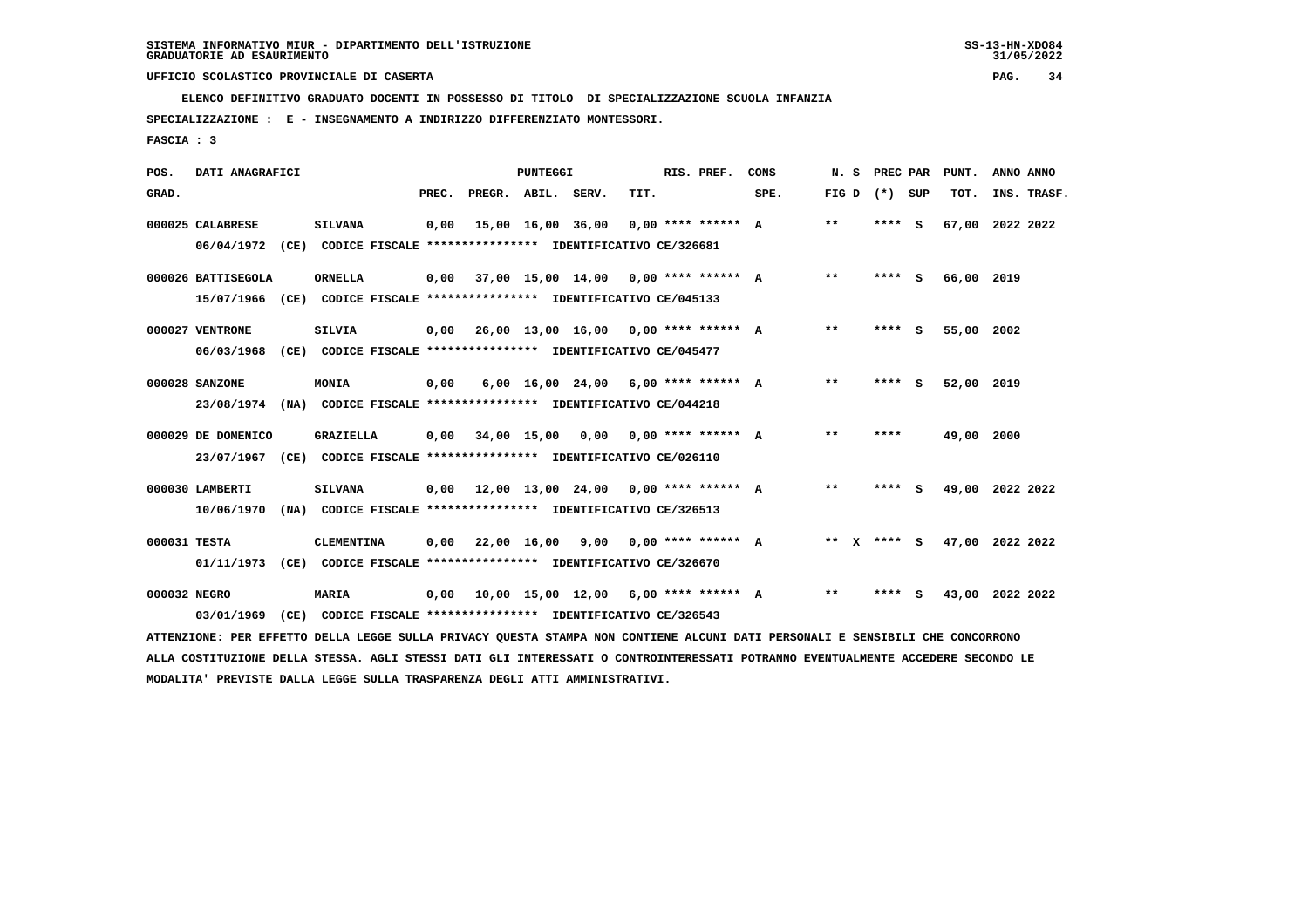**ELENCO DEFINITIVO GRADUATO DOCENTI IN POSSESSO DI TITOLO DI SPECIALIZZAZIONE SCUOLA INFANZIA**

 **SPECIALIZZAZIONE : E - INSEGNAMENTO A INDIRIZZO DIFFERENZIATO MONTESSORI.**

 **FASCIA : 3**

| POS.         | DATI ANAGRAFICI                |                                                                                                                                                                                                                   |       |                    | <b>PUNTEGGI</b> |                                            |      | RIS. PREF.           | CONS | N.S               | PREC PAR | PUNT.      | ANNO ANNO       |
|--------------|--------------------------------|-------------------------------------------------------------------------------------------------------------------------------------------------------------------------------------------------------------------|-------|--------------------|-----------------|--------------------------------------------|------|----------------------|------|-------------------|----------|------------|-----------------|
| GRAD.        |                                |                                                                                                                                                                                                                   | PREC. | PREGR. ABIL. SERV. |                 |                                            | TIT. |                      | SPE. | FIG $D$ $(*)$ SUP |          | TOT.       | INS. TRASF.     |
|              | 000033 PIZZORUSSO              | ANNA                                                                                                                                                                                                              | 0,00  |                    | 24,00 16,00     | 0,00                                       |      | $0.00$ **** ****** A |      | $***$             | **** S   | 40,00 2002 |                 |
|              |                                | 27/02/1961 (CE) CODICE FISCALE *************** IDENTIFICATIVO CE/046614                                                                                                                                           |       |                    |                 |                                            |      |                      |      |                   |          |            |                 |
|              | 000034 LIBERATORE              | ANGELA MARIA                                                                                                                                                                                                      | 0,00  |                    |                 | 24,00 14,00 0,00 0,00 **** ****** A        |      |                      |      | $* *$             | **** S   |            | 38,00 2022 2022 |
|              |                                | 01/02/1964 (CE) CODICE FISCALE *************** IDENTIFICATIVO CE/326519                                                                                                                                           |       |                    |                 |                                            |      |                      |      |                   |          |            |                 |
| 000035 RUSSO |                                | <b>ANNUNZIATA</b>                                                                                                                                                                                                 | 0,00  |                    |                 | 15,00 14,00 1,00 6,00 **** ****** A        |      |                      |      | $***$             | **** S   |            | 36,00 2011 2011 |
|              |                                | 01/01/1972 (CE) CODICE FISCALE **************** IDENTIFICATIVO CE/140129                                                                                                                                          |       |                    |                 |                                            |      |                      |      |                   |          |            |                 |
|              | 000036 BARTOLOMEO              | <b>TERESA</b>                                                                                                                                                                                                     |       |                    |                 | $0,00$ 18,00 15,00 0,00 0,00 **** ****** A |      |                      |      | $* *$             | **** S   |            | 33,00 2002 2002 |
|              | 27/06/1963                     | (EE) CODICE FISCALE **************** IDENTIFICATIVO CE/045205                                                                                                                                                     |       |                    |                 |                                            |      |                      |      |                   |          |            |                 |
|              | 000037 SGUEGLIA                | MARIAROSARIA                                                                                                                                                                                                      | 0,00  |                    |                 | 17,00 15,00 0,00 0,00 **** ****** A        |      |                      |      | $* *$             | **** S   | 32,00 2000 |                 |
|              | 21/02/1962                     | (CE) CODICE FISCALE **************** IDENTIFICATIVO CE/022381                                                                                                                                                     |       |                    |                 |                                            |      |                      |      |                   |          |            |                 |
| 000038 PINTO |                                | <b>CARLA</b>                                                                                                                                                                                                      | 0,00  |                    |                 | 14,00 15,00 0,00 0,00 **** ****** A        |      |                      |      | **                | **** S   | 29,00 2000 |                 |
|              | 05/06/1965                     | (CE) CODICE FISCALE **************** IDENTIFICATIVO CE/020708                                                                                                                                                     |       |                    |                 |                                            |      |                      |      |                   |          |            |                 |
| 000039 IZZO  |                                | <b>FILOMENA</b>                                                                                                                                                                                                   | 0,00  | 12,00 15,00 2,00   |                 |                                            |      | $0.00$ **** ****** A |      | $***$             | **** S   | 29,00      | 2000            |
|              | 03/03/1967                     | (CE) CODICE FISCALE **************** IDENTIFICATIVO CE/023233                                                                                                                                                     |       |                    |                 |                                            |      |                      |      |                   |          |            |                 |
|              |                                |                                                                                                                                                                                                                   |       |                    |                 |                                            |      |                      |      |                   |          |            |                 |
|              |                                |                                                                                                                                                                                                                   |       |                    |                 |                                            |      |                      |      |                   |          |            |                 |
|              |                                |                                                                                                                                                                                                                   |       |                    |                 |                                            |      |                      |      |                   |          |            |                 |
|              | 000040 GIARDULLO<br>15/03/1962 | <b>VINCENZA</b><br>(CE) CODICE FISCALE **************** IDENTIFICATIVO CE/022220<br>ATTENZIONE: PER EFFETTO DELLA LEGGE SULLA PRIVACY QUESTA STAMPA NON CONTIENE ALCUNI DATI PERSONALI E SENSIBILI CHE CONCORRONO | 0,00  | 14,00 15,00        |                 | 0,00                                       |      | $0.00$ **** ****** A |      | $***$             | **** S   | 29,00 2022 |                 |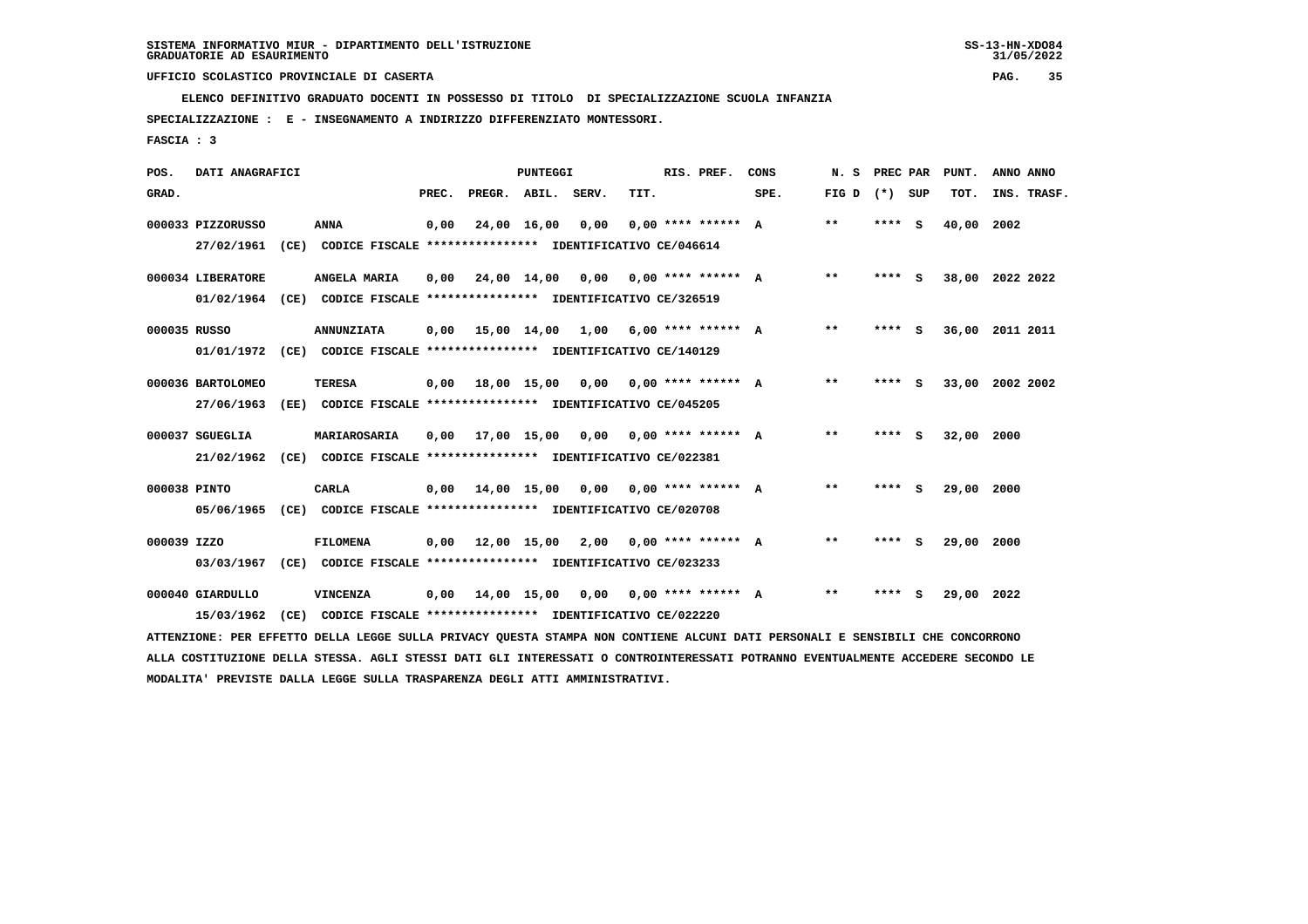**ELENCO DEFINITIVO GRADUATO DOCENTI IN POSSESSO DI TITOLO DI SPECIALIZZAZIONE SCUOLA INFANZIA**

 **SPECIALIZZAZIONE : E - INSEGNAMENTO A INDIRIZZO DIFFERENZIATO MONTESSORI.**

 **FASCIA : 3**

| POS.  | DATI ANAGRAFICI      |      |                                                                                                                               |       |                    | <b>PUNTEGGI</b>    |                                      |      | RIS. PREF.              | CONS | N.S               | PREC PAR | PUNT.      | ANNO ANNO       |
|-------|----------------------|------|-------------------------------------------------------------------------------------------------------------------------------|-------|--------------------|--------------------|--------------------------------------|------|-------------------------|------|-------------------|----------|------------|-----------------|
| GRAD. |                      |      |                                                                                                                               | PREC. | PREGR. ABIL. SERV. |                    |                                      | TIT. |                         | SPE. | FIG $D$ $(*)$ SUP |          | TOT.       | INS. TRASF.     |
|       | 000041 RAUCCI        |      | <b>MATTIA</b>                                                                                                                 | 0,00  |                    | 10,00 14,00        | 4,00                                 |      | $0.00$ **** ****** A    |      | $***$             | $***$ S  | 28,00 2002 |                 |
|       |                      |      | 11/05/1959 (CE) CODICE FISCALE *************** IDENTIFICATIVO CE/046459                                                       |       |                    |                    |                                      |      |                         |      |                   |          |            |                 |
|       | 000042 CAMPOMAGGIORE |      | MICHELINA                                                                                                                     | 0,00  | 17,00              | 0,00               |                                      |      | 8,00 0,00 **** ****** A |      | $***$             | **** S   | 25,00 2014 |                 |
| т     |                      |      | 21/06/1964 (CE) CODICE FISCALE **************** IDENTIFICATIVO CE/152618                                                      |       |                    |                    |                                      |      |                         |      |                   |          |            |                 |
|       | 000043 MASTROIANNI   |      | <b>ANTONIETTA</b>                                                                                                             | 0,00  |                    | $0.00$ 17.00       | 6,00 0,00 **** ****** A              |      |                         |      | $***$             | **** S   | 23,00 2002 |                 |
|       |                      |      | 12/11/1963 (CE) CODICE FISCALE *************** IDENTIFICATIVO CE/045407                                                       |       |                    |                    |                                      |      |                         |      |                   |          |            |                 |
|       | 000044 COVIELLO      |      | <b>ROSA</b>                                                                                                                   | 0,00  |                    | $6,00 \quad 16,00$ | $0,00$ $0,00$ **** ****** A          |      |                         |      | $* *$             | ****     | 22,00 2000 |                 |
|       | 04/01/1963           |      | (NA) CODICE FISCALE **************** IDENTIFICATIVO CE/025276                                                                 |       |                    |                    |                                      |      |                         |      |                   |          |            |                 |
|       | 000045 MINCIONE      |      | <b>TERESA</b>                                                                                                                 | 0,00  |                    |                    | $6,00$ 15,00 0,00 0,00 **** ****** A |      |                         |      | ** X              | **** S   | 21,00      | 2000            |
|       | 19/10/1959           |      | (CE) CODICE FISCALE **************** IDENTIFICATIVO CE/020826                                                                 |       |                    |                    |                                      |      |                         |      |                   |          |            |                 |
|       | 000046 SCHETTINO     |      | <b>MARIA</b>                                                                                                                  | 0,00  |                    |                    | $0,00$ 15,00 6,00 0,00 **** ****** A |      |                         |      | $***$             | **** S   |            | 21,00 2014 2005 |
|       | 31/05/1967           |      | (CE) CODICE FISCALE **************** IDENTIFICATIVO CE/053526                                                                 |       |                    |                    |                                      |      |                         |      |                   |          |            |                 |
|       | 000047 COSTANZO      |      | <b>BENEDETTA</b>                                                                                                              | 0,00  |                    |                    | $0,00$ 17,00 2,00 0,00 **** ****** A |      |                         |      | **                | **** S   | 19,00 2007 |                 |
|       | 27/07/1968           | (CE) | CODICE FISCALE **************** IDENTIFICATIVO CE/044959                                                                      |       |                    |                    |                                      |      |                         |      |                   |          |            |                 |
|       | 000048 D'ANGELO      |      | <b>MARIA ANTONIE</b>                                                                                                          | 0.00  |                    | 3,00 15,00         | 0,00                                 |      | $0.00$ **** ****** A    |      | $***$             | **** S   | 18,00 2014 |                 |
|       | 09/06/1962           | (CE) | CODICE FISCALE **************** IDENTIFICATIVO CE/026081                                                                      |       |                    |                    |                                      |      |                         |      |                   |          |            |                 |
|       |                      |      | ATTENZIONE: PER EFFETTO DELLA LEGGE SULLA PRIVACY QUESTA STAMPA NON CONTIENE ALCUNI DATI PERSONALI E SENSIBILI CHE CONCORRONO |       |                    |                    |                                      |      |                         |      |                   |          |            |                 |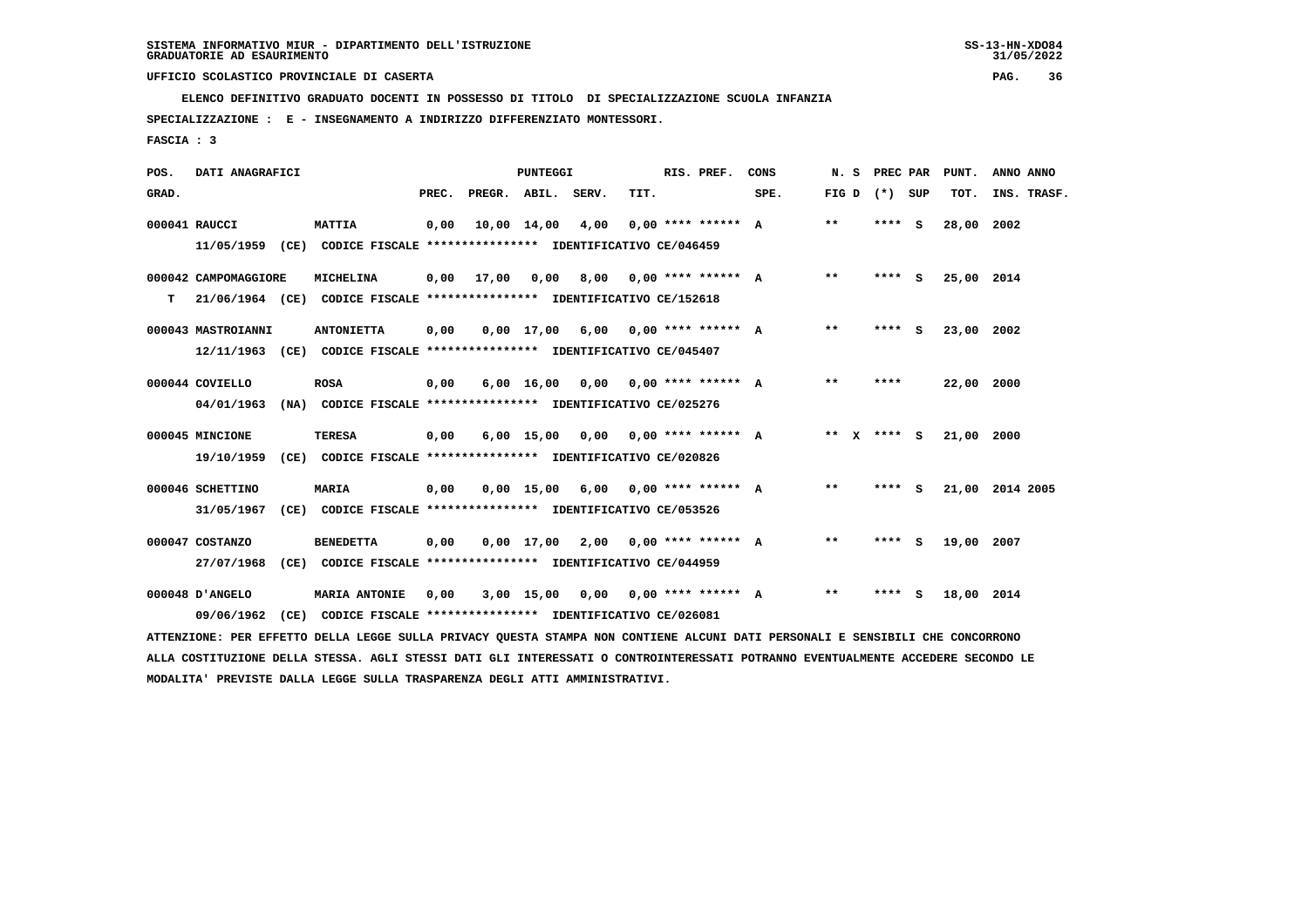**ELENCO DEFINITIVO GRADUATO DOCENTI IN POSSESSO DI TITOLO DI SPECIALIZZAZIONE SCUOLA INFANZIA**

 **SPECIALIZZAZIONE : E - INSEGNAMENTO A INDIRIZZO DIFFERENZIATO MONTESSORI.**

 **FASCIA : 3**

| POS.  | DATI ANAGRAFICI  |      |                                  |       |        | PUNTEGGI     |                          |      | RIS. PREF.           | CONS | N. S  | PREC PAR |     | PUNT.      | ANNO ANNO |             |
|-------|------------------|------|----------------------------------|-------|--------|--------------|--------------------------|------|----------------------|------|-------|----------|-----|------------|-----------|-------------|
| GRAD. |                  |      |                                  | PREC. | PREGR. | ABIL.        | SERV.                    | TIT. |                      | SPE. | FIG D | $(* )$   | SUP | TOT.       |           | INS. TRASF. |
|       | 000049 MEROLA    |      | <b>ANGELA</b>                    | 0,00  | 3,00   | 15,00        | 0,00                     |      | $0.00$ **** ****** A |      | $* *$ | ****     | s   | 18,00      | 2019 2019 |             |
|       | 01/02/1963       | (CE) | CODICE FISCALE ****************  |       |        |              | IDENTIFICATIVO CE/164859 |      |                      |      |       |          |     |            |           |             |
|       | 000050 TARTARONE |      | <b>TIZIANA</b>                   | 0,00  |        | 3,00 11,00   | 0,00                     |      | $3,00$ **** ****** A |      | $* *$ | ****     | s   | 17,00 2014 |           |             |
|       | 03/03/1966       | (CE) | CODICE FISCALE ****************  |       |        |              | IDENTIFICATIVO CE/148902 |      |                      |      |       |          |     |            |           |             |
|       | 000051 VISCUSI   |      | <b>ANTONIETTA</b>                | 0,00  |        | $0,00$ 13,00 | 0,00                     |      | $0.00$ **** ****** A |      | $* *$ | ****     | s   | 13,00      | 2000      |             |
|       | 11/07/1965       | (BN) | CODICE FISCALE ***************** |       |        |              | IDENTIFICATIVO CE/023745 |      |                      |      |       |          |     |            |           |             |

 **ATTENZIONE: PER EFFETTO DELLA LEGGE SULLA PRIVACY QUESTA STAMPA NON CONTIENE ALCUNI DATI PERSONALI E SENSIBILI CHE CONCORRONO ALLA COSTITUZIONE DELLA STESSA. AGLI STESSI DATI GLI INTERESSATI O CONTROINTERESSATI POTRANNO EVENTUALMENTE ACCEDERE SECONDO LE MODALITA' PREVISTE DALLA LEGGE SULLA TRASPARENZA DEGLI ATTI AMMINISTRATIVI.**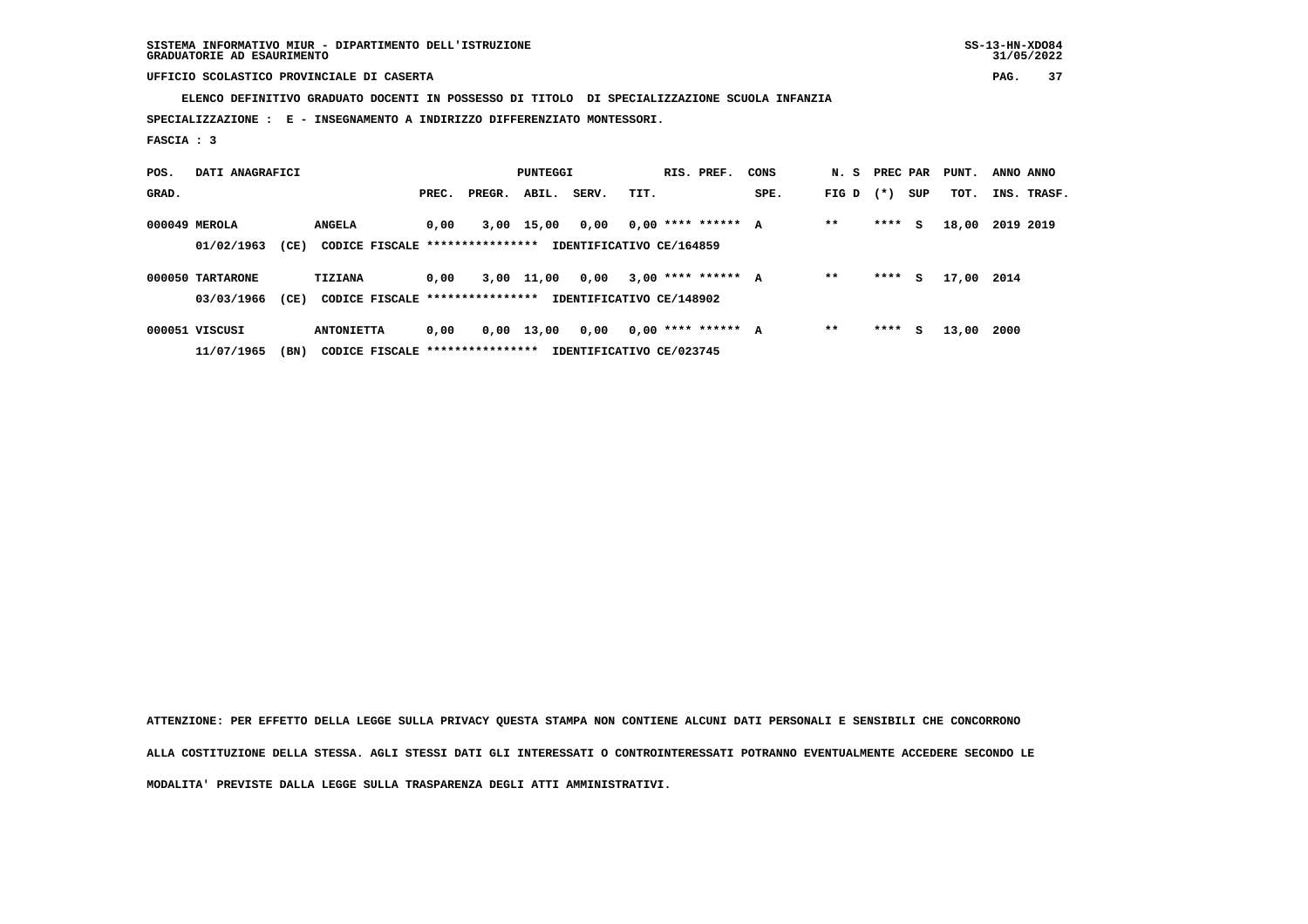**ELENCO DEFINITIVO GRADUATO DOCENTI IN POSSESSO DI TITOLO DI SPECIALIZZAZIONE SCUOLA INFANZIA**

 **SPECIALIZZAZIONE : F - INSEGNAMENTO AD ALTRO INDIRIZZO DIFFERENZIATO.**

 **FASCIA : 3**

| POS.        | DATI ANAGRAFICI   |                                                                                                                               |       |                    | PUNTEGGI |                                              |      | RIS. PREF. | CONS                                       | N. S              |  | PREC PAR PUNT.          | ANNO ANNO |             |
|-------------|-------------------|-------------------------------------------------------------------------------------------------------------------------------|-------|--------------------|----------|----------------------------------------------|------|------------|--------------------------------------------|-------------------|--|-------------------------|-----------|-------------|
| GRAD.       |                   |                                                                                                                               | PREC. | PREGR. ABIL. SERV. |          |                                              | TIT. |            | SPE.                                       | FIG $D$ $(*)$ SUP |  | TOT.                    |           | INS. TRASF. |
|             | 000001 DI ROSA    | <b>MARIA SAVERIA</b>                                                                                                          |       |                    |          | 0,00 204,00 15,00 34,00 4,00 **** ****** A   |      |            |                                            | $* *$             |  | **** S 257,00 2007 2007 |           |             |
|             | 16/08/1970        | (CE) CODICE FISCALE **************** IDENTIFICATIVO CE/057080                                                                 |       |                    |          |                                              |      |            |                                            |                   |  |                         |           |             |
|             | 000002 MELILLO    | ROSA                                                                                                                          |       |                    |          | 0,00 204,00 15,00 34,00 3,00 **** ****** A   |      |            |                                            | $***$             |  | **** S 256,00 2000      |           |             |
|             | 19/05/1969        | (CE) CODICE FISCALE **************** IDENTIFICATIVO CE/022001                                                                 |       |                    |          |                                              |      |            |                                            |                   |  |                         |           |             |
|             | 000003 MESSURI    | <b>MARIA ROSA</b>                                                                                                             |       |                    |          | 0,00 204,00 15,00 36,00 0,00 **** ****** A   |      |            |                                            | $***$             |  | **** S 255,00 2000      |           |             |
|             | 06/04/1968        | (CE) CODICE FISCALE **************** IDENTIFICATIVO CE/023813                                                                 |       |                    |          |                                              |      |            |                                            |                   |  |                         |           |             |
|             | 000004 AILANO     | ANNA MARIA                                                                                                                    |       |                    |          |                                              |      |            | 0,00 202,00 16,00 36,00 0,00 **** ****** A |                   |  | ** X **** S 254,00 2000 |           |             |
|             | 28/01/1958        | (CE) CODICE FISCALE **************** IDENTIFICATIVO CE/020002                                                                 |       |                    |          |                                              |      |            |                                            |                   |  |                         |           |             |
|             | 000005 PARENTE    | <b>GIOVANNA</b>                                                                                                               |       |                    |          |                                              |      |            | 0,00 201,00 15,00 36,00 0,00 **** ****** A | $***$             |  | **** S 252,00 2022 2022 |           |             |
|             | 03/04/1964        | (CE) CODICE FISCALE **************** IDENTIFICATIVO CE/326691                                                                 |       |                    |          |                                              |      |            |                                            |                   |  |                         |           |             |
| 000006 MONE |                   | ELISA ROSA                                                                                                                    |       |                    |          | $0.00$ 198.00 15.00 36.00 0.00 **** ****** A |      |            |                                            | $***$             |  | **** S 249,00           | 2000      |             |
|             | 10/02/1970        | (CE) CODICE FISCALE **************** IDENTIFICATIVO CE/023407                                                                 |       |                    |          |                                              |      |            |                                            |                   |  |                         |           |             |
|             | 000007 ESPOSITO   | <b>STEFANIA</b>                                                                                                               |       |                    |          | $0,00$ 197,00 16,00 34,00 0,00 **** ****** A |      |            |                                            | $***$             |  | **** S 247,00 2007 2007 |           |             |
|             | 26/12/1975        | (CE) CODICE FISCALE **************** IDENTIFICATIVO CE/056494                                                                 |       |                    |          |                                              |      |            |                                            |                   |  |                         |           |             |
|             | 000008 DE ANGELIS | <b>RITA</b>                                                                                                                   |       |                    |          | $0,00$ 194,00 15,00 36,00 0,00 **** ****** A |      |            |                                            | $* *$             |  | **** S 245,00 2000      |           |             |
|             | 07/02/1970        | (CE) CODICE FISCALE **************** IDENTIFICATIVO CE/026534                                                                 |       |                    |          |                                              |      |            |                                            |                   |  |                         |           |             |
|             |                   | ATTENZIONE: PER EFFETTO DELLA LEGGE SULLA PRIVACY QUESTA STAMPA NON CONTIENE ALCUNI DATI PERSONALI E SENSIBILI CHE CONCORRONO |       |                    |          |                                              |      |            |                                            |                   |  |                         |           |             |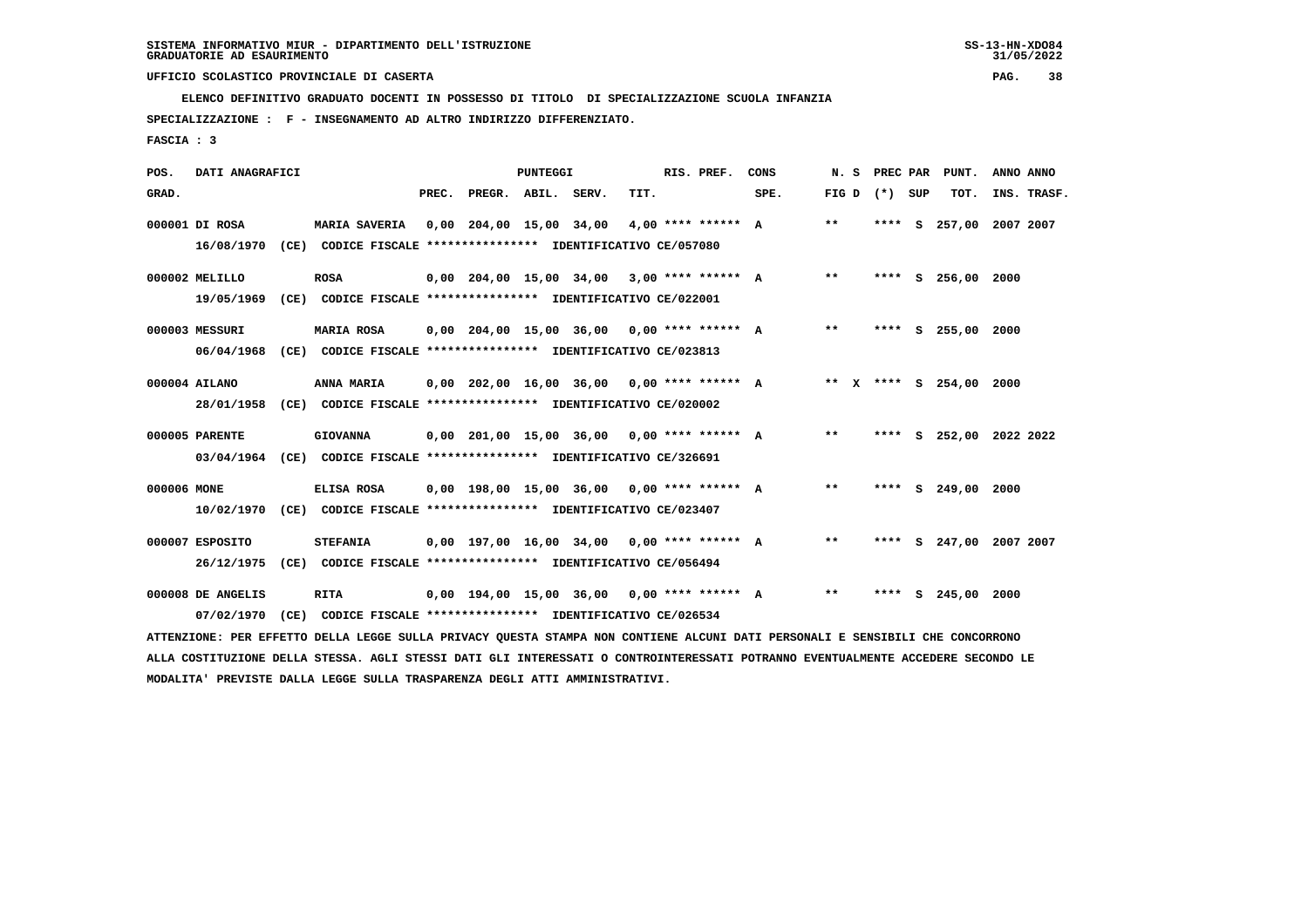**ELENCO DEFINITIVO GRADUATO DOCENTI IN POSSESSO DI TITOLO DI SPECIALIZZAZIONE SCUOLA INFANZIA**

 **SPECIALIZZAZIONE : F - INSEGNAMENTO AD ALTRO INDIRIZZO DIFFERENZIATO.**

 **FASCIA : 3**

| POS.         | DATI ANAGRAFICI                |      |                                                                                                                               |       |                        | <b>PUNTEGGI</b> |                                              |      | RIS. PREF.           | CONS | N. S              |  | PREC PAR PUNT.          | ANNO ANNO |             |
|--------------|--------------------------------|------|-------------------------------------------------------------------------------------------------------------------------------|-------|------------------------|-----------------|----------------------------------------------|------|----------------------|------|-------------------|--|-------------------------|-----------|-------------|
| GRAD.        |                                |      |                                                                                                                               | PREC. | PREGR. ABIL. SERV.     |                 |                                              | TIT. |                      | SPE. | FIG $D$ $(*)$ SUP |  | TOT.                    |           | INS. TRASF. |
|              | 000009 GIONTI<br>31/08/1974    |      | <b>ANNA</b><br>(NA) CODICE FISCALE **************** IDENTIFICATIVO CE/164817                                                  |       |                        |                 | $0,00$ 189,00 14,00 36,00 0,00 **** ****** A |      |                      |      | $***$             |  | **** S 239,00 2019 2019 |           |             |
|              | 000010 DE ROSA                 |      | VITTORIA<br>29/02/1964 (CE) CODICE FISCALE *************** IDENTIFICATIVO CE/056315                                           |       |                        |                 | $0,00$ 177,00 16,00 32,00 9,00 **** ****** A |      |                      |      | $***$             |  | **** S 234,00 2007 2007 |           |             |
| 000011 MUNNO | 08/07/1966                     |      | <b>ANTONIETTA</b><br>(CE) CODICE FISCALE **************** IDENTIFICATIVO CE/020370                                            |       |                        |                 | $0,00$ 188,00 12,00 32,00 0,00 **** ****** A |      |                      |      | $***$             |  | **** S 232,00 2002      |           |             |
|              | 000012 PAOLELLA<br>30/08/1960  |      | TOMMASINA<br>(CE) CODICE FISCALE **************** IDENTIFICATIVO CE/164903                                                    |       |                        |                 | $0,00$ 174,00 17,00 36,00 1,00 **** ****** A |      |                      |      | $***$             |  | **** S 228,00 2019 2019 |           |             |
|              | 000013 SIMONE                  |      | <b>ANNA</b><br>01/12/1972 (CE) CODICE FISCALE *************** IDENTIFICATIVO CE/056436                                        |       |                        |                 | $0,00$ 162,00 17,00 36,00 0,00 **** ****** A |      |                      |      | $* *$             |  | **** S 215,00 2007      |           |             |
|              | 000014 MUSONE<br>20/02/1967    |      | VINCENZA<br>(CE) CODICE FISCALE **************** IDENTIFICATIVO CE/164898                                                     |       |                        |                 | $0,00$ 180,00 14,00 12,00 0,00 **** ****** A |      |                      |      | $**$              |  | **** S 206,00 2019 2019 |           |             |
|              | 000015 RICCIARDI<br>08/03/1964 |      | <b>BARBARA</b><br>(NA) CODICE FISCALE **************** IDENTIFICATIVO CE/164669                                               |       |                        |                 | $0,00$ 160,00 15,00 30,00 0,00 **** ****** A |      |                      |      | $***$             |  | **** S 205,00 2019 2019 |           |             |
| 000016 NEGRO | 27/05/1962                     | (CE) | <b>ANGELA</b><br>CODICE FISCALE **************** IDENTIFICATIVO CE/025703                                                     |       | 0,00 185,00 14,00 0,00 |                 |                                              |      | $0.00$ **** ****** A |      | $***$             |  | **** S 199,00 2000      |           |             |
|              |                                |      | ATTENZIONE: PER EFFETTO DELLA LEGGE SULLA PRIVACY QUESTA STAMPA NON CONTIENE ALCUNI DATI PERSONALI E SENSIBILI CHE CONCORRONO |       |                        |                 |                                              |      |                      |      |                   |  |                         |           |             |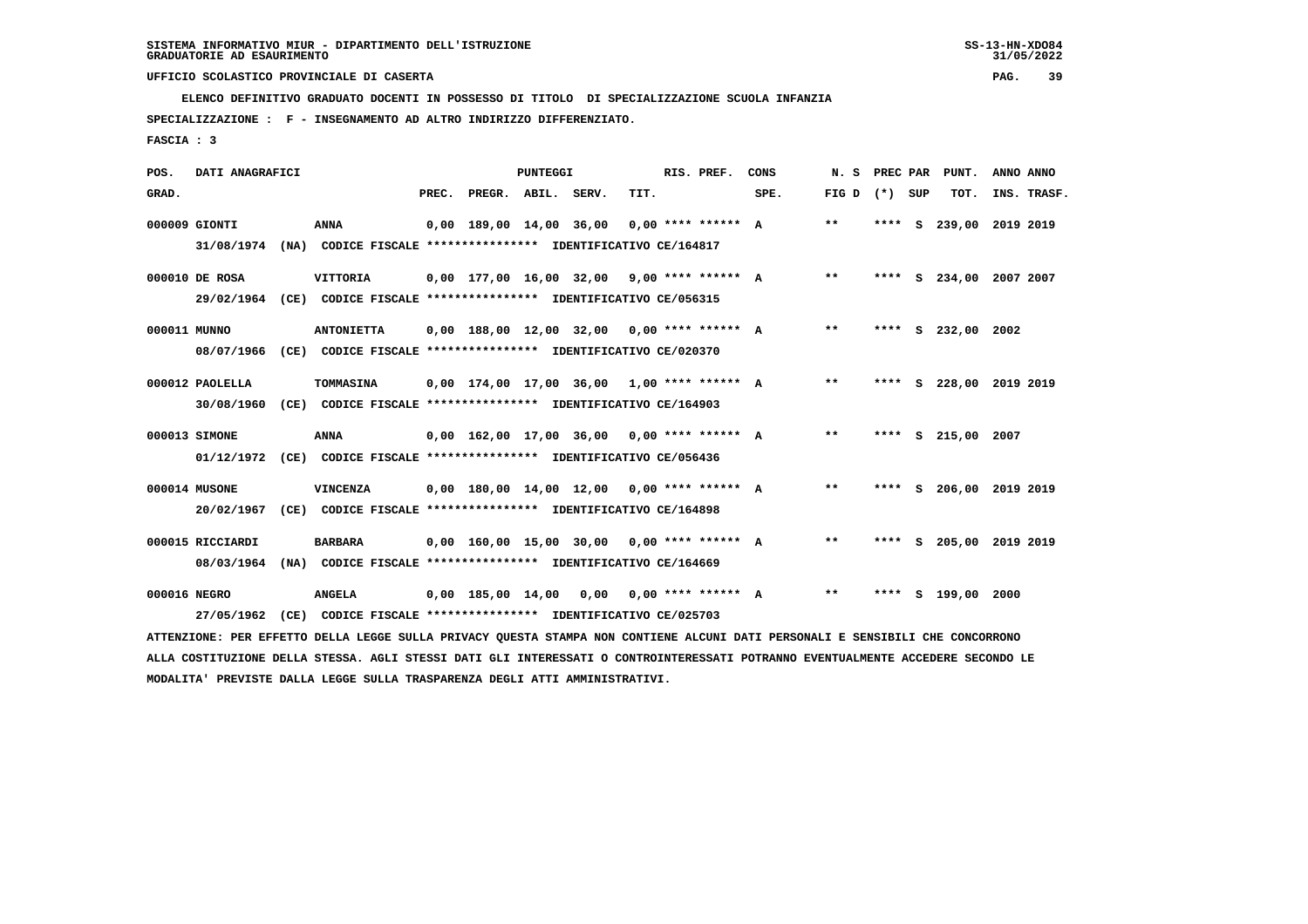**ELENCO DEFINITIVO GRADUATO DOCENTI IN POSSESSO DI TITOLO DI SPECIALIZZAZIONE SCUOLA INFANZIA**

 **SPECIALIZZAZIONE : F - INSEGNAMENTO AD ALTRO INDIRIZZO DIFFERENZIATO.**

 **FASCIA : 3**

| POS.         | DATI ANAGRAFICI    |      |                                                                                                                               |       |                                              | <b>PUNTEGGI</b> |                                 |      | RIS. PREF.           | CONS | N.S             | PREC PAR | PUNT.              | ANNO ANNO               |
|--------------|--------------------|------|-------------------------------------------------------------------------------------------------------------------------------|-------|----------------------------------------------|-----------------|---------------------------------|------|----------------------|------|-----------------|----------|--------------------|-------------------------|
| GRAD.        |                    |      |                                                                                                                               | PREC. | PREGR. ABIL. SERV.                           |                 |                                 | TIT. |                      | SPE. | FIG D $(*)$ SUP |          | TOT.               | INS. TRASF.             |
| 000017 PAONE | 20/11/1959         |      | MICHELINA<br>(CE) CODICE FISCALE **************** IDENTIFICATIVO CE/024373                                                    |       | 0,00 144,00 14,00 30,00                      |                 |                                 |      | $0,00$ **** ****** A |      | $***$           |          | **** S 188,00 2000 |                         |
|              |                    |      |                                                                                                                               |       |                                              |                 |                                 |      |                      |      |                 |          |                    |                         |
|              | 000018 DE GENNARO  |      | ANNA LISA                                                                                                                     |       | $0.00$ 143.00 0.00 36.00 0.00 **** ****** A  |                 |                                 |      |                      |      | $***$           |          | **** S 179,00 2014 |                         |
| т            |                    |      | 27/10/1974 (CE) CODICE FISCALE **************** IDENTIFICATIVO CE/148238                                                      |       |                                              |                 |                                 |      |                      |      |                 |          |                    |                         |
|              | 000019 CICCARELLI  |      | PASQUALINA                                                                                                                    |       | $0.00$ 133.00 14.00 28.00 3.00 **** ****** A |                 |                                 |      |                      |      | $***$           |          | **** S 178,00 2000 |                         |
|              | 12/03/1968         |      | (CE) CODICE FISCALE **************** IDENTIFICATIVO CE/023520                                                                 |       |                                              |                 |                                 |      |                      |      |                 |          |                    |                         |
|              | 000020 GAGLIONE    |      | <b>CATERINA</b>                                                                                                               |       | $0.00$ 110.00 18.00 40.00 0.00 **** ****** A |                 |                                 |      |                      |      | $***$           |          |                    | **** S 168,00 2011 2011 |
|              | 21/03/1974         |      | (CE) CODICE FISCALE **************** IDENTIFICATIVO CE/140074                                                                 |       |                                              |                 |                                 |      |                      |      |                 |          |                    |                         |
|              | 000021 MIRAGLIA    |      | <b>GIUSEPPINA</b>                                                                                                             |       | $0.00$ 132.00                                |                 | $0,00$ 30,00 3,00 **** ****** A |      |                      |      | $***$           |          |                    | **** S 165,00 2019 2019 |
| т            | 24/09/1970         |      | (CE) CODICE FISCALE **************** IDENTIFICATIVO CE/164799                                                                 |       |                                              |                 |                                 |      |                      |      |                 |          |                    |                         |
|              | 000022 DEL PRETE   |      | MARIA LUISA                                                                                                                   |       | $0,00$ 108,00 15,00 38,00 0,00 **** ****** A |                 |                                 |      |                      |      | $**$            |          |                    | **** S 161,00 2019 2019 |
|              | 29/10/1967         |      | (NA) CODICE FISCALE **************** IDENTIFICATIVO CE/164822                                                                 |       |                                              |                 |                                 |      |                      |      |                 |          |                    |                         |
|              | 000023 PETRUCCELLI |      | <b>GIOVANNA</b>                                                                                                               |       | $0,00$ 120,00 15,00 22,00 0,00 **** ****** A |                 |                                 |      |                      |      | $***$           |          |                    | **** S 157,00 2022 2022 |
|              | 19/10/1965         |      | (CE) CODICE FISCALE **************** IDENTIFICATIVO CE/326565                                                                 |       |                                              |                 |                                 |      |                      |      |                 |          |                    |                         |
|              | 000024 D'AGOSTINO  |      | MARIA ANNA                                                                                                                    |       | $0,00$ 114,00 16,00 24,00 0,00 **** ****** A |                 |                                 |      |                      |      | $* *$           |          |                    | **** S 154,00 2022 2022 |
|              | 11/12/1962         | (CE) | CODICE FISCALE **************** IDENTIFICATIVO CE/326497                                                                      |       |                                              |                 |                                 |      |                      |      |                 |          |                    |                         |
|              |                    |      | ATTENZIONE: PER EFFETTO DELLA LEGGE SULLA PRIVACY QUESTA STAMPA NON CONTIENE ALCUNI DATI PERSONALI E SENSIBILI CHE CONCORRONO |       |                                              |                 |                                 |      |                      |      |                 |          |                    |                         |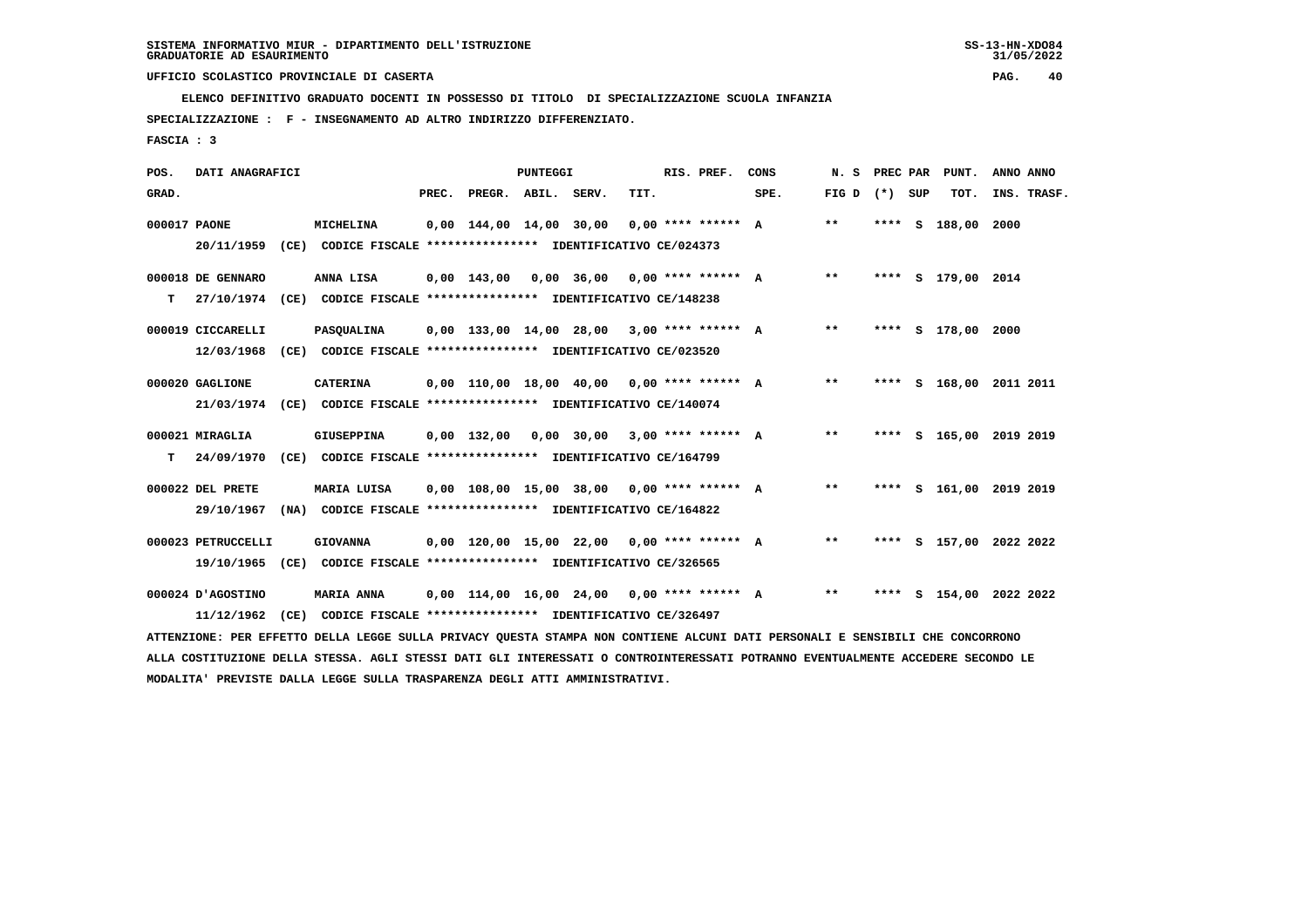**ELENCO DEFINITIVO GRADUATO DOCENTI IN POSSESSO DI TITOLO DI SPECIALIZZAZIONE SCUOLA INFANZIA**

 **SPECIALIZZAZIONE : F - INSEGNAMENTO AD ALTRO INDIRIZZO DIFFERENZIATO.**

 **FASCIA : 3**

| POS.         | DATI ANAGRAFICI    |                                                                                                                               |       |                                             | PUNTEGGI |      |      | RIS. PREF.           | CONS                                        | N. S            |         | PREC PAR PUNT.          | ANNO ANNO |             |
|--------------|--------------------|-------------------------------------------------------------------------------------------------------------------------------|-------|---------------------------------------------|----------|------|------|----------------------|---------------------------------------------|-----------------|---------|-------------------------|-----------|-------------|
| GRAD.        |                    |                                                                                                                               | PREC. | PREGR. ABIL. SERV.                          |          |      | TIT. |                      | SPE.                                        | FIG D $(*)$ SUP |         | тот.                    |           | INS. TRASF. |
|              | 000025 PASCARELLA  | <b>ROSA</b>                                                                                                                   |       | 0,00 128,00 15,00                           |          | 8,00 |      | $0.00$ **** ****** A |                                             | $***$           |         | **** S 151,00           | 2000      |             |
|              | 27/01/1966         | (CE) CODICE FISCALE **************** IDENTIFICATIVO CE/021183                                                                 |       |                                             |          |      |      |                      |                                             |                 |         |                         |           |             |
|              | 000026 CARICCHIA   | LUISA                                                                                                                         |       |                                             |          |      |      |                      | 0,00 138,00 11,00 2,00 0,00 **** ****** A   | $***$           |         | **** S 151,00 2000      |           |             |
|              | 31/08/1966         | (EE) CODICE FISCALE **************** IDENTIFICATIVO CE/024735                                                                 |       |                                             |          |      |      |                      |                                             |                 |         |                         |           |             |
|              | 000027 PALUMBO     | <b>MARIA GRAZIA</b>                                                                                                           |       |                                             |          |      |      |                      | 0,00 106,00 0,00 36,00 0,00 **** ****** A   | $***$           |         | **** S 142,00 2019 2019 |           |             |
| т            | 21/01/1973         | (CE) CODICE FISCALE **************** IDENTIFICATIVO CE/164793                                                                 |       |                                             |          |      |      |                      |                                             |                 |         |                         |           |             |
|              | 000028 GRIMALDI    | GIUSEPPINA                                                                                                                    |       |                                             |          |      |      |                      |                                             | $***$           |         | **** S 131,00 2002      |           |             |
|              | 04/03/1966         | (NA) CODICE FISCALE **************** IDENTIFICATIVO CE/044645                                                                 |       |                                             |          |      |      |                      |                                             |                 |         |                         |           |             |
|              | 000029 VINCIGUERRA | GIUSEPPINA                                                                                                                    |       |                                             |          |      |      |                      | 0,00 75,00 15,00 38,00 0,00 **** ****** A   | $***$           |         | **** S 128,00 2014 2014 |           |             |
|              |                    | 09/12/1969 (CE) CODICE FISCALE *************** IDENTIFICATIVO CE/145323                                                       |       |                                             |          |      |      |                      |                                             |                 |         |                         |           |             |
|              | 000030 SORRENTINO  | <b>LOREDANA</b>                                                                                                               |       |                                             |          |      |      |                      | $0.00$ 73.00 13.00 36.00 0.00 **** ****** A | $***$           |         | **** S 122,00 2022 2022 |           |             |
|              |                    | 21/09/1972 (CE) CODICE FISCALE *************** IDENTIFICATIVO CE/326592                                                       |       |                                             |          |      |      |                      |                                             |                 |         |                         |           |             |
| 000031 ZOLFO |                    | <b>MARIA</b>                                                                                                                  |       | $0,00$ 47,00 13,00 36,00 0,00 **** ****** A |          |      |      |                      |                                             | $* *$           | **** S  | 96,00 2022 2022         |           |             |
| т            |                    | 23/08/1967 (CE) CODICE FISCALE **************** IDENTIFICATIVO CE/326618                                                      |       |                                             |          |      |      |                      |                                             |                 |         |                         |           |             |
|              | 000032 CIRILLO     | PASQUALINA                                                                                                                    |       | $0,00$ 80,00 15,00 0,00 0,00 **** ****** A  |          |      |      |                      |                                             | $* *$           | $***$ S | 95,00                   | 2000      |             |
|              |                    | 27/10/1964 (CE) CODICE FISCALE *************** IDENTIFICATIVO CE/024099                                                       |       |                                             |          |      |      |                      |                                             |                 |         |                         |           |             |
|              |                    | ATTENZIONE: PER EFFETTO DELLA LEGGE SULLA PRIVACY QUESTA STAMPA NON CONTIENE ALCUNI DATI PERSONALI E SENSIBILI CHE CONCORRONO |       |                                             |          |      |      |                      |                                             |                 |         |                         |           |             |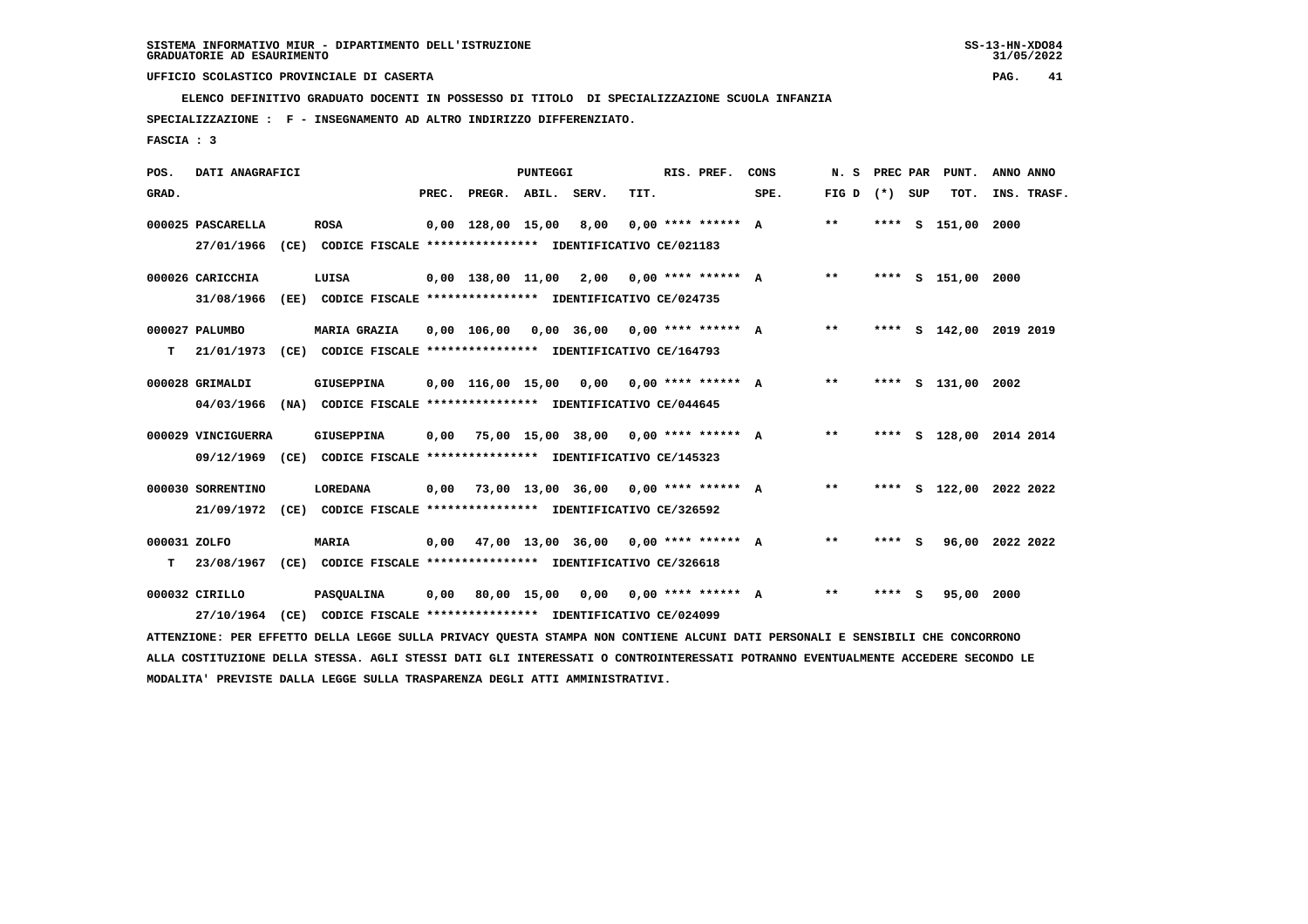**ELENCO DEFINITIVO GRADUATO DOCENTI IN POSSESSO DI TITOLO DI SPECIALIZZAZIONE SCUOLA INFANZIA**

 **SPECIALIZZAZIONE : F - INSEGNAMENTO AD ALTRO INDIRIZZO DIFFERENZIATO.**

 **FASCIA : 3**

| POS.         | DATI ANAGRAFICI   |                                                                                                                               |       |                    | <b>PUNTEGGI</b> |                                             |      | RIS. PREF.           | CONS | N.S               | PREC PAR | PUNT.      | ANNO ANNO       |
|--------------|-------------------|-------------------------------------------------------------------------------------------------------------------------------|-------|--------------------|-----------------|---------------------------------------------|------|----------------------|------|-------------------|----------|------------|-----------------|
| GRAD.        |                   |                                                                                                                               | PREC. | PREGR. ABIL. SERV. |                 |                                             | TIT. |                      | SPE. | FIG $D$ $(*)$ SUP |          | TOT.       | INS. TRASF.     |
|              | 000033 NAPOLITANO | <b>ROSA</b>                                                                                                                   | 0,00  |                    | 72,00 14,00     | 2,00                                        |      | $0.00$ **** ****** A |      | $***$             | **** S   |            | 88,00 2005 2005 |
|              | 05/07/1965        | (NA) CODICE FISCALE **************** IDENTIFICATIVO CE/053390                                                                 |       |                    |                 |                                             |      |                      |      |                   |          |            |                 |
|              | 000034 D'ANGELO   | <b>ADELE</b>                                                                                                                  |       |                    |                 | $0,00$ 73,00 14,00 0,00 0,00 **** ****** A  |      |                      |      | $* *$             | **** S   | 87,00 2007 |                 |
|              | 26/04/1960        | (CE) CODICE FISCALE **************** IDENTIFICATIVO CE/024544                                                                 |       |                    |                 |                                             |      |                      |      |                   |          |            |                 |
|              | 000035 VITALE     | MICHELINA                                                                                                                     | 0,00  |                    |                 | 55,00 14,00 0,00 0,00 **** ****** A         |      |                      |      | $***$             | **** S   | 69,00 2000 |                 |
|              | 06/01/1969        | (CE) CODICE FISCALE **************** IDENTIFICATIVO CE/023753                                                                 |       |                    |                 |                                             |      |                      |      |                   |          |            |                 |
| 000036 RUSSO |                   | <b>MARIA GIOVANN</b>                                                                                                          |       |                    |                 | $0,00$ 24,00 15,00 26,00 0,00 **** ****** A |      |                      |      | $* *$             | **** S   | 65,00 2000 |                 |
|              |                   | 11/01/1964 (CE) CODICE FISCALE *************** IDENTIFICATIVO CE/027226                                                       |       |                    |                 |                                             |      |                      |      |                   |          |            |                 |
|              | 000037 PAGLIARO   | <b>ROSANNA</b>                                                                                                                | 0,00  |                    |                 | 16,00 14,00 34,00 0,00 **** ****** A        |      |                      |      | $* *$             | **** S   | 64,00 2022 |                 |
|              | 22/08/1963        | (CE) CODICE FISCALE **************** IDENTIFICATIVO CE/021567                                                                 |       |                    |                 |                                             |      |                      |      |                   |          |            |                 |
|              | 000038 PANARELLO  | <b>GENOVEFFA</b>                                                                                                              | 0,00  |                    |                 | 47,00 15,00 0,00 0,00 **** ****** A         |      |                      |      | ** x **** s       |          |            | 62,00 2002 2002 |
|              | 20/03/1962        | (CE) CODICE FISCALE **************** IDENTIFICATIVO CE/043710                                                                 |       |                    |                 |                                             |      |                      |      |                   |          |            |                 |
|              | 000039 CRISTIANO  | <b>ANNUNZIATA</b>                                                                                                             | 0,00  | 31,00 15,00 8,00   |                 |                                             |      | $0.00$ **** ****** A |      | $***$             | $***$ S  | 54,00      | 2000            |
|              | 25/03/1965        | (CE) CODICE FISCALE **************** IDENTIFICATIVO CE/023381                                                                 |       |                    |                 |                                             |      |                      |      |                   |          |            |                 |
|              | 000040 SANZONE    | MONIA                                                                                                                         | 0,00  |                    |                 | 6,00 16,00 24,00                            |      | $6,00$ **** ****** A |      | $***$             | **** S   | 52,00 2019 |                 |
|              | 23/08/1974        | (NA) CODICE FISCALE **************** IDENTIFICATIVO CE/044218                                                                 |       |                    |                 |                                             |      |                      |      |                   |          |            |                 |
|              |                   | ATTENZIONE: PER EFFETTO DELLA LEGGE SULLA PRIVACY QUESTA STAMPA NON CONTIENE ALCUNI DATI PERSONALI E SENSIBILI CHE CONCORRONO |       |                    |                 |                                             |      |                      |      |                   |          |            |                 |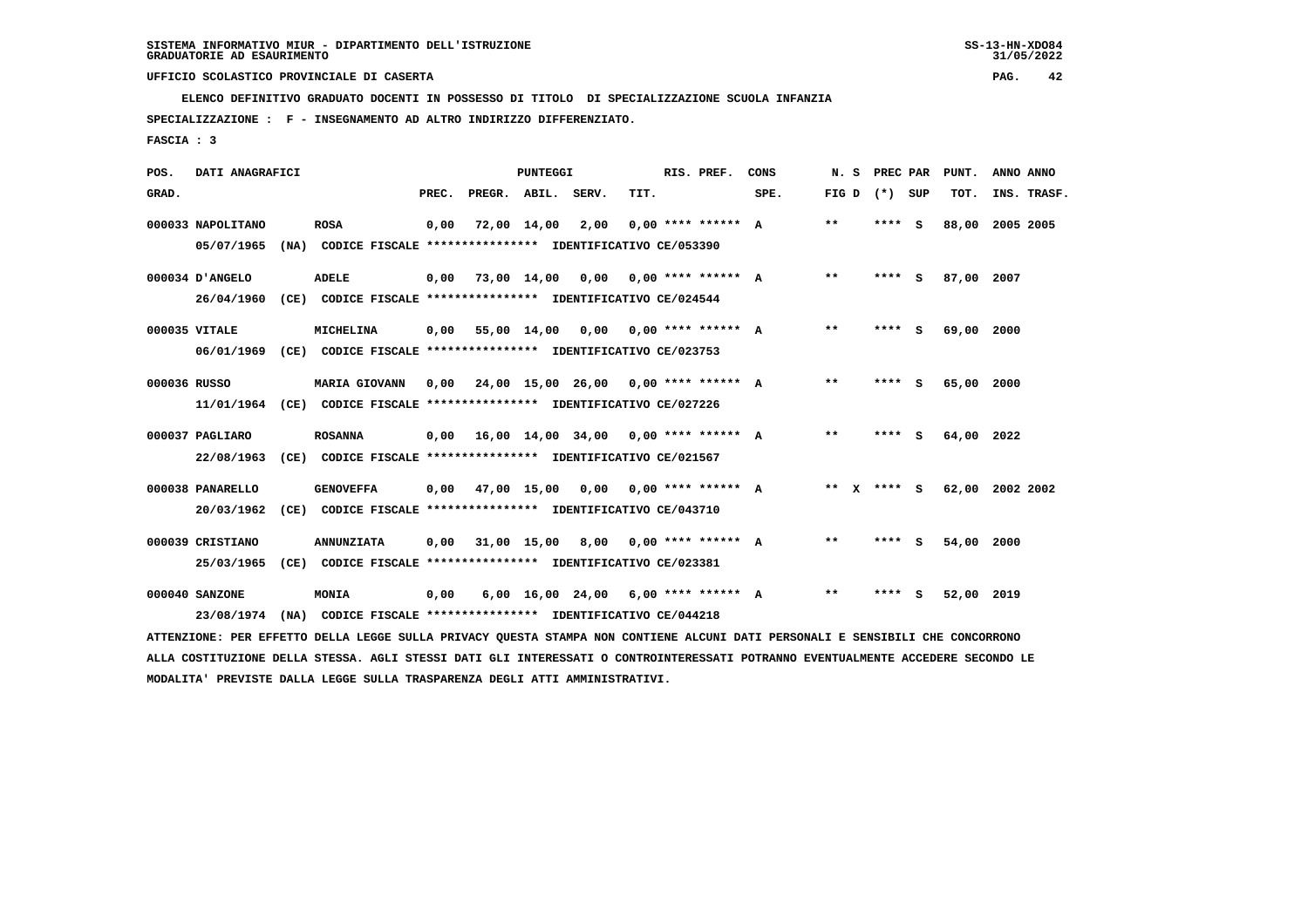**ELENCO DEFINITIVO GRADUATO DOCENTI IN POSSESSO DI TITOLO DI SPECIALIZZAZIONE SCUOLA INFANZIA**

 **SPECIALIZZAZIONE : F - INSEGNAMENTO AD ALTRO INDIRIZZO DIFFERENZIATO.**

 **FASCIA : 3**

| POS.        | DATI ANAGRAFICI                 |      |                                                                                                                               |       |                                             | PUNTEGGI    |                         |      | RIS. PREF.           | CONS | N.S               | PREC PAR | PUNT.      | ANNO ANNO       |
|-------------|---------------------------------|------|-------------------------------------------------------------------------------------------------------------------------------|-------|---------------------------------------------|-------------|-------------------------|------|----------------------|------|-------------------|----------|------------|-----------------|
| GRAD.       |                                 |      |                                                                                                                               | PREC. | PREGR.                                      | ABIL.       | SERV.                   | TIT. |                      | SPE. | FIG $D$ $(*)$ SUP |          | TOT.       | INS. TRASF.     |
|             | 000041 COLELLA                  |      | <b>ANNA</b><br>16/07/1959 (CE) CODICE FISCALE *************** IDENTIFICATIVO CE/025268                                        | 0,00  |                                             | 36,00 15,00 | 0.00                    |      | $0,00$ **** ****** A |      | $***$             | **** S   | 51,00 2000 |                 |
|             | 000042 DE DOMENICO              |      | <b>GRAZIELLA</b><br>23/07/1967 (CE) CODICE FISCALE *************** IDENTIFICATIVO CE/026110                                   |       | $0,00$ 34,00 15,00 0,00 0,00 **** ****** A  |             |                         |      |                      |      | $* *$             | ****     | 49,00 2000 |                 |
|             | 000043 NEGRO                    |      | <b>MARIA</b><br>03/01/1969 (CE) CODICE FISCALE *************** IDENTIFICATIVO CE/326543                                       |       | $0,00$ 10,00 15,00 12,00 6,00 **** ****** A |             |                         |      |                      |      | $***$             | **** S   |            | 43,00 2022 2022 |
|             | 000044 RUSSO                    |      | <b>ANNUNZIATA</b><br>01/01/1972 (CE) CODICE FISCALE *************** IDENTIFICATIVO CE/140129                                  |       | $0,00$ 15,00 14,00 1,00 6,00 **** ****** A  |             |                         |      |                      |      | $* *$             | **** S   |            | 36,00 2011 2011 |
|             | 000045 BARTOLOMEO<br>27/06/1963 |      | <b>TERESA</b><br>(EE) CODICE FISCALE **************** IDENTIFICATIVO CE/045205                                                |       | $0,00$ 18,00 15,00 0,00 0,00 **** ****** A  |             |                         |      |                      |      | $***$             | **** S   |            | 33,00 2002 2002 |
|             | 000046 PINTO                    |      | <b>CARLA</b><br>05/06/1965 (CE) CODICE FISCALE *************** IDENTIFICATIVO CE/020708                                       |       | $0,00$ $14,00$ $15,00$                      |             | 0,00 0,00 **** ****** A |      |                      |      | $* *$             | **** S   | 29,00 2000 |                 |
| 000047 IZZO | 03/03/1967                      |      | <b>FILOMENA</b><br>(CE) CODICE FISCALE **************** IDENTIFICATIVO CE/023233                                              | 0,00  | 12,00 15,00 2,00 0,00 **** ****** A         |             |                         |      |                      |      | $***$             | **** S   | 29,00 2000 |                 |
|             | 000048 GIARDULLO<br>15/03/1962  | (CE) | <b>VINCENZA</b><br>CODICE FISCALE **************** IDENTIFICATIVO CE/022220                                                   | 0,00  | 14,00 15,00                                 |             | 0,00                    |      | $0.00$ **** ****** A |      | $* *$             | **** S   | 29,00 2022 |                 |
|             |                                 |      | ATTENZIONE: PER EFFETTO DELLA LEGGE SULLA PRIVACY QUESTA STAMPA NON CONTIENE ALCUNI DATI PERSONALI E SENSIBILI CHE CONCORRONO |       |                                             |             |                         |      |                      |      |                   |          |            |                 |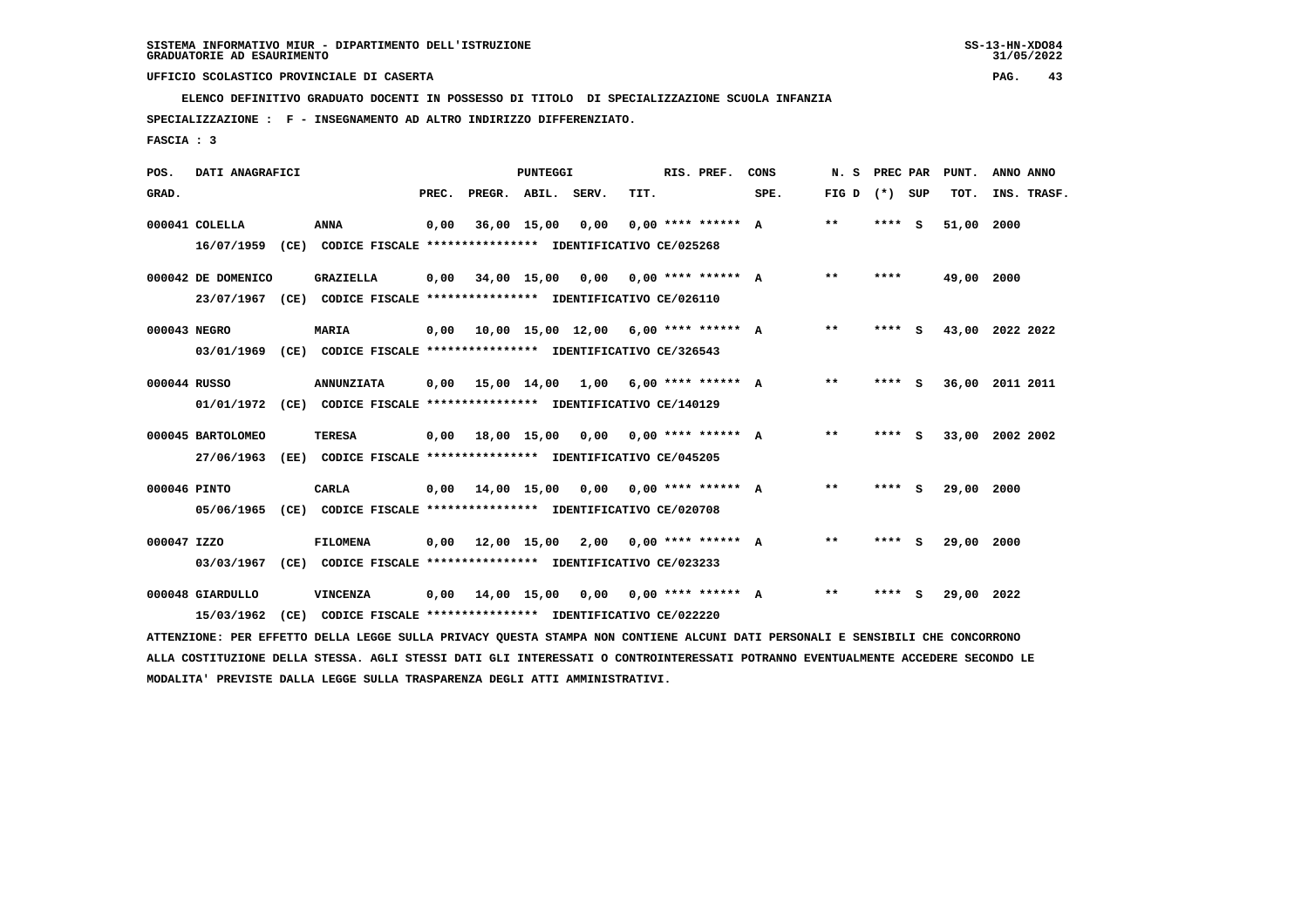**ELENCO DEFINITIVO GRADUATO DOCENTI IN POSSESSO DI TITOLO DI SPECIALIZZAZIONE SCUOLA INFANZIA**

 **SPECIALIZZAZIONE : F - INSEGNAMENTO AD ALTRO INDIRIZZO DIFFERENZIATO.**

 **FASCIA : 3**

| POS.  | DATI ANAGRAFICI      |      |                                                                                                                               |       |                    | PUNTEGGI     |      |      | RIS. PREF.                       | CONS | N. S        | PREC PAR |     | PUNT.      | ANNO ANNO       |
|-------|----------------------|------|-------------------------------------------------------------------------------------------------------------------------------|-------|--------------------|--------------|------|------|----------------------------------|------|-------------|----------|-----|------------|-----------------|
| GRAD. |                      |      |                                                                                                                               | PREC. | PREGR. ABIL. SERV. |              |      | TIT. |                                  | SPE. | FIG D       | $(*)$    | SUP | TOT.       | INS. TRASF.     |
|       | 000049 RAUCCI        |      | <b>MATTIA</b>                                                                                                                 | 0,00  |                    | 10,00 14,00  | 4,00 |      | $0.00$ **** ****** A             |      | $* *$       | **** S   |     | 28,00      | 2002            |
|       | 11/05/1959           |      | (CE) CODICE FISCALE **************** IDENTIFICATIVO CE/046459                                                                 |       |                    |              |      |      |                                  |      |             |          |     |            |                 |
|       | 000050 CAMPOMAGGIORE |      | MICHELINA                                                                                                                     | 0,00  | 17,00              | 0,00         | 8,00 |      | $0.00$ **** ****** A             |      | $***$       | **** S   |     | 25,00 2014 |                 |
| т     |                      |      | 21/06/1964 (CE) CODICE FISCALE *************** IDENTIFICATIVO CE/152618                                                       |       |                    |              |      |      |                                  |      |             |          |     |            |                 |
|       | 000051 LUCARIELLO    |      | <b>ELISABETTA</b>                                                                                                             | 0,00  |                    | $7.00$ 15.00 | 0.00 |      | $3,00$ **** ****** A             |      | $***$       | **** S   |     |            | 25,00 2019 2007 |
|       | 17/09/1973           |      | (CE) CODICE FISCALE **************** IDENTIFICATIVO CE/057656                                                                 |       |                    |              |      |      |                                  |      |             |          |     |            |                 |
|       | 000052 LOMBARDI      |      | LUCIA                                                                                                                         | 0,00  |                    | $9,00$ 15,00 | 0,00 |      | $0.00$ **** ****** A             |      | $* *$       | **** S   |     | 24,00 2014 |                 |
|       | 01/05/1971           |      | (CE) CODICE FISCALE **************** IDENTIFICATIVO CE/042836                                                                 |       |                    |              |      |      |                                  |      |             |          |     |            |                 |
|       | 000053 CORONELLA     |      | <b>ROSALIA</b>                                                                                                                | 0,00  |                    | $9,00$ 15,00 | 0,00 |      | $0.00$ **** ****** A             |      | ** $X$ **** |          |     | 24,00 2022 |                 |
|       | 16/07/1966           |      | (CE) CODICE FISCALE **************** IDENTIFICATIVO CE/023839                                                                 |       |                    |              |      |      |                                  |      |             |          |     |            |                 |
|       | 000054 MASTROIANNI   |      | <b>ANTONIETTA</b>                                                                                                             | 0.00  |                    | $0.00$ 17.00 |      |      | $6.00$ $0.00$ $***$ **** ***** A |      | $* *$       | ****     | - 5 | 23,00 2002 |                 |
|       | 12/11/1963           |      | (CE) CODICE FISCALE **************** IDENTIFICATIVO CE/045407                                                                 |       |                    |              |      |      |                                  |      |             |          |     |            |                 |
|       | 000055 COVIELLO      |      | <b>ROSA</b>                                                                                                                   | 0,00  |                    | 6,00 16,00   |      |      | $0.00$ $0.00$ $***$ **** ***** A |      | $* *$       | ****     |     | 22,00 2000 |                 |
|       | 04/01/1963           |      | (NA) CODICE FISCALE **************** IDENTIFICATIVO CE/025276                                                                 |       |                    |              |      |      |                                  |      |             |          |     |            |                 |
|       | 000056 SCHETTINO     |      | <b>MARIA</b>                                                                                                                  | 0,00  |                    | $0.00$ 15.00 | 6,00 |      | $0.00$ **** ****** A             |      | $***$       | ****     | - S |            | 21,00 2014 2005 |
|       | 31/05/1967           | (CE) | CODICE FISCALE **************** IDENTIFICATIVO CE/053526                                                                      |       |                    |              |      |      |                                  |      |             |          |     |            |                 |
|       |                      |      | ATTENZIONE: PER EFFETTO DELLA LEGGE SULLA PRIVACY QUESTA STAMPA NON CONTIENE ALCUNI DATI PERSONALI E SENSIBILI CHE CONCORRONO |       |                    |              |      |      |                                  |      |             |          |     |            |                 |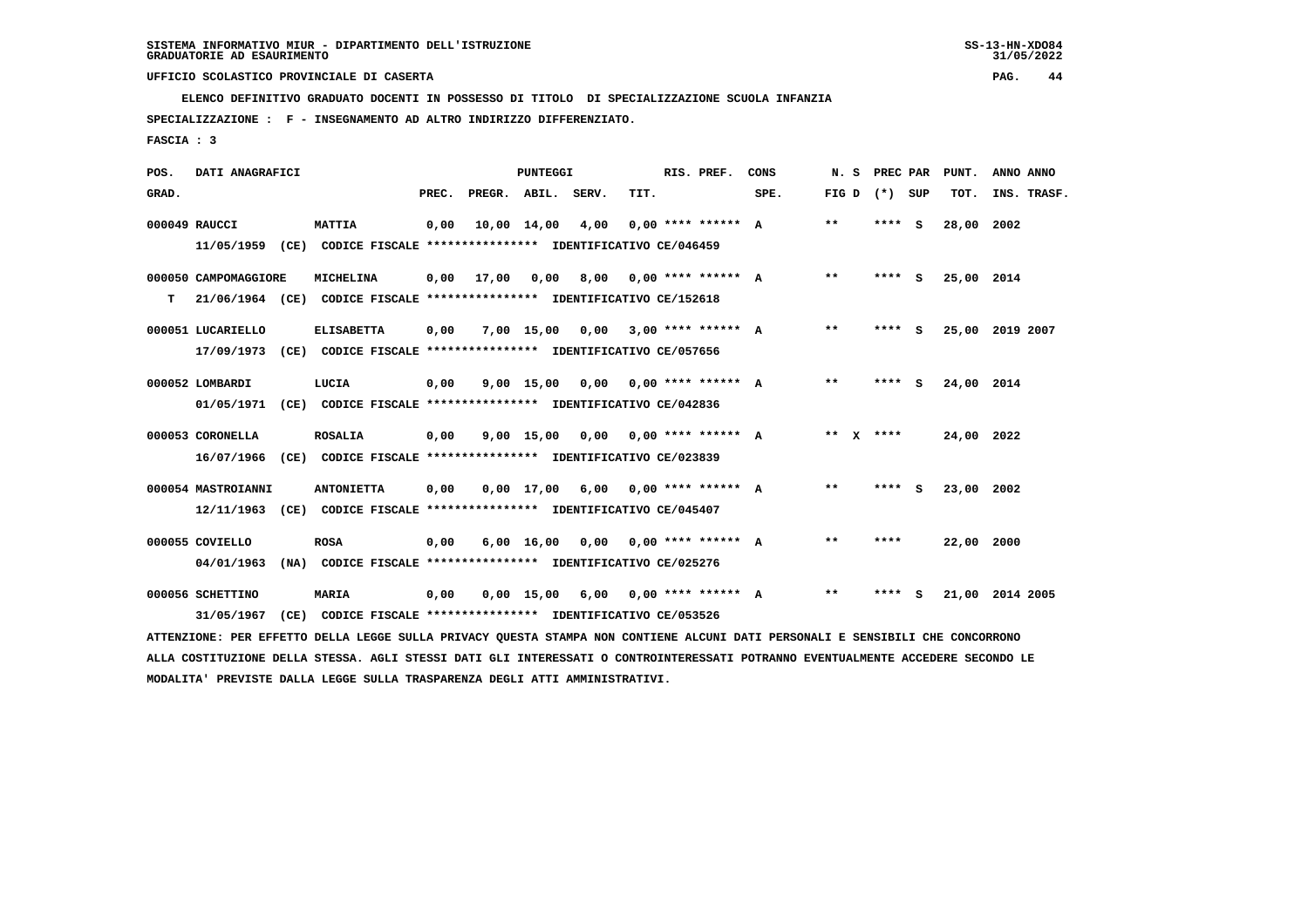**ELENCO DEFINITIVO GRADUATO DOCENTI IN POSSESSO DI TITOLO DI SPECIALIZZAZIONE SCUOLA INFANZIA**

 **SPECIALIZZAZIONE : F - INSEGNAMENTO AD ALTRO INDIRIZZO DIFFERENZIATO.**

 **FASCIA : 3**

| POS.  | DATI ANAGRAFICI  |      |                                                                                                                               |       |                    | <b>PUNTEGGI</b> |                                      |      | RIS. PREF.           | CONS | N. S  | PREC PAR | PUNT.           | ANNO ANNO |             |
|-------|------------------|------|-------------------------------------------------------------------------------------------------------------------------------|-------|--------------------|-----------------|--------------------------------------|------|----------------------|------|-------|----------|-----------------|-----------|-------------|
| GRAD. |                  |      |                                                                                                                               | PREC. | PREGR. ABIL. SERV. |                 |                                      | TIT. |                      | SPE. | FIG D | (*) SUP  | TOT.            |           | INS. TRASF. |
|       | 000057 FELICELLI |      | PATRIZIA                                                                                                                      | 0,00  |                    | $6,00$ 15,00    | 0,00                                 |      | $0.00$ **** ****** A |      | $* *$ | **** S   | 21,00           | 2019      |             |
|       | 05/11/1966       |      | (CE) CODICE FISCALE **************** IDENTIFICATIVO CE/021318                                                                 |       |                    |                 |                                      |      |                      |      |       |          |                 |           |             |
|       | 000058 VICARIO   |      | GIUSEPPINA                                                                                                                    | 0.00  |                    |                 | $6,00$ 15,00 0,00 0,00 **** ****** A |      |                      |      | $***$ | **** S   | 21,00 2022 2022 |           |             |
|       | 09/11/1968       |      | (CE) CODICE FISCALE **************** IDENTIFICATIVO CE/326539                                                                 |       |                    |                 |                                      |      |                      |      |       |          |                 |           |             |
|       | 000059 ALLOTTI   |      | GIULIA                                                                                                                        | 0,00  |                    |                 | $3,00$ 16,00 0,00 0,00 **** ****** A |      |                      |      | $* *$ | $***$ S  | 19,00 2000      |           |             |
|       | 02/05/1965       |      | (NA) CODICE FISCALE **************** IDENTIFICATIVO CE/020996                                                                 |       |                    |                 |                                      |      |                      |      |       |          |                 |           |             |
|       | 000060 D'ANGELO  |      | <b>MARIA ANTONIE</b>                                                                                                          | 0,00  |                    |                 | $3,00$ 15,00 0,00 0,00 **** ****** A |      |                      |      | $***$ | **** S   | 18,00 2014      |           |             |
|       | 09/06/1962       |      | (CE) CODICE FISCALE **************** IDENTIFICATIVO CE/026081                                                                 |       |                    |                 |                                      |      |                      |      |       |          |                 |           |             |
|       | 000061 MEROLA    |      | <b>ANGELA</b>                                                                                                                 | 0,00  |                    |                 | $3,00$ 15,00 0,00 0,00 **** ****** A |      |                      |      | $* *$ | **** S   | 18,00 2019 2019 |           |             |
|       | 01/02/1963       |      | (CE) CODICE FISCALE **************** IDENTIFICATIVO CE/164859                                                                 |       |                    |                 |                                      |      |                      |      |       |          |                 |           |             |
|       | 000062 MATALUNA  |      | <b>MARIA</b>                                                                                                                  | 0,00  |                    |                 | $3,00$ 14,00 0,00 0,00 **** ****** A |      |                      |      | **    | ****     | 17,00 2000      |           |             |
|       | 16/01/1962       |      | (CE) CODICE FISCALE **************** IDENTIFICATIVO CE/022730                                                                 |       |                    |                 |                                      |      |                      |      |       |          |                 |           |             |
|       | 000063 VALENTINO |      | <b>FILOMENA</b>                                                                                                               | 0,00  |                    |                 | $0,00$ 15,00 0,00 0,00 **** ****** A |      |                      |      | ** X  | ****     | 15,00 2007 2007 |           |             |
|       | 23/12/1973       |      | (CE) CODICE FISCALE **************** IDENTIFICATIVO CE/057137                                                                 |       |                    |                 |                                      |      |                      |      |       |          |                 |           |             |
|       |                  |      |                                                                                                                               |       |                    |                 |                                      |      |                      |      |       |          |                 |           |             |
|       | 000064 GUERRA    |      | <b>ANGELA</b>                                                                                                                 | 0,00  |                    |                 | $3,00$ 11,00 0,00 0,00 **** ****** A |      |                      |      | $***$ | **** S   | 14,00           | 2000      |             |
|       | 07/11/1964       | (CE) | CODICE FISCALE **************** IDENTIFICATIVO CE/021828                                                                      |       |                    |                 |                                      |      |                      |      |       |          |                 |           |             |
|       |                  |      | ATTENZIONE: PER EFFETTO DELLA LEGGE SULLA PRIVACY QUESTA STAMPA NON CONTIENE ALCUNI DATI PERSONALI E SENSIBILI CHE CONCORRONO |       |                    |                 |                                      |      |                      |      |       |          |                 |           |             |